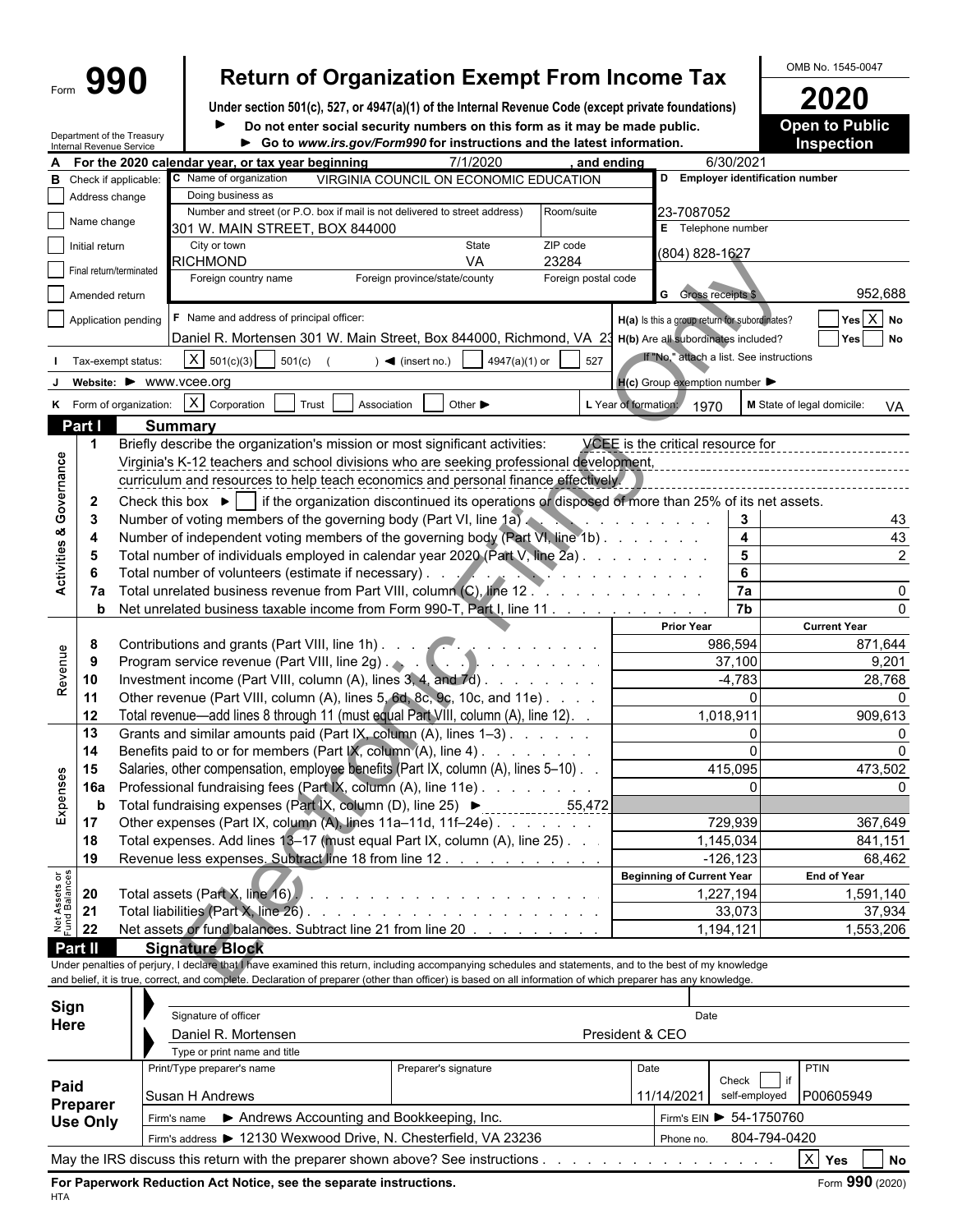| Part III<br><b>Statement of Program Service Accomplishments</b><br>$\mathsf{X}$<br>Check if Schedule O contains a response or note to any line in this Part III<br>Briefly describe the organization's mission:<br>To provide Virginia's K-12 students with the economic knowledge and financial skills needed<br>to thrive in our dynamic economy by providing professional development opportunities to all<br>Virginia K-12 teachers who teach economics and personal finance at no cost to the teachers<br>or school divisions.<br>Did the organization undertake any significant program services during the year which were not listed on<br>$X$ No<br>If "Yes," describe these new services on Schedule O.<br>Did the organization cease conducting, or make significant changes in how it conducts, any program<br>$ X $ No<br><b>Yes</b><br>If "Yes," describe these changes on Schedule O.<br>Describe the organization's program service accomplishments for each of its three largest program services, as measured by<br>expenses. Section 501(c)(3) and 501(c)(4) organizations are required to report the amount of grants and allocations to others,<br>the total expenses, and revenue, if any, for each program service reported.<br>$0$ / (Revenue \$<br>305,627 including grants of \$<br>(Code: ) (Expenses \$<br>109,875<br>Teacher Education - Provide quality professional development (workshops and institutes) and<br>classroom materials to K-12 teachers to enable them to more effectively teach their students the<br>economics and personal finance knowledge and skills needed to be successful in our dynamic<br>economy. As a result of the financial support we receive from our partners, this professional<br>development is provided at no cost to the teachers or their schools. Under challenging<br>circumstances for everyone, due to the pandemic, In FY21, VCEE provided 61 sessions ranging from<br>one hour to 42 hours in length to over 1,275 teachers.<br>. <u>.</u><br>--------------- <del>---------------</del> -<br>4b.<br>Revised Online Economics and Personal Finance Course - Project to create and offer and updated<br>"second generation" online course in Economics and Personal Finance for Virginia high school<br>students. The revised online course aligns with Virginia's Standards of Learning curriculum<br>-------------------------------<br>framework, is compatible with various administrative requirements, includes updated data and<br>examples, integrates the six core economic principles, facilitates maximum engagement and<br>interaction, and correlates with components of typical face-to-face courses. The course is<br>offered through partner Virtual Virginia; however, VCEE remains responsible for the content.<br>$\left($ $\blacksquare$ $\right)$ (Expenses \$<br>42,668 including grants of \$ _______________0 ) (Revenue \$<br>(Code:<br>28,254<br>Stock Market Game - A program for grades 4-12 which provides teachers with a "real world<br>simulation" to use with their students to teach math, social studies, business, economics and<br>language arts while also learning about the stock market and how to invest wisely. Student teams<br>"invest" \$100,000 and track how their investments perform over the life of the program. In FY21,<br>1,750 teams representing 5920 students across Virginia participated in the Stock Market Game.<br>Workshops and webinars were held for teachers to assist them in integrating this program into<br>their curriculum. VCEE also manages the statewide partipation in InvestWrite, a writing<br>competition around saving, investing and the stock market.<br>Other program services (Describe on Schedule O.)<br>246,063 including grants of \$<br>(Expenses \$<br>0) (Revenue \$<br>93,508)<br>Total program service expenses<br>631,737 |                         | Form 990 (2020) | VIRGINIA COUNCIL ON ECONOMIC EDUCATION | 23-7087052 | Page 2 |
|-----------------------------------------------------------------------------------------------------------------------------------------------------------------------------------------------------------------------------------------------------------------------------------------------------------------------------------------------------------------------------------------------------------------------------------------------------------------------------------------------------------------------------------------------------------------------------------------------------------------------------------------------------------------------------------------------------------------------------------------------------------------------------------------------------------------------------------------------------------------------------------------------------------------------------------------------------------------------------------------------------------------------------------------------------------------------------------------------------------------------------------------------------------------------------------------------------------------------------------------------------------------------------------------------------------------------------------------------------------------------------------------------------------------------------------------------------------------------------------------------------------------------------------------------------------------------------------------------------------------------------------------------------------------------------------------------------------------------------------------------------------------------------------------------------------------------------------------------------------------------------------------------------------------------------------------------------------------------------------------------------------------------------------------------------------------------------------------------------------------------------------------------------------------------------------------------------------------------------------------------------------------------------------------------------------------------------------------------------------------------------------------------------------------------------------------------------------------------------------------------------------------------------------------------------------------------------------------------------------------------------------------------------------------------------------------------------------------------------------------------------------------------------------------------------------------------------------------------------------------------------------------------------------------------------------------------------------------------------------------------------------------------------------------------------------------------------------------------------------------------------------------------------------------------------------------------------------------------------------------------------------------------------------------------------------------------------------------------------------------------------------------------------------------------------------------------------------------------------------------------------------------------------------------------------------------------------------------------------------------------------------------------------------------------------------------------------------------------------------------------------------------------------------------------------------------------------------------------------------------------------------------------------|-------------------------|-----------------|----------------------------------------|------------|--------|
|                                                                                                                                                                                                                                                                                                                                                                                                                                                                                                                                                                                                                                                                                                                                                                                                                                                                                                                                                                                                                                                                                                                                                                                                                                                                                                                                                                                                                                                                                                                                                                                                                                                                                                                                                                                                                                                                                                                                                                                                                                                                                                                                                                                                                                                                                                                                                                                                                                                                                                                                                                                                                                                                                                                                                                                                                                                                                                                                                                                                                                                                                                                                                                                                                                                                                                                                                                                                                                                                                                                                                                                                                                                                                                                                                                                                                                                                                                     |                         |                 |                                        |            |        |
|                                                                                                                                                                                                                                                                                                                                                                                                                                                                                                                                                                                                                                                                                                                                                                                                                                                                                                                                                                                                                                                                                                                                                                                                                                                                                                                                                                                                                                                                                                                                                                                                                                                                                                                                                                                                                                                                                                                                                                                                                                                                                                                                                                                                                                                                                                                                                                                                                                                                                                                                                                                                                                                                                                                                                                                                                                                                                                                                                                                                                                                                                                                                                                                                                                                                                                                                                                                                                                                                                                                                                                                                                                                                                                                                                                                                                                                                                                     |                         |                 |                                        |            |        |
|                                                                                                                                                                                                                                                                                                                                                                                                                                                                                                                                                                                                                                                                                                                                                                                                                                                                                                                                                                                                                                                                                                                                                                                                                                                                                                                                                                                                                                                                                                                                                                                                                                                                                                                                                                                                                                                                                                                                                                                                                                                                                                                                                                                                                                                                                                                                                                                                                                                                                                                                                                                                                                                                                                                                                                                                                                                                                                                                                                                                                                                                                                                                                                                                                                                                                                                                                                                                                                                                                                                                                                                                                                                                                                                                                                                                                                                                                                     |                         |                 |                                        |            |        |
|                                                                                                                                                                                                                                                                                                                                                                                                                                                                                                                                                                                                                                                                                                                                                                                                                                                                                                                                                                                                                                                                                                                                                                                                                                                                                                                                                                                                                                                                                                                                                                                                                                                                                                                                                                                                                                                                                                                                                                                                                                                                                                                                                                                                                                                                                                                                                                                                                                                                                                                                                                                                                                                                                                                                                                                                                                                                                                                                                                                                                                                                                                                                                                                                                                                                                                                                                                                                                                                                                                                                                                                                                                                                                                                                                                                                                                                                                                     |                         |                 |                                        |            |        |
|                                                                                                                                                                                                                                                                                                                                                                                                                                                                                                                                                                                                                                                                                                                                                                                                                                                                                                                                                                                                                                                                                                                                                                                                                                                                                                                                                                                                                                                                                                                                                                                                                                                                                                                                                                                                                                                                                                                                                                                                                                                                                                                                                                                                                                                                                                                                                                                                                                                                                                                                                                                                                                                                                                                                                                                                                                                                                                                                                                                                                                                                                                                                                                                                                                                                                                                                                                                                                                                                                                                                                                                                                                                                                                                                                                                                                                                                                                     |                         |                 |                                        |            |        |
|                                                                                                                                                                                                                                                                                                                                                                                                                                                                                                                                                                                                                                                                                                                                                                                                                                                                                                                                                                                                                                                                                                                                                                                                                                                                                                                                                                                                                                                                                                                                                                                                                                                                                                                                                                                                                                                                                                                                                                                                                                                                                                                                                                                                                                                                                                                                                                                                                                                                                                                                                                                                                                                                                                                                                                                                                                                                                                                                                                                                                                                                                                                                                                                                                                                                                                                                                                                                                                                                                                                                                                                                                                                                                                                                                                                                                                                                                                     |                         |                 |                                        |            |        |
|                                                                                                                                                                                                                                                                                                                                                                                                                                                                                                                                                                                                                                                                                                                                                                                                                                                                                                                                                                                                                                                                                                                                                                                                                                                                                                                                                                                                                                                                                                                                                                                                                                                                                                                                                                                                                                                                                                                                                                                                                                                                                                                                                                                                                                                                                                                                                                                                                                                                                                                                                                                                                                                                                                                                                                                                                                                                                                                                                                                                                                                                                                                                                                                                                                                                                                                                                                                                                                                                                                                                                                                                                                                                                                                                                                                                                                                                                                     |                         |                 |                                        |            |        |
|                                                                                                                                                                                                                                                                                                                                                                                                                                                                                                                                                                                                                                                                                                                                                                                                                                                                                                                                                                                                                                                                                                                                                                                                                                                                                                                                                                                                                                                                                                                                                                                                                                                                                                                                                                                                                                                                                                                                                                                                                                                                                                                                                                                                                                                                                                                                                                                                                                                                                                                                                                                                                                                                                                                                                                                                                                                                                                                                                                                                                                                                                                                                                                                                                                                                                                                                                                                                                                                                                                                                                                                                                                                                                                                                                                                                                                                                                                     | $\overline{\mathbf{2}}$ |                 |                                        |            |        |
|                                                                                                                                                                                                                                                                                                                                                                                                                                                                                                                                                                                                                                                                                                                                                                                                                                                                                                                                                                                                                                                                                                                                                                                                                                                                                                                                                                                                                                                                                                                                                                                                                                                                                                                                                                                                                                                                                                                                                                                                                                                                                                                                                                                                                                                                                                                                                                                                                                                                                                                                                                                                                                                                                                                                                                                                                                                                                                                                                                                                                                                                                                                                                                                                                                                                                                                                                                                                                                                                                                                                                                                                                                                                                                                                                                                                                                                                                                     |                         |                 |                                        |            |        |
|                                                                                                                                                                                                                                                                                                                                                                                                                                                                                                                                                                                                                                                                                                                                                                                                                                                                                                                                                                                                                                                                                                                                                                                                                                                                                                                                                                                                                                                                                                                                                                                                                                                                                                                                                                                                                                                                                                                                                                                                                                                                                                                                                                                                                                                                                                                                                                                                                                                                                                                                                                                                                                                                                                                                                                                                                                                                                                                                                                                                                                                                                                                                                                                                                                                                                                                                                                                                                                                                                                                                                                                                                                                                                                                                                                                                                                                                                                     |                         |                 |                                        |            |        |
|                                                                                                                                                                                                                                                                                                                                                                                                                                                                                                                                                                                                                                                                                                                                                                                                                                                                                                                                                                                                                                                                                                                                                                                                                                                                                                                                                                                                                                                                                                                                                                                                                                                                                                                                                                                                                                                                                                                                                                                                                                                                                                                                                                                                                                                                                                                                                                                                                                                                                                                                                                                                                                                                                                                                                                                                                                                                                                                                                                                                                                                                                                                                                                                                                                                                                                                                                                                                                                                                                                                                                                                                                                                                                                                                                                                                                                                                                                     |                         |                 |                                        |            |        |
|                                                                                                                                                                                                                                                                                                                                                                                                                                                                                                                                                                                                                                                                                                                                                                                                                                                                                                                                                                                                                                                                                                                                                                                                                                                                                                                                                                                                                                                                                                                                                                                                                                                                                                                                                                                                                                                                                                                                                                                                                                                                                                                                                                                                                                                                                                                                                                                                                                                                                                                                                                                                                                                                                                                                                                                                                                                                                                                                                                                                                                                                                                                                                                                                                                                                                                                                                                                                                                                                                                                                                                                                                                                                                                                                                                                                                                                                                                     |                         |                 |                                        |            |        |
|                                                                                                                                                                                                                                                                                                                                                                                                                                                                                                                                                                                                                                                                                                                                                                                                                                                                                                                                                                                                                                                                                                                                                                                                                                                                                                                                                                                                                                                                                                                                                                                                                                                                                                                                                                                                                                                                                                                                                                                                                                                                                                                                                                                                                                                                                                                                                                                                                                                                                                                                                                                                                                                                                                                                                                                                                                                                                                                                                                                                                                                                                                                                                                                                                                                                                                                                                                                                                                                                                                                                                                                                                                                                                                                                                                                                                                                                                                     |                         |                 |                                        |            |        |
|                                                                                                                                                                                                                                                                                                                                                                                                                                                                                                                                                                                                                                                                                                                                                                                                                                                                                                                                                                                                                                                                                                                                                                                                                                                                                                                                                                                                                                                                                                                                                                                                                                                                                                                                                                                                                                                                                                                                                                                                                                                                                                                                                                                                                                                                                                                                                                                                                                                                                                                                                                                                                                                                                                                                                                                                                                                                                                                                                                                                                                                                                                                                                                                                                                                                                                                                                                                                                                                                                                                                                                                                                                                                                                                                                                                                                                                                                                     |                         |                 |                                        |            |        |
|                                                                                                                                                                                                                                                                                                                                                                                                                                                                                                                                                                                                                                                                                                                                                                                                                                                                                                                                                                                                                                                                                                                                                                                                                                                                                                                                                                                                                                                                                                                                                                                                                                                                                                                                                                                                                                                                                                                                                                                                                                                                                                                                                                                                                                                                                                                                                                                                                                                                                                                                                                                                                                                                                                                                                                                                                                                                                                                                                                                                                                                                                                                                                                                                                                                                                                                                                                                                                                                                                                                                                                                                                                                                                                                                                                                                                                                                                                     |                         |                 |                                        |            |        |
|                                                                                                                                                                                                                                                                                                                                                                                                                                                                                                                                                                                                                                                                                                                                                                                                                                                                                                                                                                                                                                                                                                                                                                                                                                                                                                                                                                                                                                                                                                                                                                                                                                                                                                                                                                                                                                                                                                                                                                                                                                                                                                                                                                                                                                                                                                                                                                                                                                                                                                                                                                                                                                                                                                                                                                                                                                                                                                                                                                                                                                                                                                                                                                                                                                                                                                                                                                                                                                                                                                                                                                                                                                                                                                                                                                                                                                                                                                     |                         |                 |                                        |            |        |
|                                                                                                                                                                                                                                                                                                                                                                                                                                                                                                                                                                                                                                                                                                                                                                                                                                                                                                                                                                                                                                                                                                                                                                                                                                                                                                                                                                                                                                                                                                                                                                                                                                                                                                                                                                                                                                                                                                                                                                                                                                                                                                                                                                                                                                                                                                                                                                                                                                                                                                                                                                                                                                                                                                                                                                                                                                                                                                                                                                                                                                                                                                                                                                                                                                                                                                                                                                                                                                                                                                                                                                                                                                                                                                                                                                                                                                                                                                     |                         |                 |                                        |            |        |
|                                                                                                                                                                                                                                                                                                                                                                                                                                                                                                                                                                                                                                                                                                                                                                                                                                                                                                                                                                                                                                                                                                                                                                                                                                                                                                                                                                                                                                                                                                                                                                                                                                                                                                                                                                                                                                                                                                                                                                                                                                                                                                                                                                                                                                                                                                                                                                                                                                                                                                                                                                                                                                                                                                                                                                                                                                                                                                                                                                                                                                                                                                                                                                                                                                                                                                                                                                                                                                                                                                                                                                                                                                                                                                                                                                                                                                                                                                     | 4a                      |                 |                                        |            |        |
|                                                                                                                                                                                                                                                                                                                                                                                                                                                                                                                                                                                                                                                                                                                                                                                                                                                                                                                                                                                                                                                                                                                                                                                                                                                                                                                                                                                                                                                                                                                                                                                                                                                                                                                                                                                                                                                                                                                                                                                                                                                                                                                                                                                                                                                                                                                                                                                                                                                                                                                                                                                                                                                                                                                                                                                                                                                                                                                                                                                                                                                                                                                                                                                                                                                                                                                                                                                                                                                                                                                                                                                                                                                                                                                                                                                                                                                                                                     |                         |                 |                                        |            |        |
|                                                                                                                                                                                                                                                                                                                                                                                                                                                                                                                                                                                                                                                                                                                                                                                                                                                                                                                                                                                                                                                                                                                                                                                                                                                                                                                                                                                                                                                                                                                                                                                                                                                                                                                                                                                                                                                                                                                                                                                                                                                                                                                                                                                                                                                                                                                                                                                                                                                                                                                                                                                                                                                                                                                                                                                                                                                                                                                                                                                                                                                                                                                                                                                                                                                                                                                                                                                                                                                                                                                                                                                                                                                                                                                                                                                                                                                                                                     |                         |                 |                                        |            |        |
|                                                                                                                                                                                                                                                                                                                                                                                                                                                                                                                                                                                                                                                                                                                                                                                                                                                                                                                                                                                                                                                                                                                                                                                                                                                                                                                                                                                                                                                                                                                                                                                                                                                                                                                                                                                                                                                                                                                                                                                                                                                                                                                                                                                                                                                                                                                                                                                                                                                                                                                                                                                                                                                                                                                                                                                                                                                                                                                                                                                                                                                                                                                                                                                                                                                                                                                                                                                                                                                                                                                                                                                                                                                                                                                                                                                                                                                                                                     |                         |                 |                                        |            |        |
|                                                                                                                                                                                                                                                                                                                                                                                                                                                                                                                                                                                                                                                                                                                                                                                                                                                                                                                                                                                                                                                                                                                                                                                                                                                                                                                                                                                                                                                                                                                                                                                                                                                                                                                                                                                                                                                                                                                                                                                                                                                                                                                                                                                                                                                                                                                                                                                                                                                                                                                                                                                                                                                                                                                                                                                                                                                                                                                                                                                                                                                                                                                                                                                                                                                                                                                                                                                                                                                                                                                                                                                                                                                                                                                                                                                                                                                                                                     |                         |                 |                                        |            |        |
|                                                                                                                                                                                                                                                                                                                                                                                                                                                                                                                                                                                                                                                                                                                                                                                                                                                                                                                                                                                                                                                                                                                                                                                                                                                                                                                                                                                                                                                                                                                                                                                                                                                                                                                                                                                                                                                                                                                                                                                                                                                                                                                                                                                                                                                                                                                                                                                                                                                                                                                                                                                                                                                                                                                                                                                                                                                                                                                                                                                                                                                                                                                                                                                                                                                                                                                                                                                                                                                                                                                                                                                                                                                                                                                                                                                                                                                                                                     |                         |                 |                                        |            |        |
|                                                                                                                                                                                                                                                                                                                                                                                                                                                                                                                                                                                                                                                                                                                                                                                                                                                                                                                                                                                                                                                                                                                                                                                                                                                                                                                                                                                                                                                                                                                                                                                                                                                                                                                                                                                                                                                                                                                                                                                                                                                                                                                                                                                                                                                                                                                                                                                                                                                                                                                                                                                                                                                                                                                                                                                                                                                                                                                                                                                                                                                                                                                                                                                                                                                                                                                                                                                                                                                                                                                                                                                                                                                                                                                                                                                                                                                                                                     |                         |                 |                                        |            |        |
|                                                                                                                                                                                                                                                                                                                                                                                                                                                                                                                                                                                                                                                                                                                                                                                                                                                                                                                                                                                                                                                                                                                                                                                                                                                                                                                                                                                                                                                                                                                                                                                                                                                                                                                                                                                                                                                                                                                                                                                                                                                                                                                                                                                                                                                                                                                                                                                                                                                                                                                                                                                                                                                                                                                                                                                                                                                                                                                                                                                                                                                                                                                                                                                                                                                                                                                                                                                                                                                                                                                                                                                                                                                                                                                                                                                                                                                                                                     |                         |                 |                                        |            |        |
|                                                                                                                                                                                                                                                                                                                                                                                                                                                                                                                                                                                                                                                                                                                                                                                                                                                                                                                                                                                                                                                                                                                                                                                                                                                                                                                                                                                                                                                                                                                                                                                                                                                                                                                                                                                                                                                                                                                                                                                                                                                                                                                                                                                                                                                                                                                                                                                                                                                                                                                                                                                                                                                                                                                                                                                                                                                                                                                                                                                                                                                                                                                                                                                                                                                                                                                                                                                                                                                                                                                                                                                                                                                                                                                                                                                                                                                                                                     |                         |                 |                                        |            |        |
|                                                                                                                                                                                                                                                                                                                                                                                                                                                                                                                                                                                                                                                                                                                                                                                                                                                                                                                                                                                                                                                                                                                                                                                                                                                                                                                                                                                                                                                                                                                                                                                                                                                                                                                                                                                                                                                                                                                                                                                                                                                                                                                                                                                                                                                                                                                                                                                                                                                                                                                                                                                                                                                                                                                                                                                                                                                                                                                                                                                                                                                                                                                                                                                                                                                                                                                                                                                                                                                                                                                                                                                                                                                                                                                                                                                                                                                                                                     |                         |                 |                                        |            |        |
|                                                                                                                                                                                                                                                                                                                                                                                                                                                                                                                                                                                                                                                                                                                                                                                                                                                                                                                                                                                                                                                                                                                                                                                                                                                                                                                                                                                                                                                                                                                                                                                                                                                                                                                                                                                                                                                                                                                                                                                                                                                                                                                                                                                                                                                                                                                                                                                                                                                                                                                                                                                                                                                                                                                                                                                                                                                                                                                                                                                                                                                                                                                                                                                                                                                                                                                                                                                                                                                                                                                                                                                                                                                                                                                                                                                                                                                                                                     |                         |                 |                                        |            |        |
|                                                                                                                                                                                                                                                                                                                                                                                                                                                                                                                                                                                                                                                                                                                                                                                                                                                                                                                                                                                                                                                                                                                                                                                                                                                                                                                                                                                                                                                                                                                                                                                                                                                                                                                                                                                                                                                                                                                                                                                                                                                                                                                                                                                                                                                                                                                                                                                                                                                                                                                                                                                                                                                                                                                                                                                                                                                                                                                                                                                                                                                                                                                                                                                                                                                                                                                                                                                                                                                                                                                                                                                                                                                                                                                                                                                                                                                                                                     |                         |                 |                                        |            |        |
|                                                                                                                                                                                                                                                                                                                                                                                                                                                                                                                                                                                                                                                                                                                                                                                                                                                                                                                                                                                                                                                                                                                                                                                                                                                                                                                                                                                                                                                                                                                                                                                                                                                                                                                                                                                                                                                                                                                                                                                                                                                                                                                                                                                                                                                                                                                                                                                                                                                                                                                                                                                                                                                                                                                                                                                                                                                                                                                                                                                                                                                                                                                                                                                                                                                                                                                                                                                                                                                                                                                                                                                                                                                                                                                                                                                                                                                                                                     |                         |                 |                                        |            |        |
|                                                                                                                                                                                                                                                                                                                                                                                                                                                                                                                                                                                                                                                                                                                                                                                                                                                                                                                                                                                                                                                                                                                                                                                                                                                                                                                                                                                                                                                                                                                                                                                                                                                                                                                                                                                                                                                                                                                                                                                                                                                                                                                                                                                                                                                                                                                                                                                                                                                                                                                                                                                                                                                                                                                                                                                                                                                                                                                                                                                                                                                                                                                                                                                                                                                                                                                                                                                                                                                                                                                                                                                                                                                                                                                                                                                                                                                                                                     |                         |                 |                                        |            |        |
|                                                                                                                                                                                                                                                                                                                                                                                                                                                                                                                                                                                                                                                                                                                                                                                                                                                                                                                                                                                                                                                                                                                                                                                                                                                                                                                                                                                                                                                                                                                                                                                                                                                                                                                                                                                                                                                                                                                                                                                                                                                                                                                                                                                                                                                                                                                                                                                                                                                                                                                                                                                                                                                                                                                                                                                                                                                                                                                                                                                                                                                                                                                                                                                                                                                                                                                                                                                                                                                                                                                                                                                                                                                                                                                                                                                                                                                                                                     |                         |                 |                                        |            |        |
|                                                                                                                                                                                                                                                                                                                                                                                                                                                                                                                                                                                                                                                                                                                                                                                                                                                                                                                                                                                                                                                                                                                                                                                                                                                                                                                                                                                                                                                                                                                                                                                                                                                                                                                                                                                                                                                                                                                                                                                                                                                                                                                                                                                                                                                                                                                                                                                                                                                                                                                                                                                                                                                                                                                                                                                                                                                                                                                                                                                                                                                                                                                                                                                                                                                                                                                                                                                                                                                                                                                                                                                                                                                                                                                                                                                                                                                                                                     |                         |                 |                                        |            |        |
|                                                                                                                                                                                                                                                                                                                                                                                                                                                                                                                                                                                                                                                                                                                                                                                                                                                                                                                                                                                                                                                                                                                                                                                                                                                                                                                                                                                                                                                                                                                                                                                                                                                                                                                                                                                                                                                                                                                                                                                                                                                                                                                                                                                                                                                                                                                                                                                                                                                                                                                                                                                                                                                                                                                                                                                                                                                                                                                                                                                                                                                                                                                                                                                                                                                                                                                                                                                                                                                                                                                                                                                                                                                                                                                                                                                                                                                                                                     |                         |                 |                                        |            |        |
|                                                                                                                                                                                                                                                                                                                                                                                                                                                                                                                                                                                                                                                                                                                                                                                                                                                                                                                                                                                                                                                                                                                                                                                                                                                                                                                                                                                                                                                                                                                                                                                                                                                                                                                                                                                                                                                                                                                                                                                                                                                                                                                                                                                                                                                                                                                                                                                                                                                                                                                                                                                                                                                                                                                                                                                                                                                                                                                                                                                                                                                                                                                                                                                                                                                                                                                                                                                                                                                                                                                                                                                                                                                                                                                                                                                                                                                                                                     |                         |                 |                                        |            |        |
|                                                                                                                                                                                                                                                                                                                                                                                                                                                                                                                                                                                                                                                                                                                                                                                                                                                                                                                                                                                                                                                                                                                                                                                                                                                                                                                                                                                                                                                                                                                                                                                                                                                                                                                                                                                                                                                                                                                                                                                                                                                                                                                                                                                                                                                                                                                                                                                                                                                                                                                                                                                                                                                                                                                                                                                                                                                                                                                                                                                                                                                                                                                                                                                                                                                                                                                                                                                                                                                                                                                                                                                                                                                                                                                                                                                                                                                                                                     |                         |                 |                                        |            |        |
|                                                                                                                                                                                                                                                                                                                                                                                                                                                                                                                                                                                                                                                                                                                                                                                                                                                                                                                                                                                                                                                                                                                                                                                                                                                                                                                                                                                                                                                                                                                                                                                                                                                                                                                                                                                                                                                                                                                                                                                                                                                                                                                                                                                                                                                                                                                                                                                                                                                                                                                                                                                                                                                                                                                                                                                                                                                                                                                                                                                                                                                                                                                                                                                                                                                                                                                                                                                                                                                                                                                                                                                                                                                                                                                                                                                                                                                                                                     |                         |                 |                                        |            |        |
|                                                                                                                                                                                                                                                                                                                                                                                                                                                                                                                                                                                                                                                                                                                                                                                                                                                                                                                                                                                                                                                                                                                                                                                                                                                                                                                                                                                                                                                                                                                                                                                                                                                                                                                                                                                                                                                                                                                                                                                                                                                                                                                                                                                                                                                                                                                                                                                                                                                                                                                                                                                                                                                                                                                                                                                                                                                                                                                                                                                                                                                                                                                                                                                                                                                                                                                                                                                                                                                                                                                                                                                                                                                                                                                                                                                                                                                                                                     |                         |                 |                                        |            |        |
|                                                                                                                                                                                                                                                                                                                                                                                                                                                                                                                                                                                                                                                                                                                                                                                                                                                                                                                                                                                                                                                                                                                                                                                                                                                                                                                                                                                                                                                                                                                                                                                                                                                                                                                                                                                                                                                                                                                                                                                                                                                                                                                                                                                                                                                                                                                                                                                                                                                                                                                                                                                                                                                                                                                                                                                                                                                                                                                                                                                                                                                                                                                                                                                                                                                                                                                                                                                                                                                                                                                                                                                                                                                                                                                                                                                                                                                                                                     |                         |                 |                                        |            |        |
|                                                                                                                                                                                                                                                                                                                                                                                                                                                                                                                                                                                                                                                                                                                                                                                                                                                                                                                                                                                                                                                                                                                                                                                                                                                                                                                                                                                                                                                                                                                                                                                                                                                                                                                                                                                                                                                                                                                                                                                                                                                                                                                                                                                                                                                                                                                                                                                                                                                                                                                                                                                                                                                                                                                                                                                                                                                                                                                                                                                                                                                                                                                                                                                                                                                                                                                                                                                                                                                                                                                                                                                                                                                                                                                                                                                                                                                                                                     |                         |                 |                                        |            |        |
|                                                                                                                                                                                                                                                                                                                                                                                                                                                                                                                                                                                                                                                                                                                                                                                                                                                                                                                                                                                                                                                                                                                                                                                                                                                                                                                                                                                                                                                                                                                                                                                                                                                                                                                                                                                                                                                                                                                                                                                                                                                                                                                                                                                                                                                                                                                                                                                                                                                                                                                                                                                                                                                                                                                                                                                                                                                                                                                                                                                                                                                                                                                                                                                                                                                                                                                                                                                                                                                                                                                                                                                                                                                                                                                                                                                                                                                                                                     |                         |                 |                                        |            |        |
|                                                                                                                                                                                                                                                                                                                                                                                                                                                                                                                                                                                                                                                                                                                                                                                                                                                                                                                                                                                                                                                                                                                                                                                                                                                                                                                                                                                                                                                                                                                                                                                                                                                                                                                                                                                                                                                                                                                                                                                                                                                                                                                                                                                                                                                                                                                                                                                                                                                                                                                                                                                                                                                                                                                                                                                                                                                                                                                                                                                                                                                                                                                                                                                                                                                                                                                                                                                                                                                                                                                                                                                                                                                                                                                                                                                                                                                                                                     |                         |                 |                                        |            |        |
|                                                                                                                                                                                                                                                                                                                                                                                                                                                                                                                                                                                                                                                                                                                                                                                                                                                                                                                                                                                                                                                                                                                                                                                                                                                                                                                                                                                                                                                                                                                                                                                                                                                                                                                                                                                                                                                                                                                                                                                                                                                                                                                                                                                                                                                                                                                                                                                                                                                                                                                                                                                                                                                                                                                                                                                                                                                                                                                                                                                                                                                                                                                                                                                                                                                                                                                                                                                                                                                                                                                                                                                                                                                                                                                                                                                                                                                                                                     | 4с                      |                 |                                        |            |        |
|                                                                                                                                                                                                                                                                                                                                                                                                                                                                                                                                                                                                                                                                                                                                                                                                                                                                                                                                                                                                                                                                                                                                                                                                                                                                                                                                                                                                                                                                                                                                                                                                                                                                                                                                                                                                                                                                                                                                                                                                                                                                                                                                                                                                                                                                                                                                                                                                                                                                                                                                                                                                                                                                                                                                                                                                                                                                                                                                                                                                                                                                                                                                                                                                                                                                                                                                                                                                                                                                                                                                                                                                                                                                                                                                                                                                                                                                                                     |                         |                 |                                        |            |        |
|                                                                                                                                                                                                                                                                                                                                                                                                                                                                                                                                                                                                                                                                                                                                                                                                                                                                                                                                                                                                                                                                                                                                                                                                                                                                                                                                                                                                                                                                                                                                                                                                                                                                                                                                                                                                                                                                                                                                                                                                                                                                                                                                                                                                                                                                                                                                                                                                                                                                                                                                                                                                                                                                                                                                                                                                                                                                                                                                                                                                                                                                                                                                                                                                                                                                                                                                                                                                                                                                                                                                                                                                                                                                                                                                                                                                                                                                                                     |                         |                 |                                        |            |        |
|                                                                                                                                                                                                                                                                                                                                                                                                                                                                                                                                                                                                                                                                                                                                                                                                                                                                                                                                                                                                                                                                                                                                                                                                                                                                                                                                                                                                                                                                                                                                                                                                                                                                                                                                                                                                                                                                                                                                                                                                                                                                                                                                                                                                                                                                                                                                                                                                                                                                                                                                                                                                                                                                                                                                                                                                                                                                                                                                                                                                                                                                                                                                                                                                                                                                                                                                                                                                                                                                                                                                                                                                                                                                                                                                                                                                                                                                                                     |                         |                 |                                        |            |        |
|                                                                                                                                                                                                                                                                                                                                                                                                                                                                                                                                                                                                                                                                                                                                                                                                                                                                                                                                                                                                                                                                                                                                                                                                                                                                                                                                                                                                                                                                                                                                                                                                                                                                                                                                                                                                                                                                                                                                                                                                                                                                                                                                                                                                                                                                                                                                                                                                                                                                                                                                                                                                                                                                                                                                                                                                                                                                                                                                                                                                                                                                                                                                                                                                                                                                                                                                                                                                                                                                                                                                                                                                                                                                                                                                                                                                                                                                                                     |                         |                 |                                        |            |        |
|                                                                                                                                                                                                                                                                                                                                                                                                                                                                                                                                                                                                                                                                                                                                                                                                                                                                                                                                                                                                                                                                                                                                                                                                                                                                                                                                                                                                                                                                                                                                                                                                                                                                                                                                                                                                                                                                                                                                                                                                                                                                                                                                                                                                                                                                                                                                                                                                                                                                                                                                                                                                                                                                                                                                                                                                                                                                                                                                                                                                                                                                                                                                                                                                                                                                                                                                                                                                                                                                                                                                                                                                                                                                                                                                                                                                                                                                                                     |                         |                 |                                        |            |        |
|                                                                                                                                                                                                                                                                                                                                                                                                                                                                                                                                                                                                                                                                                                                                                                                                                                                                                                                                                                                                                                                                                                                                                                                                                                                                                                                                                                                                                                                                                                                                                                                                                                                                                                                                                                                                                                                                                                                                                                                                                                                                                                                                                                                                                                                                                                                                                                                                                                                                                                                                                                                                                                                                                                                                                                                                                                                                                                                                                                                                                                                                                                                                                                                                                                                                                                                                                                                                                                                                                                                                                                                                                                                                                                                                                                                                                                                                                                     |                         |                 |                                        |            |        |
|                                                                                                                                                                                                                                                                                                                                                                                                                                                                                                                                                                                                                                                                                                                                                                                                                                                                                                                                                                                                                                                                                                                                                                                                                                                                                                                                                                                                                                                                                                                                                                                                                                                                                                                                                                                                                                                                                                                                                                                                                                                                                                                                                                                                                                                                                                                                                                                                                                                                                                                                                                                                                                                                                                                                                                                                                                                                                                                                                                                                                                                                                                                                                                                                                                                                                                                                                                                                                                                                                                                                                                                                                                                                                                                                                                                                                                                                                                     |                         |                 |                                        |            |        |
|                                                                                                                                                                                                                                                                                                                                                                                                                                                                                                                                                                                                                                                                                                                                                                                                                                                                                                                                                                                                                                                                                                                                                                                                                                                                                                                                                                                                                                                                                                                                                                                                                                                                                                                                                                                                                                                                                                                                                                                                                                                                                                                                                                                                                                                                                                                                                                                                                                                                                                                                                                                                                                                                                                                                                                                                                                                                                                                                                                                                                                                                                                                                                                                                                                                                                                                                                                                                                                                                                                                                                                                                                                                                                                                                                                                                                                                                                                     |                         |                 |                                        |            |        |
|                                                                                                                                                                                                                                                                                                                                                                                                                                                                                                                                                                                                                                                                                                                                                                                                                                                                                                                                                                                                                                                                                                                                                                                                                                                                                                                                                                                                                                                                                                                                                                                                                                                                                                                                                                                                                                                                                                                                                                                                                                                                                                                                                                                                                                                                                                                                                                                                                                                                                                                                                                                                                                                                                                                                                                                                                                                                                                                                                                                                                                                                                                                                                                                                                                                                                                                                                                                                                                                                                                                                                                                                                                                                                                                                                                                                                                                                                                     |                         |                 |                                        |            |        |
|                                                                                                                                                                                                                                                                                                                                                                                                                                                                                                                                                                                                                                                                                                                                                                                                                                                                                                                                                                                                                                                                                                                                                                                                                                                                                                                                                                                                                                                                                                                                                                                                                                                                                                                                                                                                                                                                                                                                                                                                                                                                                                                                                                                                                                                                                                                                                                                                                                                                                                                                                                                                                                                                                                                                                                                                                                                                                                                                                                                                                                                                                                                                                                                                                                                                                                                                                                                                                                                                                                                                                                                                                                                                                                                                                                                                                                                                                                     |                         |                 |                                        |            |        |
|                                                                                                                                                                                                                                                                                                                                                                                                                                                                                                                                                                                                                                                                                                                                                                                                                                                                                                                                                                                                                                                                                                                                                                                                                                                                                                                                                                                                                                                                                                                                                                                                                                                                                                                                                                                                                                                                                                                                                                                                                                                                                                                                                                                                                                                                                                                                                                                                                                                                                                                                                                                                                                                                                                                                                                                                                                                                                                                                                                                                                                                                                                                                                                                                                                                                                                                                                                                                                                                                                                                                                                                                                                                                                                                                                                                                                                                                                                     |                         |                 |                                        |            |        |
|                                                                                                                                                                                                                                                                                                                                                                                                                                                                                                                                                                                                                                                                                                                                                                                                                                                                                                                                                                                                                                                                                                                                                                                                                                                                                                                                                                                                                                                                                                                                                                                                                                                                                                                                                                                                                                                                                                                                                                                                                                                                                                                                                                                                                                                                                                                                                                                                                                                                                                                                                                                                                                                                                                                                                                                                                                                                                                                                                                                                                                                                                                                                                                                                                                                                                                                                                                                                                                                                                                                                                                                                                                                                                                                                                                                                                                                                                                     |                         |                 |                                        |            |        |
|                                                                                                                                                                                                                                                                                                                                                                                                                                                                                                                                                                                                                                                                                                                                                                                                                                                                                                                                                                                                                                                                                                                                                                                                                                                                                                                                                                                                                                                                                                                                                                                                                                                                                                                                                                                                                                                                                                                                                                                                                                                                                                                                                                                                                                                                                                                                                                                                                                                                                                                                                                                                                                                                                                                                                                                                                                                                                                                                                                                                                                                                                                                                                                                                                                                                                                                                                                                                                                                                                                                                                                                                                                                                                                                                                                                                                                                                                                     | 4d                      |                 |                                        |            |        |
|                                                                                                                                                                                                                                                                                                                                                                                                                                                                                                                                                                                                                                                                                                                                                                                                                                                                                                                                                                                                                                                                                                                                                                                                                                                                                                                                                                                                                                                                                                                                                                                                                                                                                                                                                                                                                                                                                                                                                                                                                                                                                                                                                                                                                                                                                                                                                                                                                                                                                                                                                                                                                                                                                                                                                                                                                                                                                                                                                                                                                                                                                                                                                                                                                                                                                                                                                                                                                                                                                                                                                                                                                                                                                                                                                                                                                                                                                                     |                         |                 |                                        |            |        |
|                                                                                                                                                                                                                                                                                                                                                                                                                                                                                                                                                                                                                                                                                                                                                                                                                                                                                                                                                                                                                                                                                                                                                                                                                                                                                                                                                                                                                                                                                                                                                                                                                                                                                                                                                                                                                                                                                                                                                                                                                                                                                                                                                                                                                                                                                                                                                                                                                                                                                                                                                                                                                                                                                                                                                                                                                                                                                                                                                                                                                                                                                                                                                                                                                                                                                                                                                                                                                                                                                                                                                                                                                                                                                                                                                                                                                                                                                                     | 4e                      |                 |                                        |            |        |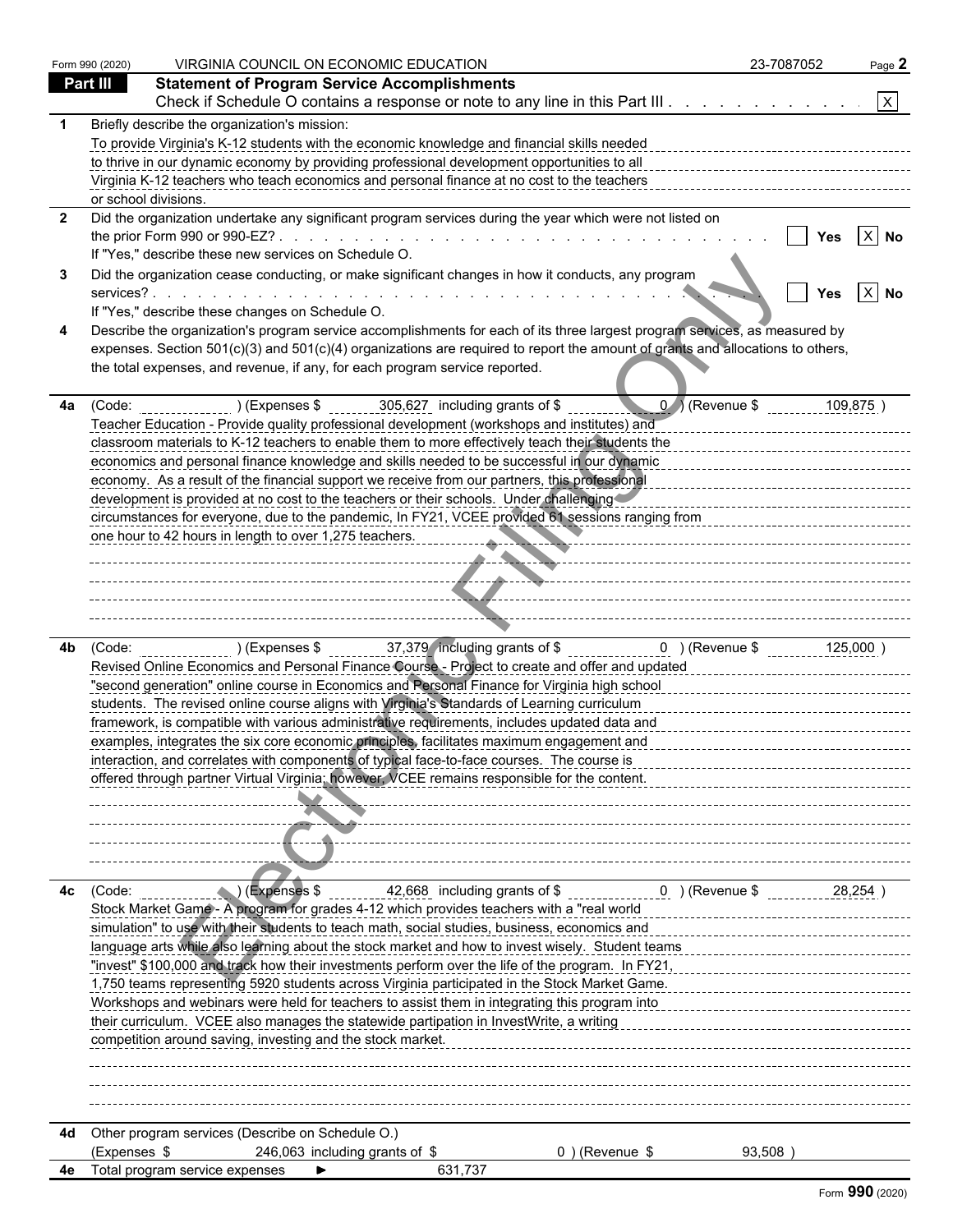Form 990 (2020) VIRGINIA COUNCIL ON ECONOMIC EDUCATION 23-7087052 Page **3**

| <b>Part IV</b> | <b>Checklist of Required Schedules</b>                                                                                                                                                                                                                                                                                    |                 |                |                           |  |
|----------------|---------------------------------------------------------------------------------------------------------------------------------------------------------------------------------------------------------------------------------------------------------------------------------------------------------------------------|-----------------|----------------|---------------------------|--|
|                |                                                                                                                                                                                                                                                                                                                           |                 | Yes            | No                        |  |
|                | Is the organization described in section 501(c)(3) or 4947(a)(1) (other than a private foundation)? If "Yes,"<br>complete Schedule A.                                                                                                                                                                                     |                 | X              |                           |  |
| $\mathbf{2}$   | Is the organization required to complete Schedule B, Schedule of Contributors See instructions?                                                                                                                                                                                                                           | $\overline{2}$  | $\mathsf{X}$   |                           |  |
| 3              | Did the organization engage in direct or indirect political campaign activities on behalf of or in opposition to                                                                                                                                                                                                          |                 |                |                           |  |
|                |                                                                                                                                                                                                                                                                                                                           | $\mathbf{3}$    |                | X                         |  |
| 4              | Section 501(c)(3) organizations. Did the organization engage in lobbying activities, or have a section 501(h)                                                                                                                                                                                                             | $\overline{4}$  |                | $\times$                  |  |
| 5.             | Is the organization a section 501(c)(4), 501(c)(5), or 501(c)(6) organization that receives membership dues.<br>assessments, or similar amounts as defined in Revenue Procedure 98-19? If "Yes," complete Schedule C, Part III                                                                                            | 5               |                | $\times$                  |  |
| 6.             | Did the organization maintain any donor advised funds or any similar funds or accounts for which donors<br>have the right to provide advice on the distribution or investment of amounts in such funds or accounts? If                                                                                                    |                 |                |                           |  |
|                |                                                                                                                                                                                                                                                                                                                           | 6               |                | X                         |  |
| 7              | Did the organization receive or hold a conservation easement, including easements to preserve open space,<br>the environment, historic land areas, or historic structures? If "Yes," complete Schedule D, Part II                                                                                                         | $\overline{7}$  |                | X                         |  |
| 8              | Did the organization maintain collections of works of art, historical treasures, or other similar assets? If "Yes,"                                                                                                                                                                                                       | 8               |                | X                         |  |
| 9              | Did the organization report an amount in Part X, line 21, for escrow or custodial account liability, serve as a<br>custodian for amounts not listed in Part X; or provide credit counseling, debt management, credit repair, or debt                                                                                      |                 |                |                           |  |
|                |                                                                                                                                                                                                                                                                                                                           | 9               |                | X                         |  |
| 10             | Did the organization, directly or through a related organization, hold assets in donor-restricted endowments                                                                                                                                                                                                              | 10              | X              |                           |  |
|                | 11 If the organization's answer to any of the following questions is "Yes," then complete Schedule D, Parts VI,<br>VII, VIII, IX, or X as applicable.                                                                                                                                                                     |                 |                |                           |  |
|                | a Did the organization report an amount for land, buildings, and equipment in Part X, line 10? If "Yes," complete                                                                                                                                                                                                         |                 | $11a$ $\times$ |                           |  |
|                | <b>b</b> Did the organization report an amount for investments—other securities in Part X, line 12, that is 5% or more<br>of its total assets reported in Part X, line 16? If "Yes," complete Schedule D, Part VII.                                                                                                       | 11 <sub>b</sub> |                | X                         |  |
|                | c Did the organization report an amount for investments—program related in Part X, line 13, that is 5% or more<br>of its total assets reported in Part X, line 16? If "Yes," complete Schedule D, Part VIII.                                                                                                              | 11c             |                | $\times$                  |  |
|                | <b>d</b> Did the organization report an amount for other assets in Part $\chi$ , line 15, that is 5% or more of its total assets                                                                                                                                                                                          | $11d \times$    |                |                           |  |
|                | e Did the organization report an amount for other liabilities in Part X, line 25? If "Yes," complete Schedule D, Part X.<br>f Did the organization's separate or consolidated financial statements for the tax year include a footnote that addresses                                                                     | <b>11e</b>      |                | $\times$                  |  |
|                | the organization's liability for uncertain tax positions under FIN 48 (ASC 740)? If "Yes," complete Schedule D, Part X.                                                                                                                                                                                                   | 11f             |                | X                         |  |
|                | 12a Did the organization obtain separate, independent audited financial statements for the tax year? If "Yes," complete                                                                                                                                                                                                   |                 | $12a \mid X$   |                           |  |
|                | b Was the organization included in consolidated, independent audited financial statements for the tax year? If "Yes,"                                                                                                                                                                                                     |                 |                |                           |  |
|                | and if the organization answered "No" to line 12a, then completing Schedule D, Parts XI and XII is optional                                                                                                                                                                                                               | 12 <sub>b</sub> |                | $\boldsymbol{\mathsf{X}}$ |  |
| 13             | Is the organization a school described in section $170(b)(1)(A)(ii)$ ? If "Yes," complete Schedule E.                                                                                                                                                                                                                     | 13              |                | $\mathsf{X}$              |  |
|                | 14a Did the organization maintain an office, employees, or agents outside of the United States?                                                                                                                                                                                                                           | 14a             |                | $\mathsf{X}$              |  |
|                | <b>b</b> Did the organization have aggregate revenues or expenses of more than \$10,000 from grantmaking,<br>fundraising, business, investment, and program service activities outside the United States, or aggregate<br>foreign investments valued at \$100,000 or more? If "Yes," complete Schedule F, Parts I and IV. | 14 <sub>b</sub> |                | $\mathsf{X}$              |  |
|                | 15 Did the organization report on Part IX, column (A), line 3, more than \$5,000 of grants or other assistance to or                                                                                                                                                                                                      | 15              |                | $\mathsf{X}$              |  |
|                | 16 Did the organization report on Part IX, column (A), line 3, more than \$5,000 of aggregate grants or other<br>assistance to or for foreign individuals? If "Yes," complete Schedule F, Parts III and IV.                                                                                                               | 16              |                | $\mathsf{X}$              |  |
|                | 17 Did the organization report a total of more than \$15,000 of expenses for professional fundraising services<br>on Part IX, column (A), lines 6 and 11e? If "Yes," complete Schedule G, Part I See instructions.                                                                                                        | 17              |                | $\mathsf{X}$              |  |
|                | 18 Did the organization report more than \$15,000 total of fundraising event gross income and contributions on                                                                                                                                                                                                            | 18              |                | $\mathsf{X}$              |  |
| 19             | Did the organization report more than \$15,000 of gross income from gaming activities on Part VIII, line 9a?                                                                                                                                                                                                              | 19              |                | X                         |  |
|                | 20a Did the organization operate one or more hospital facilities? If "Yes," complete Schedule H.                                                                                                                                                                                                                          | <b>20a</b>      |                | $\mathsf{X}$              |  |
|                | b If "Yes" to line 20a, did the organization attach a copy of its audited financial statements to this return?                                                                                                                                                                                                            | 20 <sub>b</sub> |                |                           |  |
| 21             | Did the organization report more than \$5,000 of grants or other assistance to any domestic organization or                                                                                                                                                                                                               |                 |                |                           |  |
|                | domestic government on Part IX, column (A), line 1? If "Yes," complete Schedule I, Parts I and II.                                                                                                                                                                                                                        | 21              |                | $\times$                  |  |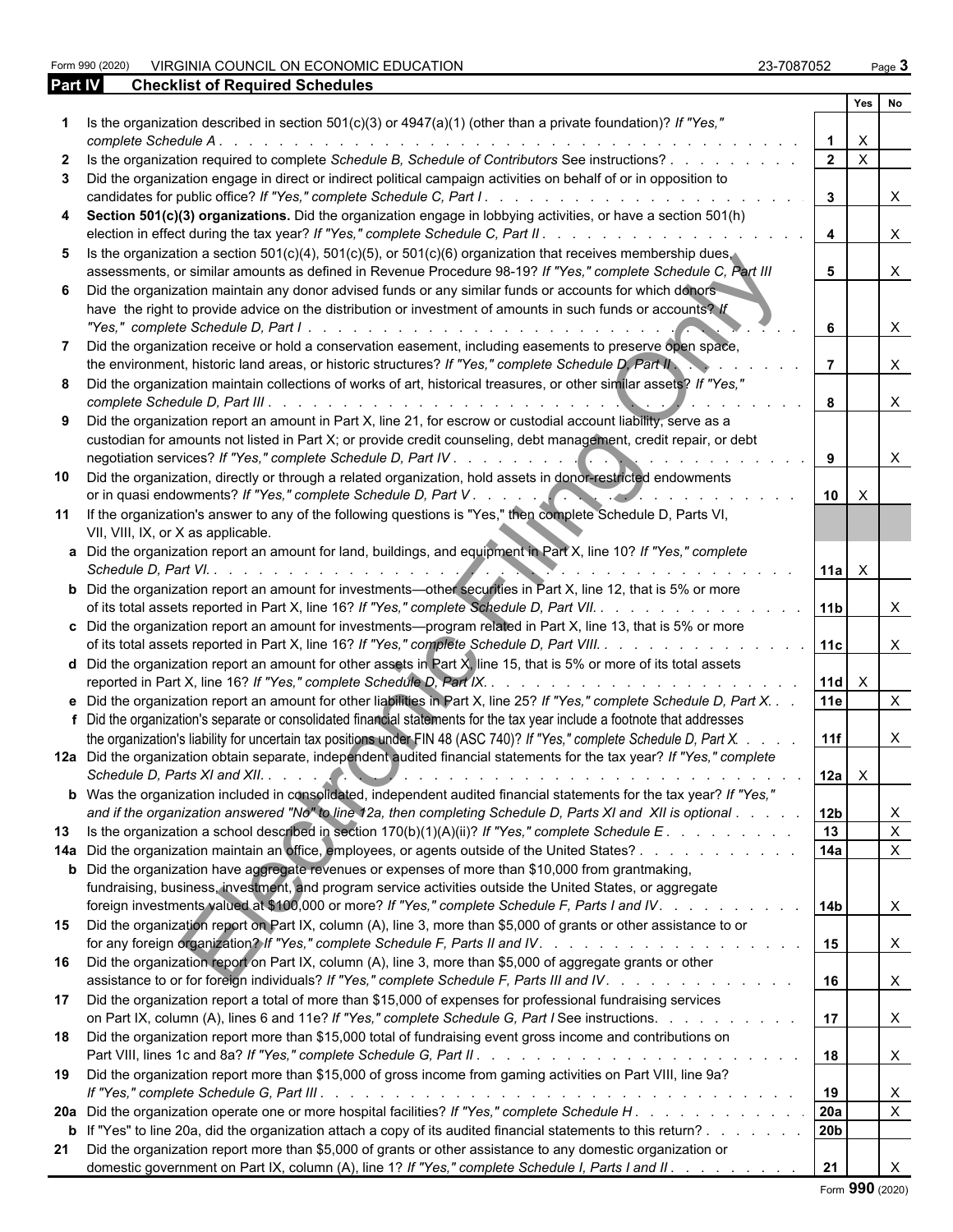**Checklist of Required Schedules** *(continued)* 

|        |                                                                                                                                                                                                                | Yes No                         |              |                |
|--------|----------------------------------------------------------------------------------------------------------------------------------------------------------------------------------------------------------------|--------------------------------|--------------|----------------|
| 22     | Did the organization report more than \$5,000 of grants or other assistance to or for domestic individuals on<br>Part IX, column (A), line 2? If "Yes," complete Schedule I, Parts I and III.                  | 22                             | X            |                |
| 23     | Did the organization answer "Yes" to Part VII, Section A, line 3, 4, or 5 about compensation of the<br>organization's current and former officers, directors, trustees, key employees, and highest compensated |                                |              |                |
|        | employees? If "Yes," complete Schedule J.                                                                                                                                                                      | 23                             | X            |                |
|        | 24a Did the organization have a tax-exempt bond issue with an outstanding principal amount of more than                                                                                                        |                                |              |                |
|        | \$100,000 as of the last day of the year, that was issued after December 31, 2002? If "Yes," answer lines                                                                                                      |                                |              |                |
|        | 24b through 24d and complete Schedule K. If "No," go to line 25a<br>and the state of the state of the state of the state of the state of the state of the state of the state of the                            | 24a                            | X            |                |
|        | <b>b</b> Did the organization invest any proceeds of tax-exempt bonds beyond a temporary period exception?                                                                                                     | 24 <sub>b</sub>                |              | $\overline{X}$ |
|        | c Did the organization maintain an escrow account other than a refunding escrow at any time during the year                                                                                                    |                                |              |                |
|        | to defease any tax-exempt bonds?.                                                                                                                                                                              | 24c                            | X            |                |
|        | d Did the organization act as an "on behalf of" issuer for bonds outstanding at any time during the year?                                                                                                      | <b>24d</b>                     |              | $\mathsf{X}$   |
|        | 25a Section 501(c)(3), 501(c)(4), and 501(c)(29) organizations. Did the organization engage in an excess benefit                                                                                               |                                |              |                |
|        | transaction with a disqualified person during the year? If "Yes," complete Schedule L, Part I.                                                                                                                 | <b>25a</b>                     | $\mathsf{X}$ |                |
|        |                                                                                                                                                                                                                |                                |              |                |
|        | <b>b</b> Is the organization aware that it engaged in an excess benefit transaction with a disqualified person in a                                                                                            |                                |              |                |
|        | prior year, and that the transaction has not been reported on any of the organization's prior Forms 990 or                                                                                                     |                                |              |                |
|        |                                                                                                                                                                                                                | <b>25b</b>                     | $\mathsf{X}$ |                |
| -26    | Did the organization report any amount on Part X, line 5 or 22, for receivables from or payables to any current                                                                                                |                                |              |                |
|        | or former officer, director, trustee, key employee, creator or founder, substantial contributor, or 35%                                                                                                        |                                |              |                |
|        | controlled entity or family member of any of these persons? If "Yes," complete Schedule L, Part II.                                                                                                            | 26                             | X            |                |
| 27     | Did the organization provide a grant or other assistance to any current or former officer, director, trustee, key                                                                                              |                                |              |                |
|        | employee, creator or founder, substantial contributor or employee thereof, a grant selection committee                                                                                                         |                                |              |                |
|        | member, or to a 35% controlled entity (including an employee thereof) or family member of any of these                                                                                                         |                                |              |                |
|        | persons? If "Yes," complete Schedule L, Part III.                                                                                                                                                              | 27                             | X            |                |
|        | 28 Was the organization a party to a business transaction with one of the following parties (see Schedule L,                                                                                                   |                                |              |                |
|        | Part IV instructions, for applicable filing thresholds, conditions, and exceptions):                                                                                                                           |                                |              |                |
|        | a A current or former officer, director, trustee, key employee, creator or founder, or substantial contributor? If                                                                                             |                                |              |                |
|        |                                                                                                                                                                                                                | l 28a                          | X            |                |
|        | <b>b</b> A family member of any individual described in line 28a? If "Yes," complete Schedule L, Part IV                                                                                                       | 28b                            |              | $\overline{X}$ |
|        |                                                                                                                                                                                                                |                                |              |                |
|        | c A 35% controlled entity of one or more individuals and/or organizations described in lines 28a or 28b? If                                                                                                    |                                |              |                |
|        |                                                                                                                                                                                                                | 28c                            | X            |                |
| 29     | Did the organization receive more than \$25,000 in non-cash contributions? If "Yes," complete Schedule M.                                                                                                      | 29                             |              | $\overline{X}$ |
| 30     | Did the organization receive contributions of art, historical treasures, or other similar assets, or qualified                                                                                                 |                                |              |                |
|        | conservation contributions? If "Yes," complete Schedule M.                                                                                                                                                     | 30                             | X            |                |
| 31     | Did the organization liquidate, terminate, or dissolve and cease operations? If "Yes," complete Schedule N, Part I                                                                                             | 31                             |              | $\times$       |
| 32     | Did the organization sell, exchange, dispose of, or transfer more than 25% of its net assets?                                                                                                                  |                                |              |                |
|        | If "Yes," complete Schedule N, Part II.                                                                                                                                                                        | 32                             |              |                |
|        | 33 Did the organization own 100% of an entity disregarded as separate from the organization under Regulations                                                                                                  |                                |              |                |
|        |                                                                                                                                                                                                                | 33                             |              |                |
|        | 34 Was the organization related to any tax-exempt or taxable entity? If "Yes," complete Schedule R, Part II,                                                                                                   |                                |              |                |
|        | III, or IV, and Part V, line 1.                                                                                                                                                                                | 34                             | X            |                |
|        | 35a Did the organization have a controlled entity within the meaning of section 512(b)(13)?                                                                                                                    | 35a                            |              |                |
|        |                                                                                                                                                                                                                |                                |              |                |
|        | b If "Yes" to line 35a, did the organization receive any payment from or engage in any transaction with a controlled                                                                                           |                                |              |                |
|        | entity within the meaning of section 512(b)(13)? If "Yes," complete Schedule R, Part V, line 2                                                                                                                 | 35b                            |              |                |
|        | 36 Section 501(c)(3) organizations. Did the organization make any transfers to an exempt non-charitable related                                                                                                |                                |              |                |
|        |                                                                                                                                                                                                                | 36                             | X            |                |
|        | 37 Did the organization conduct more than 5% of its activities through an entity that is not a related organization                                                                                            |                                |              |                |
|        | and that is treated as a partnership for federal income tax purposes? If "Yes," complete Schedule R, Part VI.                                                                                                  | 37                             |              |                |
| 38     | Did the organization complete Schedule O and provide explanations in Schedule O for Part VI, lines 11b and                                                                                                     |                                |              |                |
|        |                                                                                                                                                                                                                | $\mathsf{X}$<br>38             |              |                |
| Part V |                                                                                                                                                                                                                |                                |              |                |
|        | <b>Statements Regarding Other IRS Filings and Tax Compliance</b>                                                                                                                                               |                                |              |                |
|        | Check if Schedule O contains a response or note to any line in this Part V                                                                                                                                     |                                |              |                |
|        |                                                                                                                                                                                                                | Yes No                         |              |                |
| 1a     | Enter the number reported in Box 3 of Form 1096. Enter -0- if not applicable<br>  1a                                                                                                                           |                                |              |                |
|        | 1 <sub>b</sub><br>Enter the number of Forms W-2G included in line 1a. Enter -0- if not applicable<br>$\Omega$                                                                                                  |                                |              |                |
|        | Did the organization comply with backup withholding rules for reportable payments to vendors and reportable                                                                                                    |                                |              |                |
|        |                                                                                                                                                                                                                | 1 <sub>c</sub><br>$\mathsf{X}$ |              |                |
|        |                                                                                                                                                                                                                | Form 990 (2020)                |              |                |
|        |                                                                                                                                                                                                                |                                |              |                |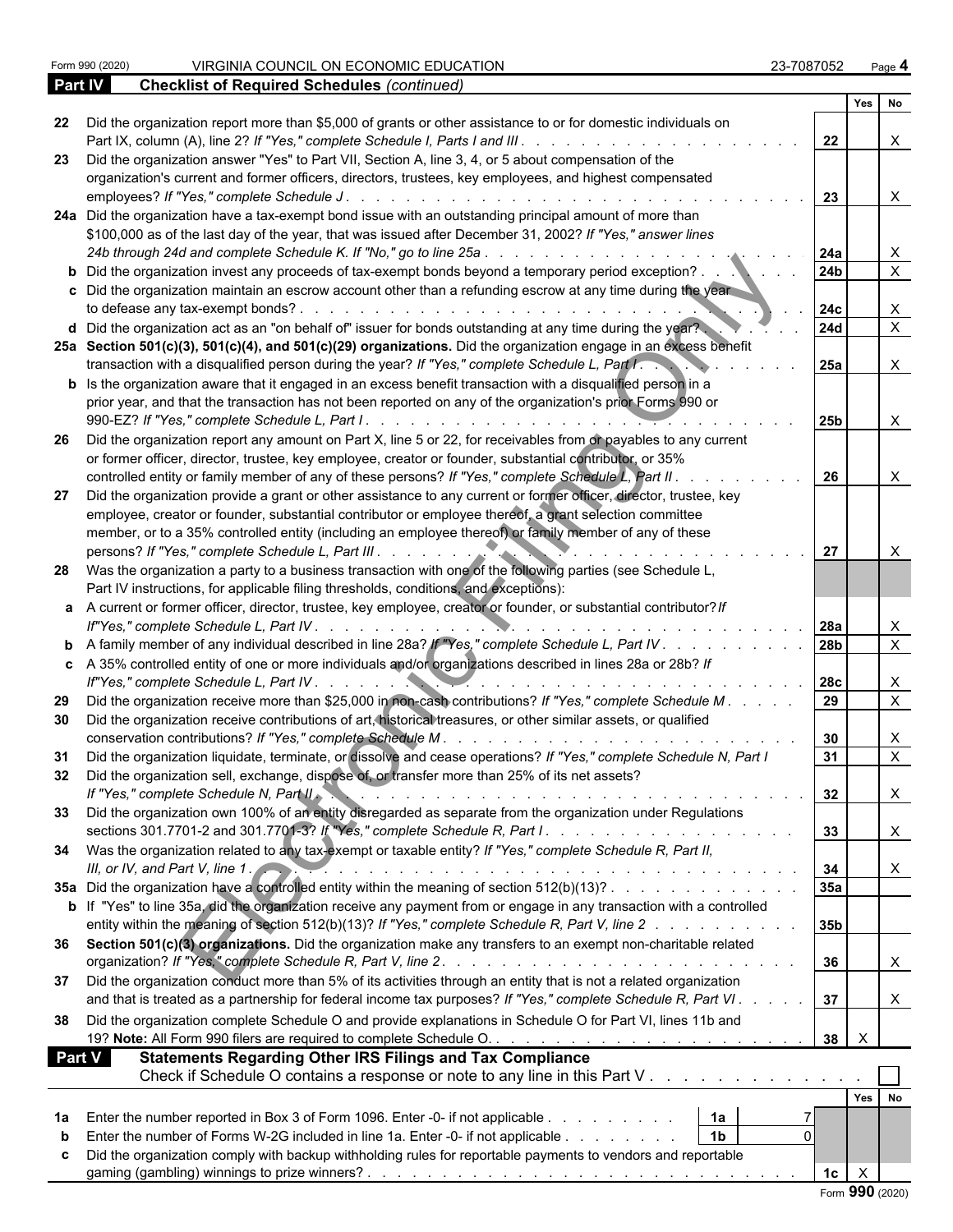|               | Form 990 (2020) | VIRGINIA COUNCIL ON ECONOMIC EDUCATION                                                                                                                                                      | 23-7087052     | Page 5   |                           |  |
|---------------|-----------------|---------------------------------------------------------------------------------------------------------------------------------------------------------------------------------------------|----------------|----------|---------------------------|--|
| <b>Part V</b> |                 | Statements Regarding Other IRS Filings and Tax Compliance (continued)                                                                                                                       |                |          |                           |  |
|               |                 |                                                                                                                                                                                             |                | Yes      | No                        |  |
|               |                 | 2a Enter the number of employees reported on Form W-3, Transmittal of Wage and Tax                                                                                                          |                |          |                           |  |
|               |                 | Statements, filed for the calendar year ending with or within the year covered by this return.<br>2a                                                                                        |                |          |                           |  |
|               |                 | b If at least one is reported on line 2a, did the organization file all required federal employment tax returns?.                                                                           | 2 <sub>b</sub> | $\times$ |                           |  |
|               |                 | Note: If the sum of lines 1a and 2a is greater than 250, you may be required to e-file. (see instructions)                                                                                  |                |          |                           |  |
| За            |                 | Did the organization have unrelated business gross income of \$1,000 or more during the year?.                                                                                              | За             |          |                           |  |
|               |                 | If "Yes," has it filed a Form 990-T for this year? If "No" to line 3b, provide an explanation on Schedule O                                                                                 | 3 <sub>b</sub> |          |                           |  |
| 4a            |                 | At any time during the calendar year, did the organization have an interest in, or a signature or other authority over,                                                                     |                |          |                           |  |
|               |                 | a financial account in a foreign country (such as a bank account, securities account, or other financial account)?                                                                          | 4a             |          |                           |  |
|               |                 | <b>b</b> If "Yes," enter the name of the foreign country ▶                                                                                                                                  |                |          |                           |  |
|               |                 | See instructions for filing requirements for FinCEN Form 114, Report of Foreign Bank and Financial Accounts (FBAR).                                                                         |                |          |                           |  |
| 5а            |                 | Was the organization a party to a prohibited tax shelter transaction at any time during the tax year?.                                                                                      | 5a             |          |                           |  |
|               |                 | Did any taxable party notify the organization that it was or is a party to a prohibited tax shelter transaction?                                                                            | 5 <sub>b</sub> |          | $\times$                  |  |
|               |                 | If "Yes" to line 5a or 5b, did the organization file Form 8886-T?.                                                                                                                          | 5 <sub>c</sub> |          |                           |  |
|               |                 | 6a Does the organization have annual gross receipts that are normally greater than \$100,000, and did the                                                                                   |                |          |                           |  |
|               |                 | organization solicit any contributions that were not tax deductible as charitable contributions? .                                                                                          | 6a             |          |                           |  |
|               |                 | b If "Yes," did the organization include with every solicitation an express statement that such contributions or                                                                            |                |          |                           |  |
|               |                 | gifts were not tax deductible?.                                                                                                                                                             | 6b             |          |                           |  |
|               |                 | Organizations that may receive deductible contributions under section 170(c).                                                                                                               |                |          |                           |  |
|               |                 | Did the organization receive a payment in excess of \$75 made partly as a contribution and partly for goods                                                                                 |                |          |                           |  |
|               |                 | and services provided to the payor?.                                                                                                                                                        | 7a             |          |                           |  |
|               |                 | If "Yes," did the organization notify the donor of the value of the goods or services provided?.                                                                                            | 7b             |          |                           |  |
|               |                 | c  Did the organization sell, exchange, or otherwise dispose of tangible personal property for which it was                                                                                 |                |          |                           |  |
|               |                 | required to file Form 8282?                                                                                                                                                                 | 7c             |          |                           |  |
|               |                 | If "Yes," indicate the number of Forms 8282 filed during the year.                                                                                                                          |                |          |                           |  |
|               |                 | Did the organization receive any funds, directly or indirectly, to pay premiums on a personal benefit contract?.                                                                            | 7e             |          | $\times$                  |  |
|               |                 | Did the organization, during the year, pay premiums, directly or indirectly, on a personal benefit contract? .                                                                              | 7f             |          | $\boldsymbol{\mathsf{X}}$ |  |
|               |                 | If the organization received a contribution of qualified intellectual property, did the organization file Form 8899 as required? .                                                          | 7g             |          |                           |  |
|               |                 | If the organization received a contribution of cars, boats, airplanes, or other vehicles, did the organization file a Form 1098-C?.                                                         | 7 <sup>h</sup> |          |                           |  |
| 8             |                 | Sponsoring organizations maintaining donor advised funds. Did a donor advised fund maintained by the                                                                                        |                |          |                           |  |
|               |                 | sponsoring organization have excess business holdings at any time during the year?.                                                                                                         | 8              |          |                           |  |
| 9             |                 | Sponsoring organizations maintaining donor advised funds.                                                                                                                                   |                |          |                           |  |
|               |                 | Did the sponsoring organization make any taxable distributions under section 4966?.                                                                                                         | 9a             |          |                           |  |
|               |                 | Did the sponsoring organization make a distribution to a donor, donor advisor, or related person?.                                                                                          | 9 <sub>b</sub> |          |                           |  |
|               |                 | Section 501(c)(7) organizations. Enter:                                                                                                                                                     |                |          |                           |  |
|               |                 | 10a                                                                                                                                                                                         |                |          |                           |  |
|               |                 | Initiation fees and capital contributions included on Part VIII, line 12<br>10 <sub>b</sub><br>Gross receipts, included on Form 990, Part VIII, line 12, for public use of club facilities. |                |          |                           |  |
| 11            |                 | Section 501(c)(12) organizations, Enter                                                                                                                                                     |                |          |                           |  |
|               |                 | 11a<br>Gross income from members or shareholders.                                                                                                                                           |                |          |                           |  |
| b             |                 | Gross income from other sources (Do not net amounts due or paid to other sources                                                                                                            |                |          |                           |  |
|               |                 | 11 <sub>b</sub>                                                                                                                                                                             |                |          |                           |  |
|               |                 | 12a Section 4947(a)(1) non-exempt charitable trusts. Is the organization filing Form 990 in lieu of Form 1041?.                                                                             | 12a            |          |                           |  |
|               |                 | 12 <sub>b</sub>                                                                                                                                                                             |                |          |                           |  |
| b             |                 | If "Yes," enter the amount of tax-exempt interest received or accrued during the year                                                                                                       |                |          |                           |  |
| 13            |                 | Section 501(c)(29) qualified nonprofit health insurance issuers.                                                                                                                            |                |          |                           |  |
| a             |                 | Is the organization licensed to issue qualified health plans in more than one state?.                                                                                                       | 13a            |          |                           |  |
|               |                 | Note: See the instructions for additional information the organization must report on Schedule O.                                                                                           |                |          |                           |  |
|               |                 | <b>b</b> Enter the amount of reserves the organization is required to maintain by the states in which                                                                                       |                |          |                           |  |
|               |                 | 13 <sub>b</sub>                                                                                                                                                                             |                |          |                           |  |
|               |                 | 13c                                                                                                                                                                                         |                |          |                           |  |
| 14a           |                 | Did the organization receive any payments for indoor tanning services during the tax year? .<br>$\sim$ $\sim$ $\sim$ $\sim$ $\sim$                                                          | 14a            |          | $\boldsymbol{\mathsf{X}}$ |  |
| $\mathbf b$   |                 | If "Yes," has it filed a Form 720 to report these payments? If "No," provide an explanation on Schedule O.                                                                                  | <b>14b</b>     |          |                           |  |
| 15            |                 | Is the organization subject to the section 4960 tax on payment(s) of more than \$1,000,000 in remuneration or                                                                               |                |          |                           |  |
|               |                 |                                                                                                                                                                                             | 15             |          | X                         |  |
|               |                 | If "Yes," see instructions and file Form 4720, Schedule N.                                                                                                                                  |                |          |                           |  |
| 16            |                 | Is the organization an educational institution subject to the section 4968 excise tax on net investment income?                                                                             | 16             |          | X                         |  |
|               |                 | If "Yes," complete Form 4720, Schedule O.                                                                                                                                                   |                |          |                           |  |
|               |                 |                                                                                                                                                                                             |                | $\sim$   |                           |  |

|  | Form 990 (2020) |  |
|--|-----------------|--|
|--|-----------------|--|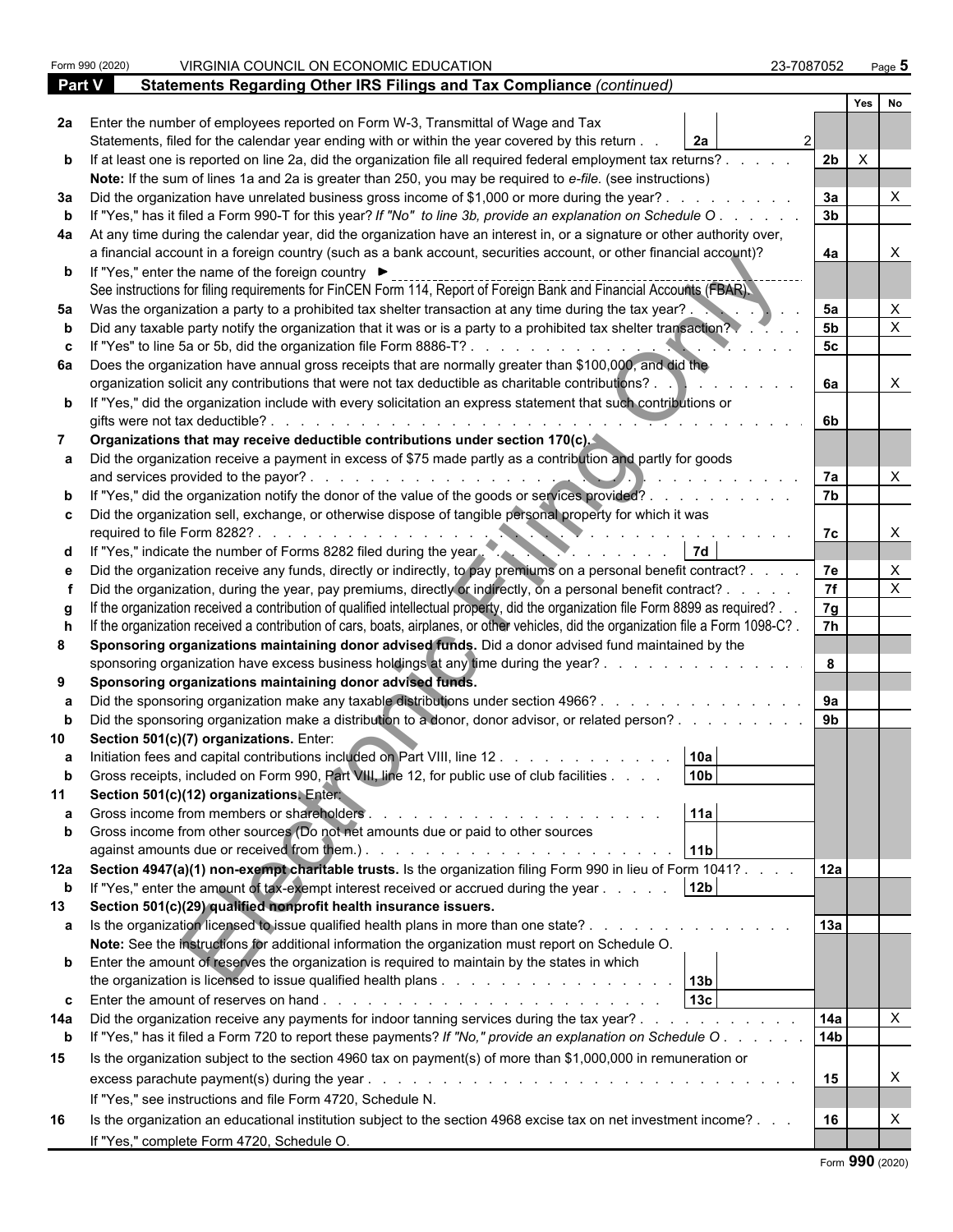|    | Form 990 (2020) | VIRGINIA COUNCIL ON ECONOMIC EDUCATION<br>23-7087052                                                                                                                                                                                                                                                                                                                                                                                                                                                                                         |                   |              | Page $6$                  |  |
|----|-----------------|----------------------------------------------------------------------------------------------------------------------------------------------------------------------------------------------------------------------------------------------------------------------------------------------------------------------------------------------------------------------------------------------------------------------------------------------------------------------------------------------------------------------------------------------|-------------------|--------------|---------------------------|--|
|    | <b>Part VI</b>  | Governance, Management, and Disclosure For each "Yes" response to lines 2 through 7b below, and for a "No"                                                                                                                                                                                                                                                                                                                                                                                                                                   |                   |              |                           |  |
|    |                 | response to line 8a, 8b, or 10b below, describe the circumstances, processes, or changes on Schedule O. See instructions.                                                                                                                                                                                                                                                                                                                                                                                                                    |                   |              |                           |  |
|    |                 | Check if Schedule O contains a response or note to any line in this Part VI                                                                                                                                                                                                                                                                                                                                                                                                                                                                  |                   |              | X                         |  |
|    |                 | <b>Section A. Governing Body and Management</b>                                                                                                                                                                                                                                                                                                                                                                                                                                                                                              |                   | Yes          | No                        |  |
|    |                 | 1a Enter the number of voting members of the governing body at the end of the tax year.<br>1a<br>43                                                                                                                                                                                                                                                                                                                                                                                                                                          |                   |              |                           |  |
|    |                 | If there are material differences in voting rights among members of the governing body, or                                                                                                                                                                                                                                                                                                                                                                                                                                                   |                   |              |                           |  |
|    |                 | if the governing body delegated broad authority to an executive committee or similar                                                                                                                                                                                                                                                                                                                                                                                                                                                         |                   |              |                           |  |
|    |                 | committee, explain on Schedule O.                                                                                                                                                                                                                                                                                                                                                                                                                                                                                                            |                   |              |                           |  |
|    |                 | <b>b</b> Enter the number of voting members included on line 1a, above, who are independent.<br>- 1 b                                                                                                                                                                                                                                                                                                                                                                                                                                        |                   |              |                           |  |
|    |                 | Did any officer, director, trustee, or key employee have a family relationship or a business relationship with                                                                                                                                                                                                                                                                                                                                                                                                                               |                   |              |                           |  |
| 3  |                 | Did the organization delegate control over management duties customarily performed by or under the direct                                                                                                                                                                                                                                                                                                                                                                                                                                    | $\overline{2}$    |              |                           |  |
|    |                 | supervision of officers, directors, trustees, or key employees to a management company or other person?                                                                                                                                                                                                                                                                                                                                                                                                                                      | $\mathbf{3}$      |              | $\mathsf{X}$              |  |
|    |                 | Did the organization make any significant changes to its governing documents since the prior Form 990 was filed?                                                                                                                                                                                                                                                                                                                                                                                                                             | $\overline{4}$    |              | $\boldsymbol{\mathsf{X}}$ |  |
|    |                 | Did the organization become aware during the year of a significant diversion of the organization's assets?                                                                                                                                                                                                                                                                                                                                                                                                                                   | $5^{\circ}$       |              | $\boldsymbol{\mathsf{X}}$ |  |
|    |                 | Did the organization have members or stockholders?.<br>$\mathbf{1} \quad \mathbf{1} \quad \mathbf{1} \quad \mathbf{1} \quad \mathbf{1} \quad \mathbf{1} \quad \mathbf{1} \quad \mathbf{1} \quad \mathbf{1} \quad \mathbf{1} \quad \mathbf{1} \quad \mathbf{1} \quad \mathbf{1} \quad \mathbf{1} \quad \mathbf{1} \quad \mathbf{1} \quad \mathbf{1} \quad \mathbf{1} \quad \mathbf{1} \quad \mathbf{1} \quad \mathbf{1} \quad \mathbf{1} \quad \mathbf{1} \quad \mathbf{1} \quad \mathbf{1} \quad \mathbf{1} \quad \mathbf{1} \quad \mathbf{$ | 6                 |              | $\boldsymbol{\mathsf{X}}$ |  |
|    |                 | 7a Did the organization have members, stockholders, or other persons who had the power to elect or appoint                                                                                                                                                                                                                                                                                                                                                                                                                                   |                   |              |                           |  |
|    |                 | one or more members of the governing body?.                                                                                                                                                                                                                                                                                                                                                                                                                                                                                                  | 7a                |              | $\boldsymbol{\mathsf{X}}$ |  |
|    |                 | <b>b</b> Are any governance decisions of the organization reserved to (or subject to approval by) members,                                                                                                                                                                                                                                                                                                                                                                                                                                   |                   |              |                           |  |
|    |                 | stockholders, or persons other than the governing body?.<br>$\ldots$ $\blacksquare$                                                                                                                                                                                                                                                                                                                                                                                                                                                          | 7b                |              |                           |  |
| 8  |                 | Did the organization contemporaneously document the meetings held or written actions undertaken during<br>the year by the following:                                                                                                                                                                                                                                                                                                                                                                                                         |                   |              |                           |  |
|    |                 |                                                                                                                                                                                                                                                                                                                                                                                                                                                                                                                                              | <b>8a</b>         | $\mathsf{X}$ |                           |  |
|    |                 | <b>b</b> Each committee with authority to act on behalf of the governing body?                                                                                                                                                                                                                                                                                                                                                                                                                                                               | <b>8b</b>         | $\mathsf{X}$ |                           |  |
|    |                 | Is there any officer, director, trustee, or key employee listed in Part VII, Section A, who cannot be reached                                                                                                                                                                                                                                                                                                                                                                                                                                |                   |              |                           |  |
|    |                 | at the organization's mailing address? If "Yes," provide the names and addresses on Schedule O.                                                                                                                                                                                                                                                                                                                                                                                                                                              | 9                 |              | $\times$                  |  |
|    |                 | Section B. Policies (This Section B requests information about policies not required by the Internal Revenue Code.)                                                                                                                                                                                                                                                                                                                                                                                                                          |                   |              |                           |  |
|    |                 |                                                                                                                                                                                                                                                                                                                                                                                                                                                                                                                                              |                   | Yes          | No                        |  |
|    |                 |                                                                                                                                                                                                                                                                                                                                                                                                                                                                                                                                              | 10a               | $\mathsf{X}$ |                           |  |
|    |                 | <b>b</b> If "Yes," did the organization have written policies and procedures governing the activities of such chapters,<br>affiliates, and branches to ensure their operations are consistent with the organization's exempt purposes? .                                                                                                                                                                                                                                                                                                     | 10 <sub>b</sub>   | X            |                           |  |
|    |                 | 11a Has the organization provided a complete copy of this Form 990 to all members of its governing body before filing the form?.                                                                                                                                                                                                                                                                                                                                                                                                             | 11a $\times$      |              |                           |  |
|    |                 | <b>b</b> Describe in Schedule O the process, if any, used by the organization to review this Form 990.                                                                                                                                                                                                                                                                                                                                                                                                                                       |                   |              |                           |  |
|    |                 | 12a Did the organization have a written conflict of interest policy? If "No," go to line 13.                                                                                                                                                                                                                                                                                                                                                                                                                                                 | 12a               | X            |                           |  |
|    |                 | b Were officers, directors, or trustees, and key employees required to disclose annually interests that could give rise to conflicts?                                                                                                                                                                                                                                                                                                                                                                                                        | 12 <sub>b</sub>   | $\mathsf{X}$ |                           |  |
|    |                 | c Did the organization regularly and consistently monitor and enforce compliance with the policy? If "Yes,"                                                                                                                                                                                                                                                                                                                                                                                                                                  |                   |              |                           |  |
|    |                 | describe in Schedule O how this was done.                                                                                                                                                                                                                                                                                                                                                                                                                                                                                                    | $12c \mid X$      |              |                           |  |
|    |                 |                                                                                                                                                                                                                                                                                                                                                                                                                                                                                                                                              | 13<br>$14 \mid X$ | $\mathsf{X}$ |                           |  |
|    |                 | Did the organization have a written document retention and destruction policy?<br>15 Did the process for determining compensation of the following persons include a review and approval by                                                                                                                                                                                                                                                                                                                                                  |                   |              |                           |  |
|    |                 | independent persons, comparability data, and contemporaneous substantiation of the deliberation and decision?                                                                                                                                                                                                                                                                                                                                                                                                                                |                   |              |                           |  |
|    |                 |                                                                                                                                                                                                                                                                                                                                                                                                                                                                                                                                              | $15a \times$      |              |                           |  |
|    |                 |                                                                                                                                                                                                                                                                                                                                                                                                                                                                                                                                              | $15b \times$      |              |                           |  |
|    |                 | If "Yes" to line 15a or 15b, describe the process in Schedule O (see instructions).                                                                                                                                                                                                                                                                                                                                                                                                                                                          |                   |              |                           |  |
|    |                 | 16a Did the organization invest in, contribute assets to, or participate in a joint venture or similar arrangement                                                                                                                                                                                                                                                                                                                                                                                                                           |                   |              |                           |  |
|    |                 |                                                                                                                                                                                                                                                                                                                                                                                                                                                                                                                                              | 16a               |              |                           |  |
|    |                 | b If "Yes," did the organization follow a written policy or procedure requiring the organization to evaluate its                                                                                                                                                                                                                                                                                                                                                                                                                             |                   |              |                           |  |
|    |                 | participation in joint venture arrangements under applicable federal tax law, and take steps to safeguard                                                                                                                                                                                                                                                                                                                                                                                                                                    | 16 <sub>b</sub>   |              |                           |  |
|    |                 | <b>Section C. Disclosure</b>                                                                                                                                                                                                                                                                                                                                                                                                                                                                                                                 |                   |              |                           |  |
| 17 |                 | List the states with which a copy of this Form 990 is required to be filed ► VA                                                                                                                                                                                                                                                                                                                                                                                                                                                              |                   |              |                           |  |
| 18 |                 | Section 6104 requires an organization to make its Forms 1023 (1024 or 1024-A, if applicable), 990, and 990-T (Section 501(c)                                                                                                                                                                                                                                                                                                                                                                                                                 |                   |              |                           |  |
|    |                 | (3)s only) available for public inspection. Indicate how you made these available. Check all that apply.                                                                                                                                                                                                                                                                                                                                                                                                                                     |                   |              |                           |  |
|    |                 | $X$ Another's website<br>X Upon request<br>Other (explain on Schedule O)<br>Own website                                                                                                                                                                                                                                                                                                                                                                                                                                                      |                   |              |                           |  |
| 19 |                 | Describe on Schedule O whether (and if so, how) the organization made its governing documents, conflict of interest policy,                                                                                                                                                                                                                                                                                                                                                                                                                  |                   |              |                           |  |
|    |                 | and financial statements available to the public during the tax year.                                                                                                                                                                                                                                                                                                                                                                                                                                                                        |                   |              |                           |  |
| 20 |                 | State the name, address, and telephone number of the person who possesses the organization's books and records<br>Daniel R. Mortensen - Virginia Council on Economic Educat<br>(804)-828-1627                                                                                                                                                                                                                                                                                                                                                |                   |              |                           |  |
|    |                 | 301 W. Main Street, Richmond, VA 23284                                                                                                                                                                                                                                                                                                                                                                                                                                                                                                       |                   |              |                           |  |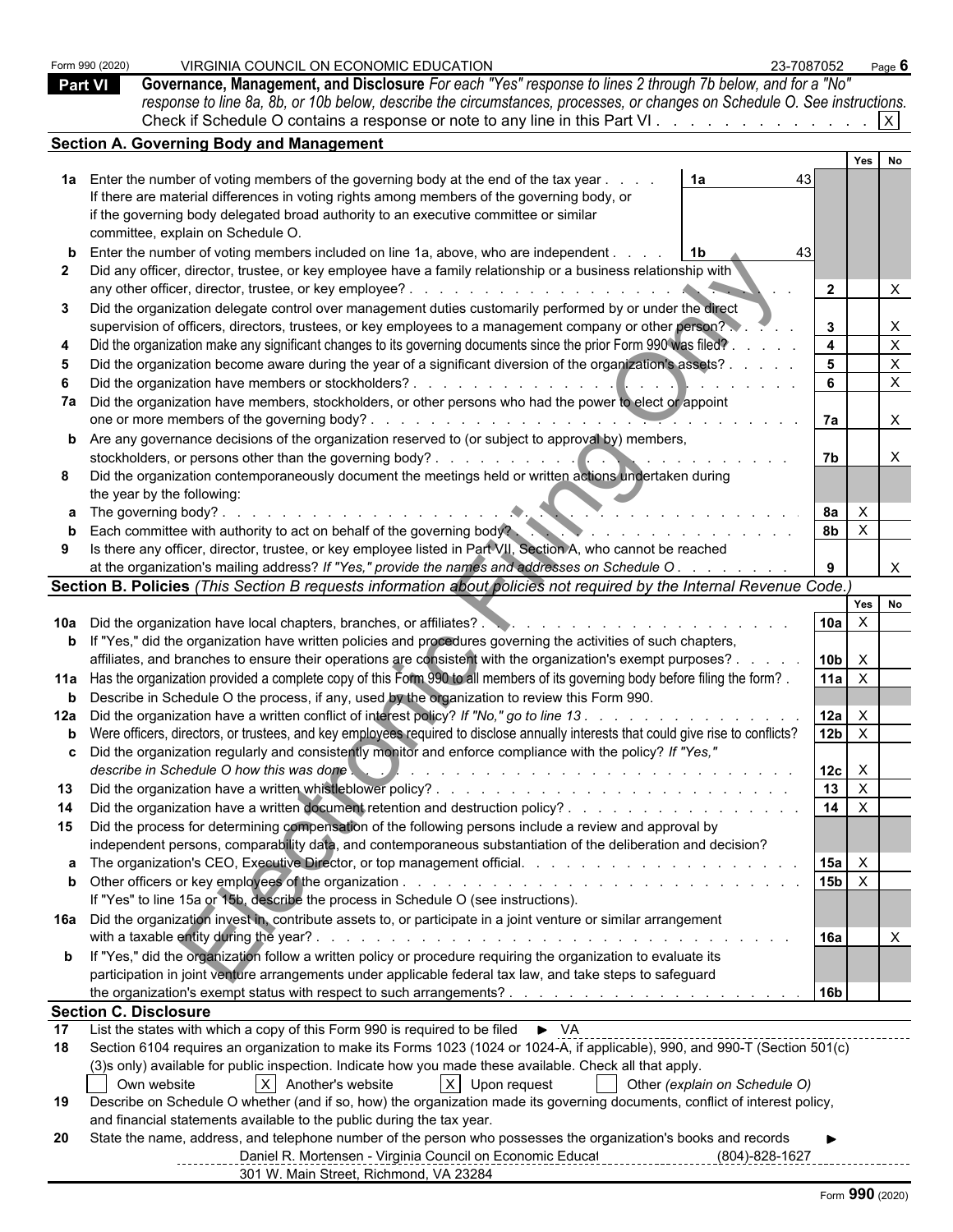| Form 990 (2020)          | VIRGINIA COUNCIL ON ECONOMIC EDUCATION                                                                                            | 23-7087052 | Page 7 |
|--------------------------|-----------------------------------------------------------------------------------------------------------------------------------|------------|--------|
| <b>Part VII</b>          | Compensation of Officers, Directors, Trustees, Key Employees, Highest Compensated                                                 |            |        |
|                          | <b>Employees, and Independent Contractors</b><br>Check if Schedule O contains a response or note to any line in this Part VII.    |            |        |
| <b>Section A.</b>        | Officers, Directors, Trustees, Key Employees, and Highest Compensated Employees                                                   |            |        |
|                          | 1a Complete this table for all persons required to be listed. Report compensation for the calendar year ending with or within the |            |        |
| organization's tax year. |                                                                                                                                   |            |        |
|                          | a Lintallat the exemployment officers directed trustees (upother individuals as exemployed searchers of the lin                   |            |        |

List all of the organization's **current** officers, directors, trustees (whether individuals or organizations), regardless of amount of compensation. Enter -0- in columns (D), (E), and (F) if no compensation was paid.

- List all of the organization's **current** key employees, if any. See instructions for definition of "key employee."
- List the organization's five **current** highest compensated employees (other than an officer, director, trustee, or key employee)

| $\bullet$ List the organization's five current highest compensated employees (other than an officer, director, trustee, or key employee)<br>who received reportable compensation (Box 5 of Form W-2 and/or Box 7 of Form 1099-MISC) of more than \$100,000 from the |                          |                    |               |          |              |                                                              |        |                          |                               |                          |
|---------------------------------------------------------------------------------------------------------------------------------------------------------------------------------------------------------------------------------------------------------------------|--------------------------|--------------------|---------------|----------|--------------|--------------------------------------------------------------|--------|--------------------------|-------------------------------|--------------------------|
| organization and any related organizations.                                                                                                                                                                                                                         |                          |                    |               |          |              |                                                              |        |                          |                               |                          |
| • List all of the organization's former officers, key employees, and highest compensated employees who received more than                                                                                                                                           |                          |                    |               |          |              |                                                              |        |                          |                               |                          |
| \$100,000 of reportable compensation from the organization and any related organizations.                                                                                                                                                                           |                          |                    |               |          |              |                                                              |        |                          |                               |                          |
| • List all of the organization's former directors or trustees that received, in the capacity as a former director or trustee of the                                                                                                                                 |                          |                    |               |          |              |                                                              |        |                          |                               |                          |
| organization, more than \$10,000 of reportable compensation from the organization and any related organizations.                                                                                                                                                    |                          |                    |               |          |              |                                                              |        |                          |                               |                          |
| See instructions for the order in which to list the persons above.                                                                                                                                                                                                  |                          |                    |               |          |              |                                                              |        |                          |                               |                          |
| Check this box if neither the organization nor any related organization compensated any current officer, director, or trustee.                                                                                                                                      |                          |                    |               |          |              |                                                              |        |                          |                               |                          |
|                                                                                                                                                                                                                                                                     |                          |                    |               |          | (C)          |                                                              |        |                          |                               |                          |
|                                                                                                                                                                                                                                                                     |                          |                    |               | Position |              |                                                              |        |                          |                               |                          |
| (A)<br>Name and title                                                                                                                                                                                                                                               | (B)<br>Average           |                    |               |          |              | (do not check more than one<br>box, unless person is both an |        | (D)<br>Reportable        | (E)<br>Reportable             | (F)<br>Estimated amount  |
|                                                                                                                                                                                                                                                                     | hours                    |                    |               |          |              | officer and a director/trustee)                              |        | compensation             | compensation                  | of other                 |
|                                                                                                                                                                                                                                                                     | per week<br>(list any    |                    |               | Officer  |              |                                                              | Former | from the<br>organization | from related<br>organizations | compensation<br>from the |
|                                                                                                                                                                                                                                                                     | hours for                | or director        |               |          |              |                                                              |        | (W-2/1099-MISC)          | (W-2/1099-MISC)               | organization and         |
|                                                                                                                                                                                                                                                                     | related<br>organizations |                    | Institutional |          | Key employee |                                                              |        |                          |                               | related organizations    |
|                                                                                                                                                                                                                                                                     | below                    | Individual frustee |               |          |              |                                                              |        |                          |                               |                          |
|                                                                                                                                                                                                                                                                     | dotted line)             |                    | trustee       |          |              | Highest compensated<br>employee                              |        |                          |                               |                          |
|                                                                                                                                                                                                                                                                     |                          |                    |               |          |              |                                                              |        |                          |                               |                          |
| Daniel R. Mortensen<br>(1)                                                                                                                                                                                                                                          | 40.00                    |                    |               |          |              |                                                              |        |                          |                               |                          |
| President and CEO                                                                                                                                                                                                                                                   | 0.00                     |                    |               | X        | X            |                                                              |        | 132,000                  |                               |                          |
| (2) Neil Amin                                                                                                                                                                                                                                                       | 1.00.                    |                    |               |          |              |                                                              |        |                          |                               |                          |
| <b>Board Member</b>                                                                                                                                                                                                                                                 | 0.00                     | X,                 |               |          |              |                                                              |        |                          |                               |                          |
| (3) Kartik Athreya                                                                                                                                                                                                                                                  | 3.00                     |                    |               |          |              |                                                              |        |                          |                               |                          |
| <b>Board Member</b>                                                                                                                                                                                                                                                 | 0.00                     | X                  |               |          |              |                                                              |        |                          |                               |                          |
| (4) James W. Dyke                                                                                                                                                                                                                                                   | 1.00                     |                    |               |          |              |                                                              |        |                          |                               |                          |
| <b>Board Member</b>                                                                                                                                                                                                                                                 | 0.00                     | X                  |               |          |              |                                                              |        |                          |                               |                          |
| (5) Kenneth Blaisdell                                                                                                                                                                                                                                               | 3.00                     |                    |               |          |              |                                                              |        |                          |                               |                          |
| <b>Board Member</b>                                                                                                                                                                                                                                                 | 0.00                     | X                  |               |          |              |                                                              |        |                          |                               |                          |
| (6) J. Alfred Broaddus, Jr.                                                                                                                                                                                                                                         | 1.00                     |                    |               |          |              |                                                              |        |                          |                               |                          |
| <b>Board Member</b>                                                                                                                                                                                                                                                 | 0.00                     | X                  |               |          |              |                                                              |        |                          |                               |                          |
| (7) Philip A. Brooks                                                                                                                                                                                                                                                | 3.00                     |                    |               |          |              |                                                              |        |                          |                               |                          |
| <b>Board Member</b>                                                                                                                                                                                                                                                 | 0.00                     | X                  |               |          |              |                                                              |        |                          |                               |                          |
| (8) Stephanne Strickler Byrd                                                                                                                                                                                                                                        | 3.00                     |                    |               |          |              |                                                              |        |                          |                               |                          |
| <b>Board Member</b>                                                                                                                                                                                                                                                 | 0.00                     | X                  |               |          |              |                                                              |        |                          |                               |                          |
| (9) Bradley H. Gunter                                                                                                                                                                                                                                               | 1.00                     |                    |               |          |              |                                                              |        |                          |                               |                          |
| <b>Board Member</b>                                                                                                                                                                                                                                                 | 0.00                     | X                  |               |          |              |                                                              |        |                          |                               |                          |
| (10) Frank G. Carter                                                                                                                                                                                                                                                | 1.00                     |                    |               |          |              |                                                              |        |                          |                               |                          |
| <b>Board Member</b>                                                                                                                                                                                                                                                 | 0.00                     | $\mathsf{X}$       |               |          |              |                                                              |        |                          |                               |                          |
| (11) Susan F. Dewey                                                                                                                                                                                                                                                 | 1.00                     |                    |               |          |              |                                                              |        |                          |                               |                          |
| <b>Board Member</b>                                                                                                                                                                                                                                                 | 0.00                     | X                  |               |          |              |                                                              |        |                          |                               |                          |
| (12) L. James Borges                                                                                                                                                                                                                                                | 1.00                     |                    |               |          |              |                                                              |        |                          |                               |                          |
| <b>Board Member</b>                                                                                                                                                                                                                                                 | 0.00                     | X                  |               |          |              |                                                              |        |                          |                               |                          |
| (13) D. Oscarlyn Elder                                                                                                                                                                                                                                              | 3.00                     |                    |               |          |              |                                                              |        |                          |                               |                          |
| <b>Board Member</b>                                                                                                                                                                                                                                                 | 0.00                     | X                  |               |          |              |                                                              |        |                          |                               |                          |
| (14) Roger L. Frost                                                                                                                                                                                                                                                 | 1.00                     |                    |               |          |              |                                                              |        |                          |                               |                          |
| <b>Board Member</b>                                                                                                                                                                                                                                                 | 0.00                     | X                  |               |          |              |                                                              |        |                          |                               |                          |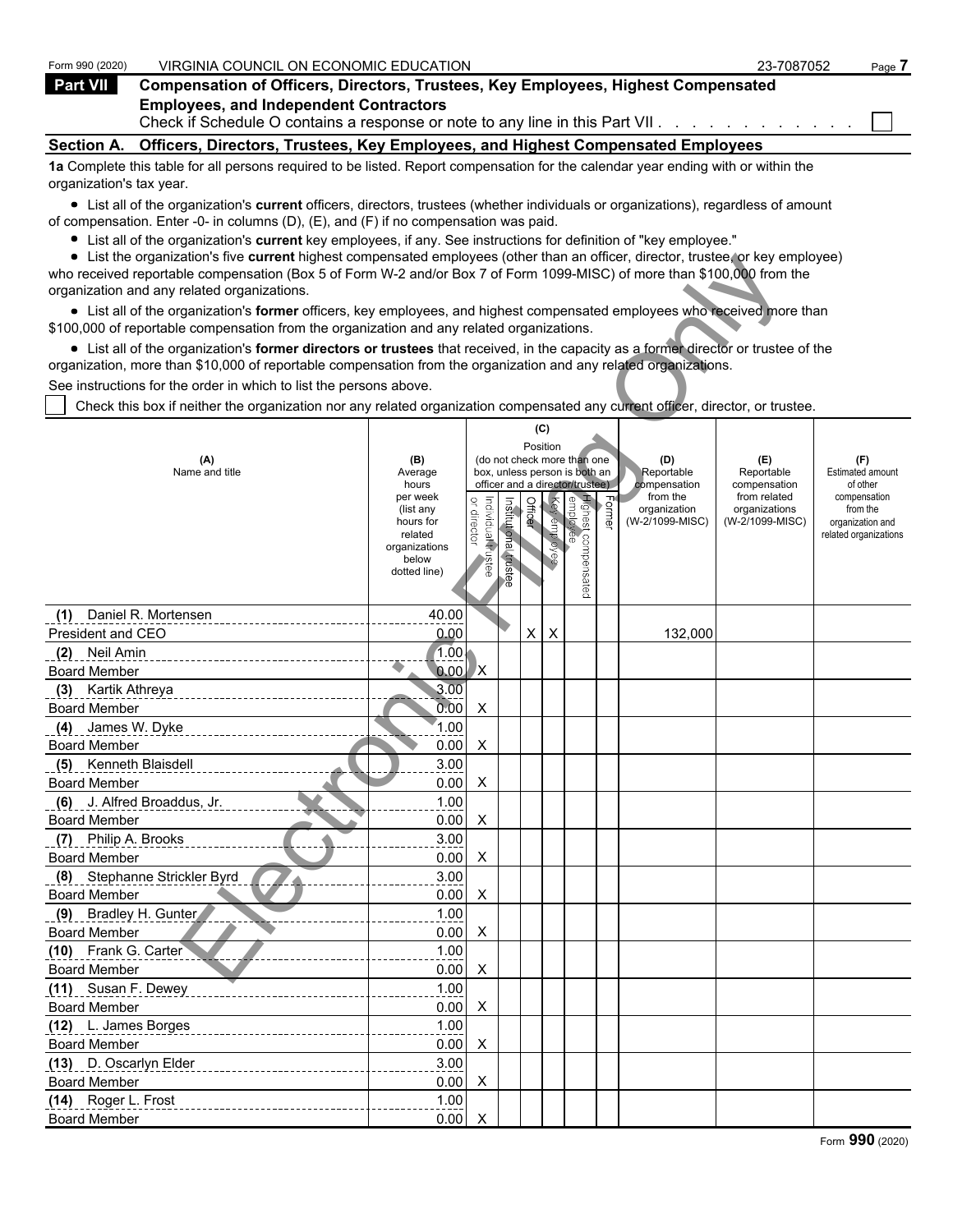| Form 990 (2020)<br>VIRGINIA COUNCIL ON ECONOMIC EDUCATION                                                                                                                                                                                                             |                          |                    |                       |         |              |                                 |               |                          |                              | 23-7087052               | Page 8   |
|-----------------------------------------------------------------------------------------------------------------------------------------------------------------------------------------------------------------------------------------------------------------------|--------------------------|--------------------|-----------------------|---------|--------------|---------------------------------|---------------|--------------------------|------------------------------|--------------------------|----------|
| <b>Part VII</b>                                                                                                                                                                                                                                                       |                          |                    |                       |         |              |                                 |               |                          |                              |                          |          |
| Section A. Officers, Directors, Trustees, Key Employees, and Highest Compensated Employees (continued)<br>(C)<br>Position                                                                                                                                             |                          |                    |                       |         |              |                                 |               |                          |                              |                          |          |
| (A)                                                                                                                                                                                                                                                                   | (B)                      |                    |                       |         |              | (do not check more than one     |               | (D)                      | (E)                          | (F)                      |          |
| Name and title                                                                                                                                                                                                                                                        | Average                  |                    |                       |         |              | box, unless person is both an   |               | Reportable               | Reportable                   | Estimated amount         |          |
|                                                                                                                                                                                                                                                                       | hours                    |                    |                       |         |              | officer and a director/trustee) |               | compensation<br>from the | compensation<br>from related | of other                 |          |
|                                                                                                                                                                                                                                                                       | per week<br>(list any    |                    |                       | Officer | Key employee |                                 | <b>Former</b> | organization             | organizations                | compensation<br>from the |          |
|                                                                                                                                                                                                                                                                       | hours for                |                    |                       |         |              |                                 |               | (W-2/1099-MISC)          | (W-2/1099-MISC)              | organization and         |          |
|                                                                                                                                                                                                                                                                       | related<br>organizations |                    |                       |         |              |                                 |               |                          |                              | related organizations    |          |
|                                                                                                                                                                                                                                                                       | below                    | Individual trustee | Institutional trustee |         |              |                                 |               |                          |                              |                          |          |
|                                                                                                                                                                                                                                                                       | dotted line)             |                    |                       |         |              | Highest compensated<br>employee |               |                          |                              |                          |          |
|                                                                                                                                                                                                                                                                       |                          |                    |                       |         |              |                                 |               |                          |                              |                          |          |
| (15) Suzanne M. Gallagher                                                                                                                                                                                                                                             | 1.00                     |                    |                       |         |              |                                 |               |                          |                              |                          |          |
| <b>Board Member</b>                                                                                                                                                                                                                                                   | 0.00                     | $\mathsf{X}$       |                       |         |              |                                 |               |                          |                              |                          |          |
| $(16)$ Chung Ma<br>-------------------------------------                                                                                                                                                                                                              | 1.00                     |                    |                       |         |              |                                 |               |                          |                              |                          |          |
| <b>Board Member</b>                                                                                                                                                                                                                                                   | 0.00                     | $\mathsf{X}$       |                       |         |              |                                 |               |                          |                              |                          |          |
| (17) Derwood S. Chase 2014 1771 Derwood S. Chase                                                                                                                                                                                                                      | 1.00                     |                    |                       |         |              |                                 |               |                          |                              |                          |          |
| <b>Board Member</b>                                                                                                                                                                                                                                                   | 0.00                     | $\mathsf{X}$       |                       |         |              |                                 |               |                          |                              |                          |          |
| (18) O. Kate Scott                                                                                                                                                                                                                                                    | 1.00                     |                    |                       |         |              |                                 |               |                          |                              |                          |          |
| Member ex officio                                                                                                                                                                                                                                                     | 0.00                     | $\mathsf{X}$       |                       |         |              |                                 |               |                          |                              |                          |          |
| (19) Bryan S. Cram<br>19) Bryan S. Cram<br>2010 - 2020 - 2020 - 2021 - 2021 - 2021 - 2021 - 2021 - 2021 - 2021 - 2021 - 2022 - 2022 - 2022 - 2022 - 2022                                                                                                              | 1.00                     |                    |                       |         |              |                                 |               |                          |                              |                          |          |
| <b>Board Member</b>                                                                                                                                                                                                                                                   | 0.00                     | $\mathsf{X}$       |                       |         |              |                                 |               |                          |                              |                          |          |
|                                                                                                                                                                                                                                                                       | 3.00                     |                    |                       |         |              |                                 |               |                          |                              |                          |          |
| <b>Board Member</b>                                                                                                                                                                                                                                                   | 0.00                     | $\mathsf{X}$       |                       |         |              |                                 |               |                          |                              |                          |          |
|                                                                                                                                                                                                                                                                       | 1.00                     |                    |                       |         |              |                                 |               |                          |                              |                          |          |
| <b>Board Member</b>                                                                                                                                                                                                                                                   | 0.00                     | $\mathsf{X}$       |                       |         |              |                                 |               |                          |                              |                          |          |
| (22) A. Fletcher Mangum                                                                                                                                                                                                                                               | 3.00                     |                    |                       |         |              |                                 |               |                          |                              |                          |          |
| Vice Chairman                                                                                                                                                                                                                                                         | $0.00\,$ X               |                    |                       |         |              |                                 |               |                          |                              |                          |          |
| (23) Jeffrey R. Leopold ________________________________                                                                                                                                                                                                              | 3.00                     |                    |                       |         |              |                                 |               |                          |                              |                          |          |
| <b>Board Member</b>                                                                                                                                                                                                                                                   | 0.00                     |                    |                       |         |              |                                 |               |                          |                              |                          |          |
|                                                                                                                                                                                                                                                                       | 1.00                     |                    |                       |         |              |                                 |               |                          |                              |                          |          |
| Member ex officio                                                                                                                                                                                                                                                     | 0.00                     | $\mathsf{X}$       |                       |         |              |                                 |               |                          |                              |                          |          |
|                                                                                                                                                                                                                                                                       | 3.00                     |                    |                       |         |              |                                 |               |                          |                              |                          |          |
| <b>Board Member</b>                                                                                                                                                                                                                                                   | 0.00                     | $\mathsf{X}$       |                       |         |              |                                 |               |                          |                              |                          |          |
| Subtotal.<br>1b                                                                                                                                                                                                                                                       |                          |                    |                       |         |              |                                 |               | 132,000                  |                              | 0                        | 0        |
| Total from continuation sheets to Part VII, Section A.                                                                                                                                                                                                                |                          |                    |                       |         |              |                                 |               | $\Omega$                 |                              | 0                        | 0        |
| Total (add lines 1b and 1c). The state of the state of the state of the state of the state of the state of the state of the state of the state of the state of the state of the state of the state of the state of the state o<br>d                                   |                          |                    |                       |         |              |                                 |               | 132,000                  |                              | $\Omega$                 | 0        |
| Total number of individuals (including but not limited to those listed above) who received more than \$100,000 of<br>2                                                                                                                                                |                          |                    |                       |         |              |                                 |               |                          |                              |                          |          |
| reportable compensation from the organization                                                                                                                                                                                                                         |                          |                    |                       |         |              |                                 |               |                          |                              |                          |          |
|                                                                                                                                                                                                                                                                       |                          |                    |                       |         |              |                                 |               |                          |                              |                          | Yes No   |
| Did the organization list any former officer, director, trustee, key employee, or highest compensated<br>3                                                                                                                                                            |                          |                    |                       |         |              |                                 |               |                          |                              |                          |          |
|                                                                                                                                                                                                                                                                       |                          |                    |                       |         |              |                                 |               |                          |                              | 3                        | X        |
| For any individual listed on line 1a, is the sum of reportable compensation and other compensation from<br>4                                                                                                                                                          |                          |                    |                       |         |              |                                 |               |                          |                              |                          |          |
| the organization and related organizations greater than \$150,000? If "Yes," complete Schedule J for such                                                                                                                                                             |                          |                    |                       |         |              |                                 |               |                          |                              |                          |          |
|                                                                                                                                                                                                                                                                       |                          |                    |                       |         |              |                                 |               |                          |                              | 4                        | X        |
| Did any person listed on line 1a receive or accrue compensation from any unrelated organization or individual<br>5                                                                                                                                                    |                          |                    |                       |         |              |                                 |               |                          |                              |                          |          |
| for services rendered to the organization? If "Yes," complete Schedule J for such person                                                                                                                                                                              |                          |                    |                       |         |              |                                 |               |                          |                              | 5                        | X        |
| <b>Section B. Independent Contractors</b>                                                                                                                                                                                                                             |                          |                    |                       |         |              |                                 |               |                          |                              |                          |          |
| Complete this table for your five highest compensated independent contractors that received more than \$100,000 of<br>$\mathbf 1$<br>compensation from the organization. Report compensation for the calendar year ending with or within the organization's tax year. |                          |                    |                       |         |              |                                 |               |                          |                              |                          |          |
| (A)                                                                                                                                                                                                                                                                   |                          |                    |                       |         |              |                                 |               | (B)                      |                              | (C)                      |          |
| Name and business address                                                                                                                                                                                                                                             |                          |                    |                       |         |              |                                 |               | Description of services  |                              | Compensation             |          |
|                                                                                                                                                                                                                                                                       |                          |                    |                       |         |              |                                 |               |                          |                              |                          |          |
|                                                                                                                                                                                                                                                                       |                          |                    |                       |         |              |                                 |               |                          |                              |                          | O        |
|                                                                                                                                                                                                                                                                       |                          |                    |                       |         |              |                                 |               |                          |                              |                          | $\Omega$ |
|                                                                                                                                                                                                                                                                       |                          |                    |                       |         |              |                                 |               |                          |                              |                          |          |
|                                                                                                                                                                                                                                                                       |                          |                    |                       |         |              |                                 |               |                          |                              |                          |          |
|                                                                                                                                                                                                                                                                       |                          |                    |                       |         |              |                                 |               |                          |                              |                          |          |

 **2** Total number of independent contractors (including but not limited to those listed above) who received more than \$100,000 of compensation from the organization  $\rightarrow$  0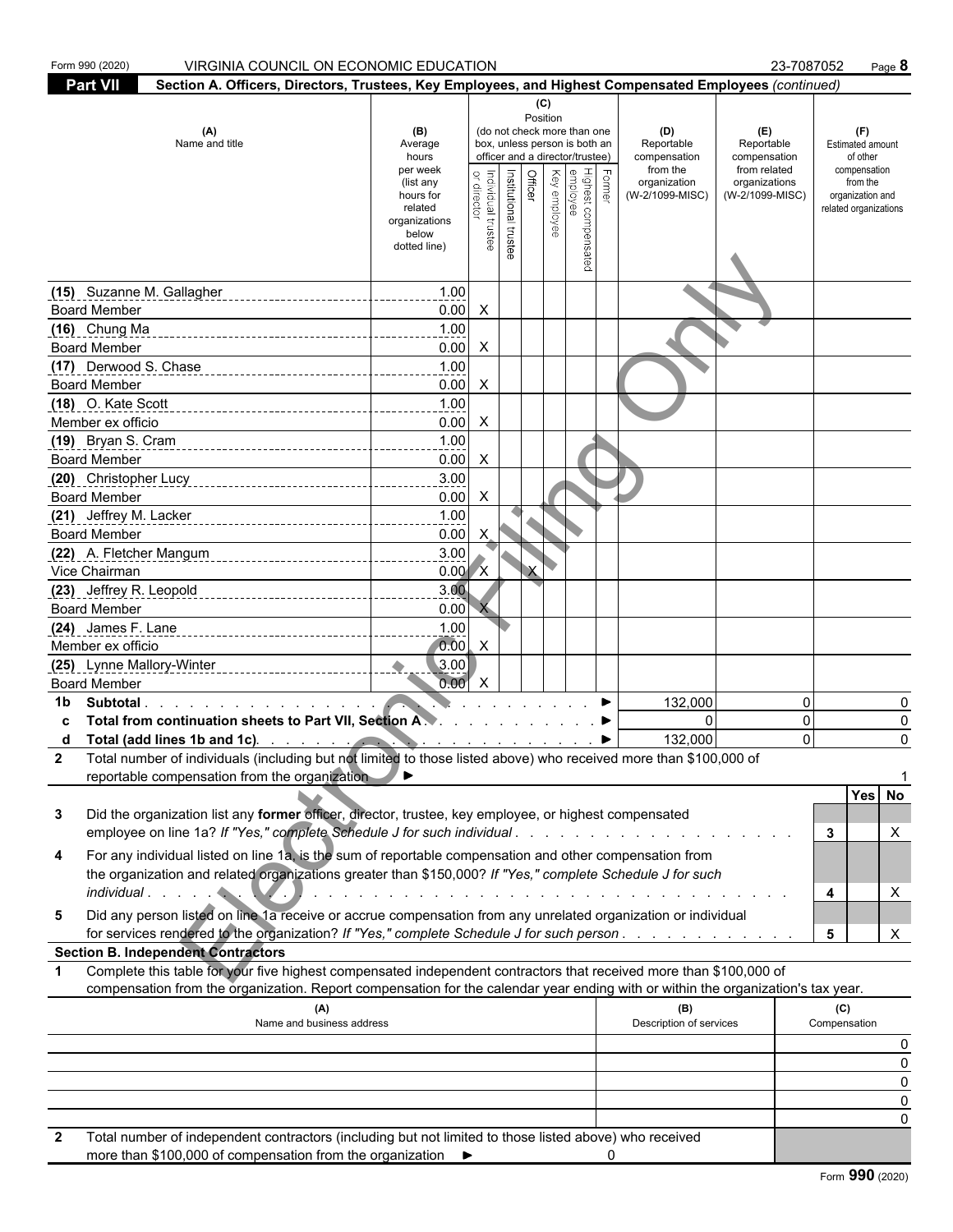| <b>Part VIII</b><br><b>Statement of Revenue</b><br>Check if Schedule O contains a response or note to any line in this Part VIII.<br>(B)<br>$\overline{c}$<br>(A)<br>(D)<br>Unrelated<br>Revenue excluded<br>Total revenue<br>Related or exempt<br>function revenue<br>from tax under<br>business revenue<br>sections 512-514<br>Federated campaigns<br>1a<br>1a<br>Grants<br>Contributions, Gifts, Grants<br>and Other Similar Amounts<br>1 <sub>b</sub><br>Membership dues<br>b<br>1c<br>Fundraising events<br>n<br>c<br>1d<br>Related organizations<br>d<br>Government grants (contributions)<br>1e<br>395,639<br>All other contributions, gifts, grants, and<br>similar amounts not included above<br>1f<br>476,005<br>g Noncash contributions included in<br>$1g$ \$<br>5,222<br>lines $1a-1f$ .<br>▶<br>871,644<br><b>Business Code</b><br>611710<br>9,201<br>Stock Market Game<br>2a<br>$\Omega$<br>$\Omega$<br>$\overline{O}$<br>$\Omega$<br>All other program service revenue<br>$\blacktriangleright$<br>9,201<br>Total. Add lines 2a-2f.<br>Investment income (including dividends, interest, and<br>3<br>other similar amounts). $\ldots$ $\ldots$ $\ldots$ $\ldots$ $\ldots$<br>9,820<br>Income from investment of tax-exempt bond proceeds.<br>$\overline{0}$<br>4<br>$\Omega$<br>Royalties <u>.</u><br>5<br>(i) Real<br>(ii) Personal<br><b>6a</b><br>Gross rents<br>6a<br>Less: rental expenses.<br>6b<br>6c<br>$\Omega$<br>Rental income or (loss)<br>c<br>Net rental income or (loss) $\ldots$ $\ldots$ $\ldots$<br>$\Omega$<br>d<br>(ii) Other<br>Gross amount from<br>(i) Securities<br>7a<br>sales of assets<br>62,023<br>other than inventory<br>7a<br>nue<br>Less: cost or other basis<br>b<br>7 <sub>b</sub><br>43.075<br>and sales expenses<br>Other Rev<br> 7c <br>18,948<br><b>c</b> Gain or (loss) $\ldots$<br>18,948<br>▶<br>$\sim$ $\sim$ $\sim$ $\sim$ $\sim$ $\sim$ $\sim$ $\sim$<br>Gross income from fundraising<br>8a<br>events (not including \$<br>of contributions reported on line 1c).<br>See Part IV, line 18.<br>8а<br>O<br>8 <sub>b</sub><br>Less: direct expenses<br>b<br>Net income or (loss) from fundraising events.<br>$\Omega$<br>Gross income from gaming activities.<br>9а<br>See Part IV, line 19.<br>9a<br>9 <sub>b</sub><br>b Less: direct expenses<br>Net income or (loss) from gaming activities<br>$\Omega$<br>10a Gross sales of inventory, less<br>10a<br>returns and allowances<br>10 <sub>b</sub><br><b>b</b> Less: $\cosh$ of goods $\sinh$<br>$\cap$<br>c Net income or (loss) from sales of inventory<br>$\Omega$<br><b>Business Code</b><br>Miscellaneous<br>Revenue<br>$\Omega$<br>11a<br>$\Omega$<br>b<br>$\Omega$<br>$\Omega$<br><b>d</b> All other revenue $\ldots$ $\ldots$ $\ldots$ $\ldots$<br>e Total. Add lines 11a-11d ▶<br>$\Omega$<br>909,613<br>$\Omega$<br>12 Total revenue. See instructions.<br>$\Omega$ |                                     | Form 990 (2020) | VIRGINIA COUNCIL ON ECONOMIC EDUCATION |  | 23-7087052 | Page 9 |  |  |  |
|-------------------------------------------------------------------------------------------------------------------------------------------------------------------------------------------------------------------------------------------------------------------------------------------------------------------------------------------------------------------------------------------------------------------------------------------------------------------------------------------------------------------------------------------------------------------------------------------------------------------------------------------------------------------------------------------------------------------------------------------------------------------------------------------------------------------------------------------------------------------------------------------------------------------------------------------------------------------------------------------------------------------------------------------------------------------------------------------------------------------------------------------------------------------------------------------------------------------------------------------------------------------------------------------------------------------------------------------------------------------------------------------------------------------------------------------------------------------------------------------------------------------------------------------------------------------------------------------------------------------------------------------------------------------------------------------------------------------------------------------------------------------------------------------------------------------------------------------------------------------------------------------------------------------------------------------------------------------------------------------------------------------------------------------------------------------------------------------------------------------------------------------------------------------------------------------------------------------------------------------------------------------------------------------------------------------------------------------------------------------------------------------------------------------------------------------------------------------------------------------------------------------------------------------------------------------------------------------------------------------------------------------------------------------------------------------------------------------------------------------------------------------------------------------------------------------------------------------------------------------------------------------|-------------------------------------|-----------------|----------------------------------------|--|------------|--------|--|--|--|
|                                                                                                                                                                                                                                                                                                                                                                                                                                                                                                                                                                                                                                                                                                                                                                                                                                                                                                                                                                                                                                                                                                                                                                                                                                                                                                                                                                                                                                                                                                                                                                                                                                                                                                                                                                                                                                                                                                                                                                                                                                                                                                                                                                                                                                                                                                                                                                                                                                                                                                                                                                                                                                                                                                                                                                                                                                                                                           |                                     |                 |                                        |  |            |        |  |  |  |
|                                                                                                                                                                                                                                                                                                                                                                                                                                                                                                                                                                                                                                                                                                                                                                                                                                                                                                                                                                                                                                                                                                                                                                                                                                                                                                                                                                                                                                                                                                                                                                                                                                                                                                                                                                                                                                                                                                                                                                                                                                                                                                                                                                                                                                                                                                                                                                                                                                                                                                                                                                                                                                                                                                                                                                                                                                                                                           |                                     |                 |                                        |  |            |        |  |  |  |
|                                                                                                                                                                                                                                                                                                                                                                                                                                                                                                                                                                                                                                                                                                                                                                                                                                                                                                                                                                                                                                                                                                                                                                                                                                                                                                                                                                                                                                                                                                                                                                                                                                                                                                                                                                                                                                                                                                                                                                                                                                                                                                                                                                                                                                                                                                                                                                                                                                                                                                                                                                                                                                                                                                                                                                                                                                                                                           |                                     |                 |                                        |  |            |        |  |  |  |
|                                                                                                                                                                                                                                                                                                                                                                                                                                                                                                                                                                                                                                                                                                                                                                                                                                                                                                                                                                                                                                                                                                                                                                                                                                                                                                                                                                                                                                                                                                                                                                                                                                                                                                                                                                                                                                                                                                                                                                                                                                                                                                                                                                                                                                                                                                                                                                                                                                                                                                                                                                                                                                                                                                                                                                                                                                                                                           |                                     |                 |                                        |  |            |        |  |  |  |
|                                                                                                                                                                                                                                                                                                                                                                                                                                                                                                                                                                                                                                                                                                                                                                                                                                                                                                                                                                                                                                                                                                                                                                                                                                                                                                                                                                                                                                                                                                                                                                                                                                                                                                                                                                                                                                                                                                                                                                                                                                                                                                                                                                                                                                                                                                                                                                                                                                                                                                                                                                                                                                                                                                                                                                                                                                                                                           |                                     |                 |                                        |  |            |        |  |  |  |
|                                                                                                                                                                                                                                                                                                                                                                                                                                                                                                                                                                                                                                                                                                                                                                                                                                                                                                                                                                                                                                                                                                                                                                                                                                                                                                                                                                                                                                                                                                                                                                                                                                                                                                                                                                                                                                                                                                                                                                                                                                                                                                                                                                                                                                                                                                                                                                                                                                                                                                                                                                                                                                                                                                                                                                                                                                                                                           |                                     |                 |                                        |  |            |        |  |  |  |
|                                                                                                                                                                                                                                                                                                                                                                                                                                                                                                                                                                                                                                                                                                                                                                                                                                                                                                                                                                                                                                                                                                                                                                                                                                                                                                                                                                                                                                                                                                                                                                                                                                                                                                                                                                                                                                                                                                                                                                                                                                                                                                                                                                                                                                                                                                                                                                                                                                                                                                                                                                                                                                                                                                                                                                                                                                                                                           |                                     |                 |                                        |  |            |        |  |  |  |
|                                                                                                                                                                                                                                                                                                                                                                                                                                                                                                                                                                                                                                                                                                                                                                                                                                                                                                                                                                                                                                                                                                                                                                                                                                                                                                                                                                                                                                                                                                                                                                                                                                                                                                                                                                                                                                                                                                                                                                                                                                                                                                                                                                                                                                                                                                                                                                                                                                                                                                                                                                                                                                                                                                                                                                                                                                                                                           |                                     |                 |                                        |  |            |        |  |  |  |
|                                                                                                                                                                                                                                                                                                                                                                                                                                                                                                                                                                                                                                                                                                                                                                                                                                                                                                                                                                                                                                                                                                                                                                                                                                                                                                                                                                                                                                                                                                                                                                                                                                                                                                                                                                                                                                                                                                                                                                                                                                                                                                                                                                                                                                                                                                                                                                                                                                                                                                                                                                                                                                                                                                                                                                                                                                                                                           |                                     |                 |                                        |  |            |        |  |  |  |
|                                                                                                                                                                                                                                                                                                                                                                                                                                                                                                                                                                                                                                                                                                                                                                                                                                                                                                                                                                                                                                                                                                                                                                                                                                                                                                                                                                                                                                                                                                                                                                                                                                                                                                                                                                                                                                                                                                                                                                                                                                                                                                                                                                                                                                                                                                                                                                                                                                                                                                                                                                                                                                                                                                                                                                                                                                                                                           |                                     |                 |                                        |  |            |        |  |  |  |
|                                                                                                                                                                                                                                                                                                                                                                                                                                                                                                                                                                                                                                                                                                                                                                                                                                                                                                                                                                                                                                                                                                                                                                                                                                                                                                                                                                                                                                                                                                                                                                                                                                                                                                                                                                                                                                                                                                                                                                                                                                                                                                                                                                                                                                                                                                                                                                                                                                                                                                                                                                                                                                                                                                                                                                                                                                                                                           |                                     |                 |                                        |  |            |        |  |  |  |
|                                                                                                                                                                                                                                                                                                                                                                                                                                                                                                                                                                                                                                                                                                                                                                                                                                                                                                                                                                                                                                                                                                                                                                                                                                                                                                                                                                                                                                                                                                                                                                                                                                                                                                                                                                                                                                                                                                                                                                                                                                                                                                                                                                                                                                                                                                                                                                                                                                                                                                                                                                                                                                                                                                                                                                                                                                                                                           |                                     |                 |                                        |  |            |        |  |  |  |
|                                                                                                                                                                                                                                                                                                                                                                                                                                                                                                                                                                                                                                                                                                                                                                                                                                                                                                                                                                                                                                                                                                                                                                                                                                                                                                                                                                                                                                                                                                                                                                                                                                                                                                                                                                                                                                                                                                                                                                                                                                                                                                                                                                                                                                                                                                                                                                                                                                                                                                                                                                                                                                                                                                                                                                                                                                                                                           |                                     |                 |                                        |  |            |        |  |  |  |
|                                                                                                                                                                                                                                                                                                                                                                                                                                                                                                                                                                                                                                                                                                                                                                                                                                                                                                                                                                                                                                                                                                                                                                                                                                                                                                                                                                                                                                                                                                                                                                                                                                                                                                                                                                                                                                                                                                                                                                                                                                                                                                                                                                                                                                                                                                                                                                                                                                                                                                                                                                                                                                                                                                                                                                                                                                                                                           |                                     |                 |                                        |  |            |        |  |  |  |
|                                                                                                                                                                                                                                                                                                                                                                                                                                                                                                                                                                                                                                                                                                                                                                                                                                                                                                                                                                                                                                                                                                                                                                                                                                                                                                                                                                                                                                                                                                                                                                                                                                                                                                                                                                                                                                                                                                                                                                                                                                                                                                                                                                                                                                                                                                                                                                                                                                                                                                                                                                                                                                                                                                                                                                                                                                                                                           |                                     |                 |                                        |  |            |        |  |  |  |
|                                                                                                                                                                                                                                                                                                                                                                                                                                                                                                                                                                                                                                                                                                                                                                                                                                                                                                                                                                                                                                                                                                                                                                                                                                                                                                                                                                                                                                                                                                                                                                                                                                                                                                                                                                                                                                                                                                                                                                                                                                                                                                                                                                                                                                                                                                                                                                                                                                                                                                                                                                                                                                                                                                                                                                                                                                                                                           |                                     |                 |                                        |  |            |        |  |  |  |
|                                                                                                                                                                                                                                                                                                                                                                                                                                                                                                                                                                                                                                                                                                                                                                                                                                                                                                                                                                                                                                                                                                                                                                                                                                                                                                                                                                                                                                                                                                                                                                                                                                                                                                                                                                                                                                                                                                                                                                                                                                                                                                                                                                                                                                                                                                                                                                                                                                                                                                                                                                                                                                                                                                                                                                                                                                                                                           |                                     |                 |                                        |  |            |        |  |  |  |
|                                                                                                                                                                                                                                                                                                                                                                                                                                                                                                                                                                                                                                                                                                                                                                                                                                                                                                                                                                                                                                                                                                                                                                                                                                                                                                                                                                                                                                                                                                                                                                                                                                                                                                                                                                                                                                                                                                                                                                                                                                                                                                                                                                                                                                                                                                                                                                                                                                                                                                                                                                                                                                                                                                                                                                                                                                                                                           |                                     |                 |                                        |  |            |        |  |  |  |
|                                                                                                                                                                                                                                                                                                                                                                                                                                                                                                                                                                                                                                                                                                                                                                                                                                                                                                                                                                                                                                                                                                                                                                                                                                                                                                                                                                                                                                                                                                                                                                                                                                                                                                                                                                                                                                                                                                                                                                                                                                                                                                                                                                                                                                                                                                                                                                                                                                                                                                                                                                                                                                                                                                                                                                                                                                                                                           |                                     |                 |                                        |  |            |        |  |  |  |
|                                                                                                                                                                                                                                                                                                                                                                                                                                                                                                                                                                                                                                                                                                                                                                                                                                                                                                                                                                                                                                                                                                                                                                                                                                                                                                                                                                                                                                                                                                                                                                                                                                                                                                                                                                                                                                                                                                                                                                                                                                                                                                                                                                                                                                                                                                                                                                                                                                                                                                                                                                                                                                                                                                                                                                                                                                                                                           |                                     |                 |                                        |  |            |        |  |  |  |
|                                                                                                                                                                                                                                                                                                                                                                                                                                                                                                                                                                                                                                                                                                                                                                                                                                                                                                                                                                                                                                                                                                                                                                                                                                                                                                                                                                                                                                                                                                                                                                                                                                                                                                                                                                                                                                                                                                                                                                                                                                                                                                                                                                                                                                                                                                                                                                                                                                                                                                                                                                                                                                                                                                                                                                                                                                                                                           |                                     |                 |                                        |  |            |        |  |  |  |
|                                                                                                                                                                                                                                                                                                                                                                                                                                                                                                                                                                                                                                                                                                                                                                                                                                                                                                                                                                                                                                                                                                                                                                                                                                                                                                                                                                                                                                                                                                                                                                                                                                                                                                                                                                                                                                                                                                                                                                                                                                                                                                                                                                                                                                                                                                                                                                                                                                                                                                                                                                                                                                                                                                                                                                                                                                                                                           | Service<br>Program Servi<br>Revenue |                 |                                        |  |            |        |  |  |  |
|                                                                                                                                                                                                                                                                                                                                                                                                                                                                                                                                                                                                                                                                                                                                                                                                                                                                                                                                                                                                                                                                                                                                                                                                                                                                                                                                                                                                                                                                                                                                                                                                                                                                                                                                                                                                                                                                                                                                                                                                                                                                                                                                                                                                                                                                                                                                                                                                                                                                                                                                                                                                                                                                                                                                                                                                                                                                                           |                                     |                 |                                        |  |            |        |  |  |  |
|                                                                                                                                                                                                                                                                                                                                                                                                                                                                                                                                                                                                                                                                                                                                                                                                                                                                                                                                                                                                                                                                                                                                                                                                                                                                                                                                                                                                                                                                                                                                                                                                                                                                                                                                                                                                                                                                                                                                                                                                                                                                                                                                                                                                                                                                                                                                                                                                                                                                                                                                                                                                                                                                                                                                                                                                                                                                                           |                                     |                 |                                        |  |            |        |  |  |  |
|                                                                                                                                                                                                                                                                                                                                                                                                                                                                                                                                                                                                                                                                                                                                                                                                                                                                                                                                                                                                                                                                                                                                                                                                                                                                                                                                                                                                                                                                                                                                                                                                                                                                                                                                                                                                                                                                                                                                                                                                                                                                                                                                                                                                                                                                                                                                                                                                                                                                                                                                                                                                                                                                                                                                                                                                                                                                                           |                                     |                 |                                        |  |            |        |  |  |  |
|                                                                                                                                                                                                                                                                                                                                                                                                                                                                                                                                                                                                                                                                                                                                                                                                                                                                                                                                                                                                                                                                                                                                                                                                                                                                                                                                                                                                                                                                                                                                                                                                                                                                                                                                                                                                                                                                                                                                                                                                                                                                                                                                                                                                                                                                                                                                                                                                                                                                                                                                                                                                                                                                                                                                                                                                                                                                                           |                                     |                 |                                        |  |            |        |  |  |  |
|                                                                                                                                                                                                                                                                                                                                                                                                                                                                                                                                                                                                                                                                                                                                                                                                                                                                                                                                                                                                                                                                                                                                                                                                                                                                                                                                                                                                                                                                                                                                                                                                                                                                                                                                                                                                                                                                                                                                                                                                                                                                                                                                                                                                                                                                                                                                                                                                                                                                                                                                                                                                                                                                                                                                                                                                                                                                                           |                                     |                 |                                        |  |            |        |  |  |  |
|                                                                                                                                                                                                                                                                                                                                                                                                                                                                                                                                                                                                                                                                                                                                                                                                                                                                                                                                                                                                                                                                                                                                                                                                                                                                                                                                                                                                                                                                                                                                                                                                                                                                                                                                                                                                                                                                                                                                                                                                                                                                                                                                                                                                                                                                                                                                                                                                                                                                                                                                                                                                                                                                                                                                                                                                                                                                                           |                                     |                 |                                        |  |            |        |  |  |  |
|                                                                                                                                                                                                                                                                                                                                                                                                                                                                                                                                                                                                                                                                                                                                                                                                                                                                                                                                                                                                                                                                                                                                                                                                                                                                                                                                                                                                                                                                                                                                                                                                                                                                                                                                                                                                                                                                                                                                                                                                                                                                                                                                                                                                                                                                                                                                                                                                                                                                                                                                                                                                                                                                                                                                                                                                                                                                                           |                                     |                 |                                        |  |            |        |  |  |  |
|                                                                                                                                                                                                                                                                                                                                                                                                                                                                                                                                                                                                                                                                                                                                                                                                                                                                                                                                                                                                                                                                                                                                                                                                                                                                                                                                                                                                                                                                                                                                                                                                                                                                                                                                                                                                                                                                                                                                                                                                                                                                                                                                                                                                                                                                                                                                                                                                                                                                                                                                                                                                                                                                                                                                                                                                                                                                                           |                                     |                 |                                        |  |            |        |  |  |  |
|                                                                                                                                                                                                                                                                                                                                                                                                                                                                                                                                                                                                                                                                                                                                                                                                                                                                                                                                                                                                                                                                                                                                                                                                                                                                                                                                                                                                                                                                                                                                                                                                                                                                                                                                                                                                                                                                                                                                                                                                                                                                                                                                                                                                                                                                                                                                                                                                                                                                                                                                                                                                                                                                                                                                                                                                                                                                                           |                                     |                 |                                        |  |            |        |  |  |  |
|                                                                                                                                                                                                                                                                                                                                                                                                                                                                                                                                                                                                                                                                                                                                                                                                                                                                                                                                                                                                                                                                                                                                                                                                                                                                                                                                                                                                                                                                                                                                                                                                                                                                                                                                                                                                                                                                                                                                                                                                                                                                                                                                                                                                                                                                                                                                                                                                                                                                                                                                                                                                                                                                                                                                                                                                                                                                                           |                                     |                 |                                        |  |            |        |  |  |  |
|                                                                                                                                                                                                                                                                                                                                                                                                                                                                                                                                                                                                                                                                                                                                                                                                                                                                                                                                                                                                                                                                                                                                                                                                                                                                                                                                                                                                                                                                                                                                                                                                                                                                                                                                                                                                                                                                                                                                                                                                                                                                                                                                                                                                                                                                                                                                                                                                                                                                                                                                                                                                                                                                                                                                                                                                                                                                                           |                                     |                 |                                        |  |            |        |  |  |  |
|                                                                                                                                                                                                                                                                                                                                                                                                                                                                                                                                                                                                                                                                                                                                                                                                                                                                                                                                                                                                                                                                                                                                                                                                                                                                                                                                                                                                                                                                                                                                                                                                                                                                                                                                                                                                                                                                                                                                                                                                                                                                                                                                                                                                                                                                                                                                                                                                                                                                                                                                                                                                                                                                                                                                                                                                                                                                                           |                                     |                 |                                        |  |            |        |  |  |  |
|                                                                                                                                                                                                                                                                                                                                                                                                                                                                                                                                                                                                                                                                                                                                                                                                                                                                                                                                                                                                                                                                                                                                                                                                                                                                                                                                                                                                                                                                                                                                                                                                                                                                                                                                                                                                                                                                                                                                                                                                                                                                                                                                                                                                                                                                                                                                                                                                                                                                                                                                                                                                                                                                                                                                                                                                                                                                                           |                                     |                 |                                        |  |            |        |  |  |  |
|                                                                                                                                                                                                                                                                                                                                                                                                                                                                                                                                                                                                                                                                                                                                                                                                                                                                                                                                                                                                                                                                                                                                                                                                                                                                                                                                                                                                                                                                                                                                                                                                                                                                                                                                                                                                                                                                                                                                                                                                                                                                                                                                                                                                                                                                                                                                                                                                                                                                                                                                                                                                                                                                                                                                                                                                                                                                                           |                                     |                 |                                        |  |            |        |  |  |  |
|                                                                                                                                                                                                                                                                                                                                                                                                                                                                                                                                                                                                                                                                                                                                                                                                                                                                                                                                                                                                                                                                                                                                                                                                                                                                                                                                                                                                                                                                                                                                                                                                                                                                                                                                                                                                                                                                                                                                                                                                                                                                                                                                                                                                                                                                                                                                                                                                                                                                                                                                                                                                                                                                                                                                                                                                                                                                                           |                                     |                 |                                        |  |            |        |  |  |  |
|                                                                                                                                                                                                                                                                                                                                                                                                                                                                                                                                                                                                                                                                                                                                                                                                                                                                                                                                                                                                                                                                                                                                                                                                                                                                                                                                                                                                                                                                                                                                                                                                                                                                                                                                                                                                                                                                                                                                                                                                                                                                                                                                                                                                                                                                                                                                                                                                                                                                                                                                                                                                                                                                                                                                                                                                                                                                                           |                                     |                 |                                        |  |            |        |  |  |  |
|                                                                                                                                                                                                                                                                                                                                                                                                                                                                                                                                                                                                                                                                                                                                                                                                                                                                                                                                                                                                                                                                                                                                                                                                                                                                                                                                                                                                                                                                                                                                                                                                                                                                                                                                                                                                                                                                                                                                                                                                                                                                                                                                                                                                                                                                                                                                                                                                                                                                                                                                                                                                                                                                                                                                                                                                                                                                                           |                                     |                 |                                        |  |            |        |  |  |  |
|                                                                                                                                                                                                                                                                                                                                                                                                                                                                                                                                                                                                                                                                                                                                                                                                                                                                                                                                                                                                                                                                                                                                                                                                                                                                                                                                                                                                                                                                                                                                                                                                                                                                                                                                                                                                                                                                                                                                                                                                                                                                                                                                                                                                                                                                                                                                                                                                                                                                                                                                                                                                                                                                                                                                                                                                                                                                                           |                                     |                 |                                        |  |            |        |  |  |  |
|                                                                                                                                                                                                                                                                                                                                                                                                                                                                                                                                                                                                                                                                                                                                                                                                                                                                                                                                                                                                                                                                                                                                                                                                                                                                                                                                                                                                                                                                                                                                                                                                                                                                                                                                                                                                                                                                                                                                                                                                                                                                                                                                                                                                                                                                                                                                                                                                                                                                                                                                                                                                                                                                                                                                                                                                                                                                                           |                                     |                 |                                        |  |            |        |  |  |  |
|                                                                                                                                                                                                                                                                                                                                                                                                                                                                                                                                                                                                                                                                                                                                                                                                                                                                                                                                                                                                                                                                                                                                                                                                                                                                                                                                                                                                                                                                                                                                                                                                                                                                                                                                                                                                                                                                                                                                                                                                                                                                                                                                                                                                                                                                                                                                                                                                                                                                                                                                                                                                                                                                                                                                                                                                                                                                                           |                                     |                 |                                        |  |            |        |  |  |  |
|                                                                                                                                                                                                                                                                                                                                                                                                                                                                                                                                                                                                                                                                                                                                                                                                                                                                                                                                                                                                                                                                                                                                                                                                                                                                                                                                                                                                                                                                                                                                                                                                                                                                                                                                                                                                                                                                                                                                                                                                                                                                                                                                                                                                                                                                                                                                                                                                                                                                                                                                                                                                                                                                                                                                                                                                                                                                                           |                                     |                 |                                        |  |            |        |  |  |  |
|                                                                                                                                                                                                                                                                                                                                                                                                                                                                                                                                                                                                                                                                                                                                                                                                                                                                                                                                                                                                                                                                                                                                                                                                                                                                                                                                                                                                                                                                                                                                                                                                                                                                                                                                                                                                                                                                                                                                                                                                                                                                                                                                                                                                                                                                                                                                                                                                                                                                                                                                                                                                                                                                                                                                                                                                                                                                                           |                                     |                 |                                        |  |            |        |  |  |  |
|                                                                                                                                                                                                                                                                                                                                                                                                                                                                                                                                                                                                                                                                                                                                                                                                                                                                                                                                                                                                                                                                                                                                                                                                                                                                                                                                                                                                                                                                                                                                                                                                                                                                                                                                                                                                                                                                                                                                                                                                                                                                                                                                                                                                                                                                                                                                                                                                                                                                                                                                                                                                                                                                                                                                                                                                                                                                                           |                                     |                 |                                        |  |            |        |  |  |  |
|                                                                                                                                                                                                                                                                                                                                                                                                                                                                                                                                                                                                                                                                                                                                                                                                                                                                                                                                                                                                                                                                                                                                                                                                                                                                                                                                                                                                                                                                                                                                                                                                                                                                                                                                                                                                                                                                                                                                                                                                                                                                                                                                                                                                                                                                                                                                                                                                                                                                                                                                                                                                                                                                                                                                                                                                                                                                                           |                                     |                 |                                        |  |            |        |  |  |  |
|                                                                                                                                                                                                                                                                                                                                                                                                                                                                                                                                                                                                                                                                                                                                                                                                                                                                                                                                                                                                                                                                                                                                                                                                                                                                                                                                                                                                                                                                                                                                                                                                                                                                                                                                                                                                                                                                                                                                                                                                                                                                                                                                                                                                                                                                                                                                                                                                                                                                                                                                                                                                                                                                                                                                                                                                                                                                                           |                                     |                 |                                        |  |            |        |  |  |  |
|                                                                                                                                                                                                                                                                                                                                                                                                                                                                                                                                                                                                                                                                                                                                                                                                                                                                                                                                                                                                                                                                                                                                                                                                                                                                                                                                                                                                                                                                                                                                                                                                                                                                                                                                                                                                                                                                                                                                                                                                                                                                                                                                                                                                                                                                                                                                                                                                                                                                                                                                                                                                                                                                                                                                                                                                                                                                                           |                                     |                 |                                        |  |            |        |  |  |  |
|                                                                                                                                                                                                                                                                                                                                                                                                                                                                                                                                                                                                                                                                                                                                                                                                                                                                                                                                                                                                                                                                                                                                                                                                                                                                                                                                                                                                                                                                                                                                                                                                                                                                                                                                                                                                                                                                                                                                                                                                                                                                                                                                                                                                                                                                                                                                                                                                                                                                                                                                                                                                                                                                                                                                                                                                                                                                                           |                                     |                 |                                        |  |            |        |  |  |  |
|                                                                                                                                                                                                                                                                                                                                                                                                                                                                                                                                                                                                                                                                                                                                                                                                                                                                                                                                                                                                                                                                                                                                                                                                                                                                                                                                                                                                                                                                                                                                                                                                                                                                                                                                                                                                                                                                                                                                                                                                                                                                                                                                                                                                                                                                                                                                                                                                                                                                                                                                                                                                                                                                                                                                                                                                                                                                                           |                                     |                 |                                        |  |            |        |  |  |  |
|                                                                                                                                                                                                                                                                                                                                                                                                                                                                                                                                                                                                                                                                                                                                                                                                                                                                                                                                                                                                                                                                                                                                                                                                                                                                                                                                                                                                                                                                                                                                                                                                                                                                                                                                                                                                                                                                                                                                                                                                                                                                                                                                                                                                                                                                                                                                                                                                                                                                                                                                                                                                                                                                                                                                                                                                                                                                                           |                                     |                 |                                        |  |            |        |  |  |  |
|                                                                                                                                                                                                                                                                                                                                                                                                                                                                                                                                                                                                                                                                                                                                                                                                                                                                                                                                                                                                                                                                                                                                                                                                                                                                                                                                                                                                                                                                                                                                                                                                                                                                                                                                                                                                                                                                                                                                                                                                                                                                                                                                                                                                                                                                                                                                                                                                                                                                                                                                                                                                                                                                                                                                                                                                                                                                                           |                                     |                 |                                        |  |            |        |  |  |  |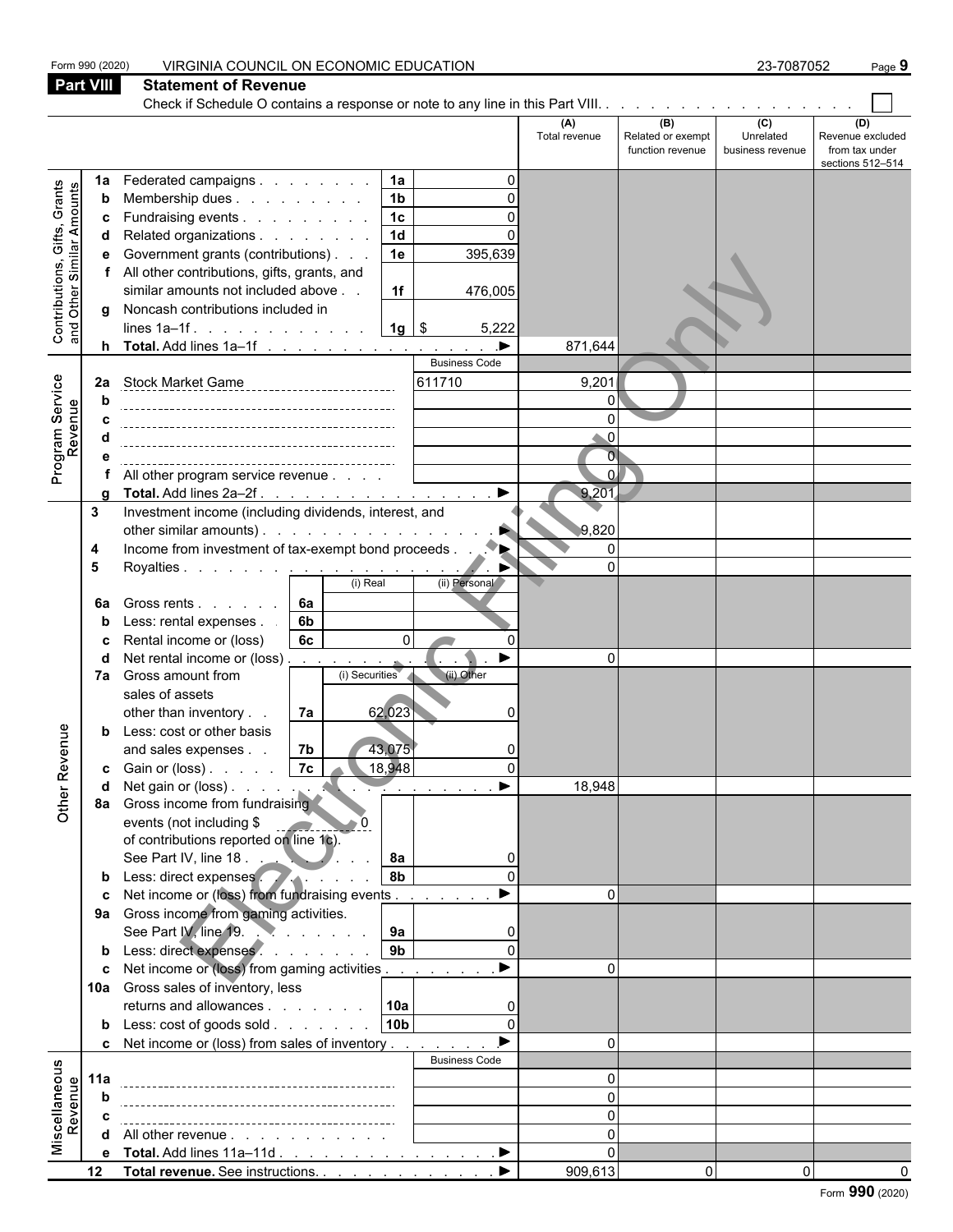| <b>Part IX</b><br><b>Statement of Functional Expenses</b> |                                                                                                                            |                       |                                    |                                    |                                |  |  |  |  |
|-----------------------------------------------------------|----------------------------------------------------------------------------------------------------------------------------|-----------------------|------------------------------------|------------------------------------|--------------------------------|--|--|--|--|
|                                                           | Section 501(c)(3) and 501(c)(4) organizations must complete all columns. All other organizations must complete column (A). |                       |                                    |                                    |                                |  |  |  |  |
|                                                           |                                                                                                                            |                       |                                    |                                    | $\overline{\mathsf{x}}$        |  |  |  |  |
|                                                           |                                                                                                                            |                       |                                    | (C)                                |                                |  |  |  |  |
|                                                           | Do not include amounts reported on lines 6b, 7b,<br>8b, 9b, and 10b of Part VIII.                                          | (A)<br>Total expenses | (B)<br>Program service<br>expenses | Management and<br>general expenses | (D)<br>Fundraising<br>expenses |  |  |  |  |
| $\mathbf 1$                                               | Grants and other assistance to domestic organizations                                                                      |                       |                                    |                                    |                                |  |  |  |  |
|                                                           | domestic governments. See Part IV, line 21                                                                                 |                       |                                    |                                    |                                |  |  |  |  |
| $\mathbf{2}$                                              | Grants and other assistance to domestic                                                                                    |                       |                                    |                                    |                                |  |  |  |  |
|                                                           | individuals. See Part IV, line 22.                                                                                         |                       |                                    |                                    |                                |  |  |  |  |
| 3                                                         | Grants and other assistance to foreign                                                                                     |                       |                                    |                                    |                                |  |  |  |  |
|                                                           | organizations, foreign governments, and foreign                                                                            |                       |                                    |                                    |                                |  |  |  |  |
|                                                           | individuals. See Part IV, lines 15 and 16                                                                                  |                       |                                    |                                    |                                |  |  |  |  |
| 4                                                         | Benefits paid to or for members                                                                                            | $\Omega$              |                                    |                                    |                                |  |  |  |  |
| 5                                                         | Compensation of current officers, directors,                                                                               |                       |                                    |                                    |                                |  |  |  |  |
|                                                           | trustees, and key employees                                                                                                | 132,000               | 58,861                             | 67,199                             | 5,940                          |  |  |  |  |
| 6                                                         | Compensation not included above to disqualified                                                                            |                       |                                    |                                    |                                |  |  |  |  |
|                                                           | persons (as defined under section 4958(f)(1)) and                                                                          |                       |                                    |                                    |                                |  |  |  |  |
|                                                           | persons described in section 4958(c)(3)(B)                                                                                 |                       |                                    |                                    |                                |  |  |  |  |
| 7                                                         | Other salaries and wages                                                                                                   | 256,827               | 183,453                            | 27,809                             | 45,565                         |  |  |  |  |
| 8                                                         | Pension plan accruals and contributions (include                                                                           | 0                     |                                    |                                    |                                |  |  |  |  |
| 9                                                         | section $401(k)$ and $403(b)$ employer contributions).<br>Other employee benefits                                          | 54,347                | 47,849                             | 6,471                              | 27                             |  |  |  |  |
| 10                                                        | Payroll taxes                                                                                                              | 30,328                | 19,055                             | 7,333                              | 3,940                          |  |  |  |  |
| 11                                                        | Fees for services (nonemployees):                                                                                          |                       |                                    |                                    |                                |  |  |  |  |
| a                                                         | Management.                                                                                                                | $\sim$ $\sigma$       |                                    |                                    |                                |  |  |  |  |
| b                                                         |                                                                                                                            | $\overline{0}$        |                                    |                                    |                                |  |  |  |  |
| c                                                         | Accounting.                                                                                                                | 26,100                |                                    | 26,100                             |                                |  |  |  |  |
| d                                                         |                                                                                                                            | $\overline{0}$        |                                    |                                    |                                |  |  |  |  |
| е                                                         | Professional fundraising services. See Part IV, line 17.                                                                   | $\mathbf{0}$          |                                    |                                    |                                |  |  |  |  |
|                                                           | Investment management fees                                                                                                 | 5,492                 |                                    | 5,492                              |                                |  |  |  |  |
| g                                                         | Other. (If line 11g amount exceeds 10% of line 25, column                                                                  |                       |                                    |                                    |                                |  |  |  |  |
|                                                           | (A) amount, list line 11g expenses on Schedule O.)                                                                         | 110,033               | 110,033                            | $\mathbf{0}$                       |                                |  |  |  |  |
| 12                                                        |                                                                                                                            | 3,754                 | 3,754                              |                                    |                                |  |  |  |  |
| 13                                                        | Office expenses                                                                                                            | 367                   |                                    | 367                                |                                |  |  |  |  |
| 14                                                        |                                                                                                                            | 0                     |                                    |                                    |                                |  |  |  |  |
| 15                                                        | Royalties                                                                                                                  | $\Omega$              |                                    |                                    |                                |  |  |  |  |
| 16                                                        |                                                                                                                            | 2,196                 |                                    | 2,196                              |                                |  |  |  |  |
| 17                                                        | Travel.                                                                                                                    | 107                   | 107                                |                                    |                                |  |  |  |  |
| 18                                                        | Payments of travel or entertainment expenses<br>for any federal, state, or local public officials                          | 0                     |                                    |                                    |                                |  |  |  |  |
| 19                                                        | Conferences, conventions, and meetings.                                                                                    | 4,001                 | 4,001                              |                                    |                                |  |  |  |  |
| 20                                                        | Interest.                                                                                                                  | $\overline{0}$        |                                    |                                    |                                |  |  |  |  |
| 21                                                        | Payments to affiliates                                                                                                     | $\mathbf 0$           |                                    |                                    |                                |  |  |  |  |
| 22                                                        | Depreciation, depletion, and amortization                                                                                  | 2,028                 | $\Omega$                           | 2,028                              | 0                              |  |  |  |  |
| 23                                                        |                                                                                                                            | $\overline{0}$        |                                    |                                    |                                |  |  |  |  |
| 24                                                        | Insurance<br>Other expenses. Itemize expenses not covered                                                                  |                       |                                    |                                    |                                |  |  |  |  |
|                                                           | above (List miscellaneous expenses on line 24e. If                                                                         |                       |                                    |                                    |                                |  |  |  |  |
|                                                           | line 24e amount exceeds 10% of line 25, column                                                                             |                       |                                    |                                    |                                |  |  |  |  |
|                                                           | (A) amount, list line 24e expenses on Schedule O.)                                                                         |                       |                                    |                                    |                                |  |  |  |  |
| a                                                         | Centers                                                                                                                    | 182,770               | 182,770                            |                                    |                                |  |  |  |  |
| b                                                         |                                                                                                                            | 9,424                 | 9,424                              |                                    |                                |  |  |  |  |
| c                                                         | Telephone                                                                                                                  | 2,169                 | 542                                | 1,627                              |                                |  |  |  |  |
| d                                                         | Printing and postage                                                                                                       | 2,835                 | 2,024                              | 811                                |                                |  |  |  |  |
|                                                           | e All other expenses Dues, fees and miscellaneous                                                                          | 16,373                | 9,864                              | 6,509                              |                                |  |  |  |  |
| 25                                                        | Total functional expenses. Add lines 1 through 24e.                                                                        | 841,151               | 631,737                            | 153,942                            | 55,472                         |  |  |  |  |
| 26                                                        | Joint costs. Complete this line only if the                                                                                |                       |                                    |                                    |                                |  |  |  |  |
|                                                           | organization reported in column (B) joint costs                                                                            |                       |                                    |                                    |                                |  |  |  |  |
|                                                           | from a combined educational campaign and                                                                                   |                       |                                    |                                    |                                |  |  |  |  |
|                                                           | fundraising solicitation. Check here $\blacktriangleright$   if                                                            |                       |                                    |                                    |                                |  |  |  |  |
|                                                           | following SOP 98-2 (ASC 958-720)                                                                                           |                       |                                    |                                    |                                |  |  |  |  |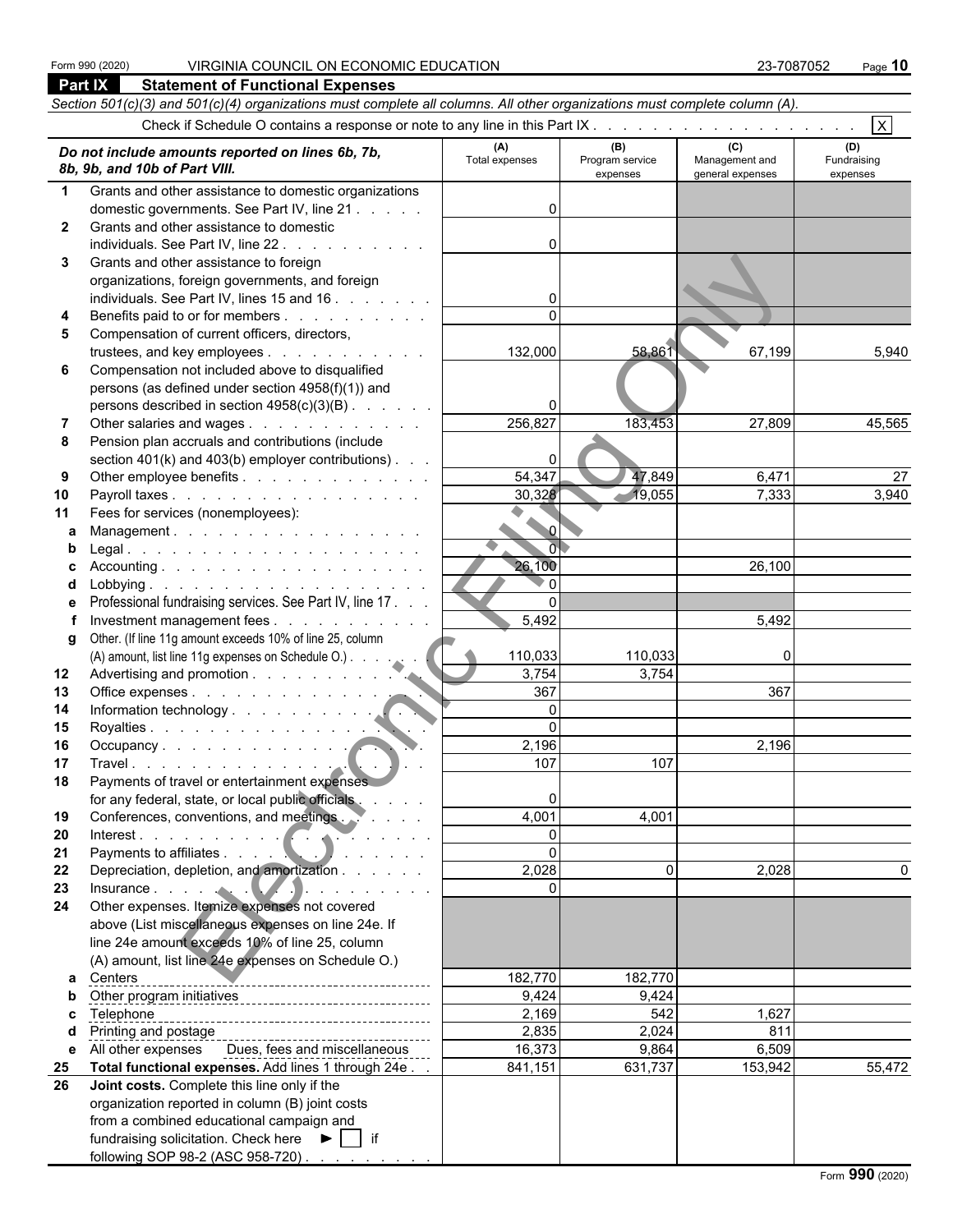|                   | Form 990 (2020) | VIRGINIA COUNCIL ON ECONOMIC EDUCATION                                                            |                   |                          | 23-7087052<br>Page 11 |
|-------------------|-----------------|---------------------------------------------------------------------------------------------------|-------------------|--------------------------|-----------------------|
|                   | <b>Part X</b>   | <b>Balance Sheet</b>                                                                              |                   |                          |                       |
|                   |                 |                                                                                                   |                   |                          |                       |
|                   |                 |                                                                                                   | (A)               |                          | (B)                   |
|                   |                 |                                                                                                   | Beginning of year |                          | End of year           |
|                   |                 |                                                                                                   | 3,505             | $\overline{\mathbf{1}}$  | 6,442                 |
|                   | $\mathbf{2}$    | Savings and temporary cash investments                                                            | 319,750           | $\overline{2}$           | 363,455               |
|                   | 3               |                                                                                                   |                   | $\mathbf{3}$             |                       |
|                   | 4               |                                                                                                   | $\Omega$          | $\overline{\mathbf{4}}$  |                       |
|                   | 5               | Loans and other receivables from any current or former officer, director,                         |                   |                          |                       |
|                   |                 | trustee, key employee, creator or founder, substantial contributor, or 35%                        |                   |                          |                       |
|                   |                 | controlled entity or family member of any of these persons                                        | $\Omega$          | $\overline{\phantom{a}}$ |                       |
|                   | 6               | Loans and other receivables from other disqualified persons (as defined                           |                   |                          |                       |
|                   |                 | under section $4958(f)(1)$ , and persons described in section $4958(c)(3)(B)$                     |                   | 6                        |                       |
|                   |                 |                                                                                                   |                   | $\overline{\ }$          |                       |
| Assets            | -8              |                                                                                                   |                   | 8                        |                       |
|                   | 9               | Prepaid expenses and deferred charges                                                             | $\Omega$          | 9                        |                       |
|                   | 10a             | Land, buildings, and equipment: cost or                                                           |                   |                          |                       |
|                   |                 | other basis. Complete Part VI of Schedule D<br>19,931<br>10a                                      |                   |                          |                       |
|                   | b               | 10 <sub>b</sub><br>17,903<br>Less: accumulated depreciation                                       | 4,056 10c         |                          | 2,028                 |
|                   | 11              | Investments—publicly traded securities                                                            | 317,356           | 11                       | 441,395               |
|                   | 12              | Investments—other securities. See Part IV, line 11.                                               |                   | 12                       | O                     |
|                   | 13              | Investments—program-related. See Part IV, line 11                                                 | $\Omega$          | 13                       | $\Omega$              |
|                   | 14              |                                                                                                   | $\mathbf{0}$      | 14                       | $\Omega$              |
|                   | 15              |                                                                                                   | 582,527           | 15                       | 777,820               |
|                   | 16              | Other assets. See Part IV, line 11.<br>Total assets. Add lines 1 through 15 (must equal line 33). | 1,227,194         | 16                       | 1,591,140             |
|                   | 17              |                                                                                                   | 4,345             | 17                       | 4,334                 |
|                   | 18              | Accounts payable and accrued expenses.                                                            |                   | 18                       |                       |
|                   | 19              |                                                                                                   |                   | 19                       |                       |
|                   | 20              |                                                                                                   |                   | 20                       |                       |
|                   | 21              | Escrow or custodial account liability. Complete Part IV of Schedule D                             | $\overline{0}$    | 21                       |                       |
|                   | 22              | Loans and other payables to any current or former officer, director,                              |                   |                          |                       |
| Liabilities       |                 | trustee, key employee, creator or founder, substantial contributor, or 35%                        |                   |                          |                       |
|                   |                 | controlled entity or family member of any of these persons                                        | $\Omega$          | 22                       |                       |
|                   | 23              | Secured mortgages and notes payable to unrelated third parties                                    |                   | 23                       |                       |
|                   | 24              | Unsecured notes and loans payable to unrelated third parties                                      | 28,728            | 24                       | 33,600                |
|                   | 25              | Other liabilities (including federal income tax, payables to related third                        |                   |                          |                       |
|                   |                 | parties, and other liabilities not included on lines 17-24). Complete                             |                   |                          |                       |
|                   |                 |                                                                                                   |                   | 25                       | 0                     |
|                   | 26              | Total liabilities. Add lines 17 through 25.                                                       | 33,073            | 26                       | 37,934                |
|                   |                 | Organizations that follow FASB ASC 958, check here $\blacktriangleright$ $\vert \times \vert$     |                   |                          |                       |
|                   |                 | and complete lines 27, 28, 32, and 33.                                                            |                   |                          |                       |
|                   | 27              |                                                                                                   | 492,057           | 27                       | 643,780               |
| or Fund Balances  | 28              |                                                                                                   | 702,064           | 28                       | 909,426               |
|                   |                 | Organizations that do not follow FASB ASC 958, check here ▶                                       |                   |                          |                       |
|                   |                 | and complete lines 29 through 33.                                                                 |                   |                          |                       |
|                   | 29              | Capital stock or trust principal, or current funds                                                |                   | 29                       |                       |
|                   | 30              | Paid-in or capital surplus, or land, building, or equipment fund                                  |                   | 30                       |                       |
|                   | 31              | Retained earnings, endowment, accumulated income, or other funds                                  |                   | 31                       |                       |
| <b>Net Assets</b> | 32              |                                                                                                   | 1,194,121         | 32                       | 1,553,206             |
|                   | 33              | Total liabilities and net assets/fund balances                                                    | 1,227,194 33      |                          | 1,591,140             |
|                   |                 |                                                                                                   |                   |                          | Form 990 (2020)       |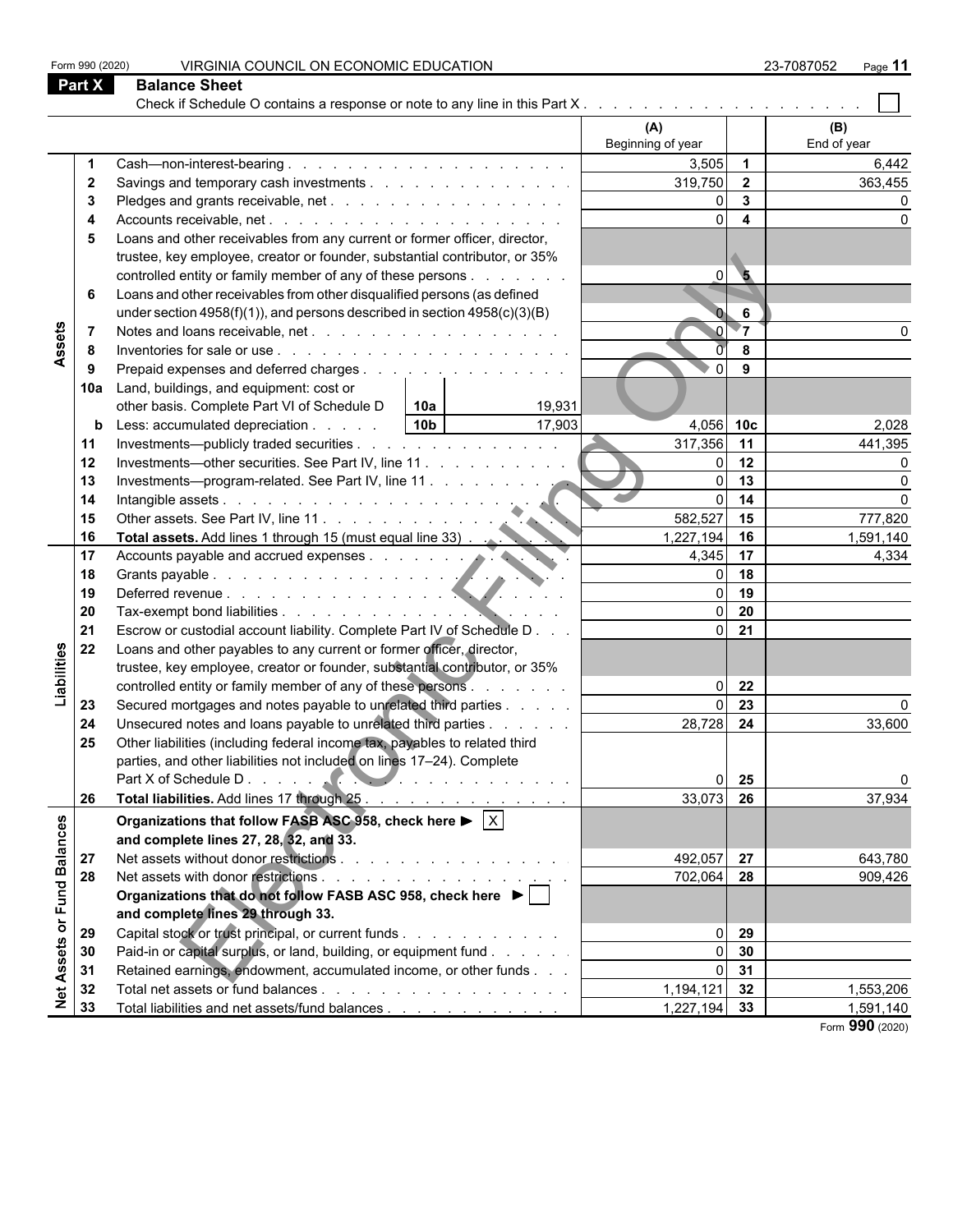|                | VIRGINIA COUNCIL ON ECONOMIC EDUCATION<br>Form 990 (2020)                                                             |                              |                | 23-7087052 Page 12        |
|----------------|-----------------------------------------------------------------------------------------------------------------------|------------------------------|----------------|---------------------------|
| <b>Part XI</b> | <b>Reconciliation of Net Assets</b>                                                                                   |                              |                |                           |
|                | Check if Schedule O contains a response or note to any line in this Part XI.                                          |                              |                |                           |
|                |                                                                                                                       | $\mathbf 1$                  |                | 909,613                   |
|                |                                                                                                                       | $\overline{2}$               |                | 841,151                   |
|                |                                                                                                                       | $\mathbf{3}$                 |                | 68,462                    |
|                | Net assets or fund balances at beginning of year (must equal Part X, line 32, column (A))                             | $\overline{\mathbf{4}}$      |                | 1,194,121                 |
|                |                                                                                                                       | $5\phantom{.0}$              |                | 290,623                   |
|                |                                                                                                                       | 6                            |                |                           |
|                |                                                                                                                       | $\overline{7}$               |                |                           |
|                |                                                                                                                       | 8<br>$\overline{9}$          |                |                           |
| 9              | Other changes in net assets or fund balances (explain on Schedule O)                                                  |                              |                |                           |
| 10             | Net assets or fund balances at end of year. Combine lines 3 through 9 (must equal Part X, line 32,<br>column $(B)$ ). | 10                           |                | 1,553,206                 |
|                | <b>Financial Statements and Reporting</b><br>Part XII                                                                 |                              |                |                           |
|                | Check if Schedule O contains a response or note to any line in this Part XII                                          | the contract of the contract |                |                           |
|                |                                                                                                                       |                              |                | Yes No                    |
|                | $X$ Cash<br>Accounting method used to prepare the Form 990:<br>  Other<br>Accrual                                     |                              |                |                           |
|                | If the organization changed its method of accounting from a prior year or checked "Other," explain in                 |                              |                |                           |
|                | Schedule O.                                                                                                           |                              |                |                           |
| 2a             | Were the organization's financial statements compiled or reviewed by an independent accountant?.                      |                              | 2a             | $\times$                  |
|                | If "Yes," check a box below to indicate whether the financial statements for the year were compiled or                |                              |                |                           |
|                | reviewed on a separate basis, consolidated basis, or both:                                                            |                              |                |                           |
|                | Separate basis<br>Consolidated basis<br>Both consolidated and separate basis                                          |                              |                |                           |
|                | Were the organization's financial statements audited by an independent accountant?                                    |                              | 2b             | X                         |
|                | If "Yes," check a box below to indicate whether the financial statements for the year were audited on a               |                              |                |                           |
|                | separate basis, consolidated basis, or both:                                                                          |                              |                |                           |
|                | X Separate basis<br>Consolidated basis<br>Both consolidated and separate basis                                        |                              |                |                           |
|                | If "Yes" to line 2a or 2b, does the organization have a committee that assumes responsibility for oversight of        |                              |                |                           |
|                | the audit, review, or compilation of its financial statements and selection of an independent accountant?             | and the con-                 | 2c             | $\boldsymbol{\mathsf{X}}$ |
|                | If the organization changed either its oversight process or selection process during the tax year, explain on         |                              |                |                           |
|                | Schedule O.                                                                                                           |                              |                |                           |
|                | 3a  As a result of a federal award, was the organization required to undergo an audit or audits as set forth in       |                              |                |                           |
|                | the Single Audit Act and OMB Circular A-133?.                                                                         |                              | За             | $\mathsf{X}$              |
|                | If "Yes," did the organization undergo the required audit or audits? If the organization did not undergo the          |                              |                |                           |
|                | required audit or audits, explain why on Schedule O and describe any steps taken to undergo such audits               |                              | 3 <sub>b</sub> | Form 990 (2020)           |
|                |                                                                                                                       |                              |                |                           |
|                |                                                                                                                       |                              |                |                           |
|                |                                                                                                                       |                              |                |                           |
|                |                                                                                                                       |                              |                |                           |
|                |                                                                                                                       |                              |                |                           |
|                |                                                                                                                       |                              |                |                           |
|                | 350-                                                                                                                  |                              |                |                           |
|                |                                                                                                                       |                              |                |                           |
|                |                                                                                                                       |                              |                |                           |
|                |                                                                                                                       |                              |                |                           |
|                |                                                                                                                       |                              |                |                           |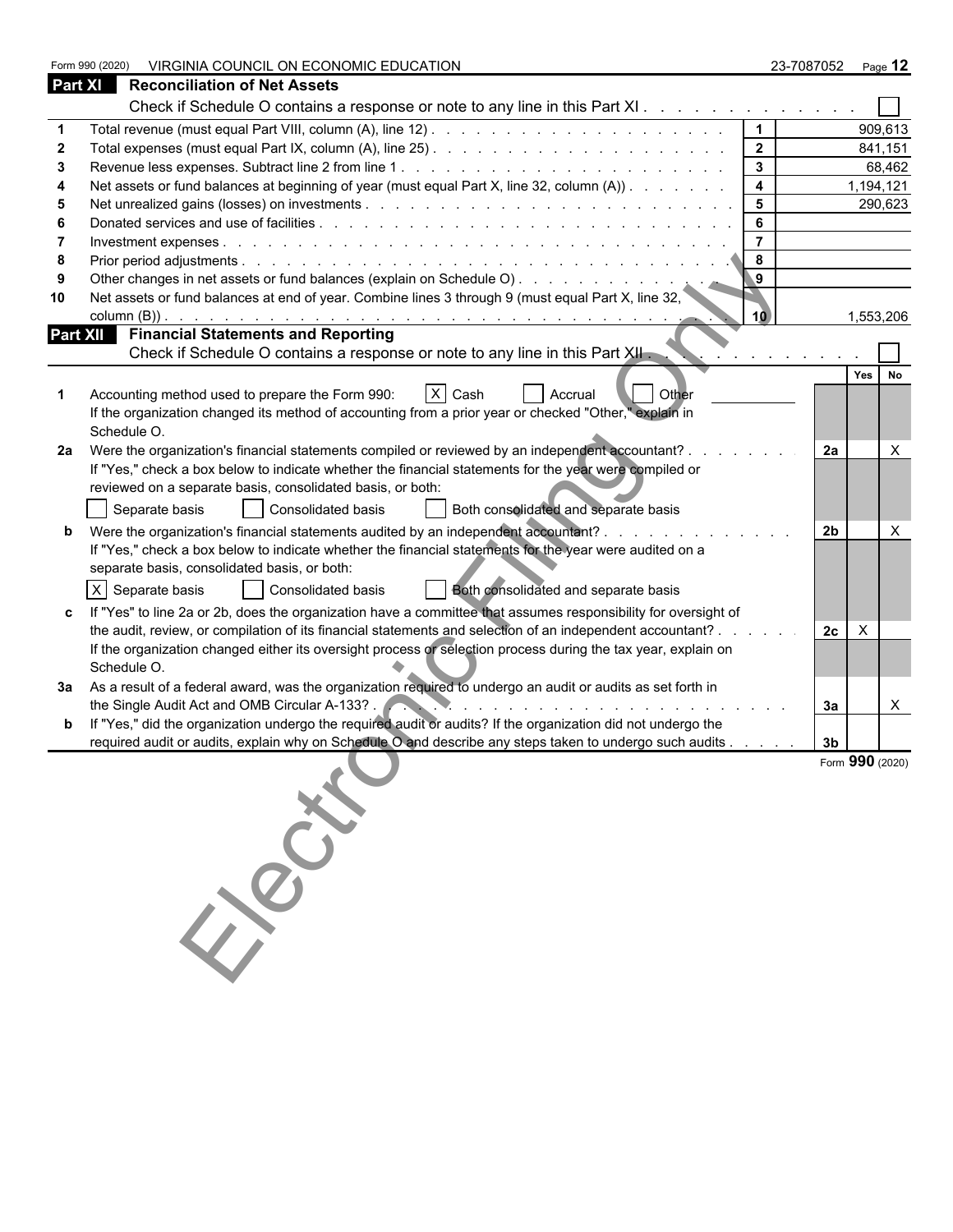### **Continuation Sheet for Form 990** Page 1 of 1

| Name of the Organization                         |                                                                           |                          |                           |                       |         |              |                                 |        | <b>Employer identification number</b> |                              |                             |
|--------------------------------------------------|---------------------------------------------------------------------------|--------------------------|---------------------------|-----------------------|---------|--------------|---------------------------------|--------|---------------------------------------|------------------------------|-----------------------------|
| VIRGINIA COUNCIL ON ECONOMIC EDUCATION           |                                                                           |                          |                           |                       |         |              |                                 |        | 23-7087052                            |                              |                             |
| <b>Part VII Section A</b>                        | Continuation of Officers, Directors, Trustees, Key Employees, and Highest |                          |                           |                       |         |              |                                 |        |                                       |                              |                             |
|                                                  | <b>Compensated Employees</b>                                              |                          |                           |                       |         |              |                                 |        |                                       |                              |                             |
| (A)                                              |                                                                           | (B)                      |                           |                       |         | (C)          |                                 |        | (D)                                   | (E)                          | (F)                         |
| Name and title                                   |                                                                           | Average                  |                           |                       |         |              | Position (check all that apply) |        | Reportable                            | Reportable                   | Estimated                   |
|                                                  |                                                                           | hours per<br>week        |                           |                       | Officer |              | Highest compensated<br>employee | Former | compensation<br>from                  | compensation<br>from related | amount of<br>other          |
|                                                  |                                                                           | (list any                | or director               |                       |         | Key employee |                                 |        | the                                   | organizations                | compensation                |
|                                                  |                                                                           | hours for                |                           |                       |         |              |                                 |        | organization                          | (W-2/1099-MISC)              | from the                    |
|                                                  |                                                                           | related<br>organizations | Individual trustee        | Institutional trustee |         |              |                                 |        | (W-2/1099-MISC)                       |                              | organization<br>and related |
|                                                  |                                                                           | below dotted             |                           |                       |         |              |                                 |        |                                       |                              | organizations               |
|                                                  |                                                                           | line)                    |                           |                       |         |              |                                 |        |                                       |                              |                             |
| (26) Shawn P. McLaughlin                         |                                                                           | 3.00                     |                           |                       |         |              |                                 |        |                                       |                              |                             |
| <b>Board Member</b>                              |                                                                           | 0.00                     | X                         |                       |         |              |                                 |        |                                       |                              |                             |
| (27) Leigh B. Middleditch, Jr.                   |                                                                           | 1.00                     |                           |                       |         |              |                                 |        |                                       |                              |                             |
| <b>Board Member</b>                              |                                                                           | 0.00                     | X                         |                       |         |              |                                 |        |                                       |                              |                             |
| (28) E.G. Miller                                 |                                                                           | 7.00                     |                           |                       |         |              |                                 |        |                                       |                              |                             |
| Secretary/Treasurer                              |                                                                           | 0.00                     | X                         |                       | X       |              |                                 |        |                                       |                              |                             |
| (29) Stephanie R. Peters                         |                                                                           | 3.00                     |                           |                       |         |              |                                 |        |                                       |                              |                             |
| <b>Board Member</b>                              |                                                                           | 0.00                     | X                         |                       |         |              |                                 |        |                                       |                              |                             |
| Katharine M. Bond<br>(30)                        |                                                                           | 1.00                     |                           |                       |         |              |                                 |        |                                       |                              |                             |
| <b>Board Member</b>                              |                                                                           | 0.00                     | X                         |                       |         |              |                                 |        |                                       |                              |                             |
| Robert P. Martin<br>(31)                         |                                                                           | 1.00                     |                           |                       |         |              |                                 |        |                                       |                              |                             |
| <b>Board Member</b>                              |                                                                           | 0.00                     | $\times$                  |                       |         |              |                                 |        |                                       |                              |                             |
| (32)<br>Keith M. Martin                          |                                                                           | 1.00                     |                           |                       |         |              |                                 |        |                                       |                              |                             |
| <b>Board Member</b>                              |                                                                           | 0.00                     | X                         |                       |         |              |                                 |        |                                       |                              |                             |
| (33) Rob Shinn                                   |                                                                           | 3.00                     |                           |                       |         |              |                                 |        |                                       |                              |                             |
| <b>Board Member</b>                              |                                                                           | 0.00                     | Х                         |                       |         |              |                                 |        |                                       |                              |                             |
| (34) William A. Casey                            |                                                                           | 1.00                     |                           |                       |         |              |                                 |        |                                       |                              |                             |
| <b>Board Member</b>                              |                                                                           | 0.00                     | $\mathsf{X}$              |                       |         |              |                                 |        |                                       |                              |                             |
| (35) Tapan V. Gandhi                             |                                                                           | 1.00                     |                           |                       |         |              |                                 |        |                                       |                              |                             |
| <b>Board Member</b>                              |                                                                           | 0.00                     | X                         |                       |         |              |                                 |        |                                       |                              |                             |
| (36) Bruce T. Whitehurst                         |                                                                           | 3.00                     |                           |                       |         |              |                                 |        |                                       |                              |                             |
| <b>Board Member</b>                              |                                                                           | 0.00                     | X                         |                       |         |              |                                 |        |                                       |                              |                             |
| (37) Patricia I. Wright                          |                                                                           | 1.00                     |                           |                       |         |              |                                 |        |                                       |                              |                             |
| <b>Board Member</b>                              |                                                                           | 0.00<br>3.00             | X                         |                       |         |              |                                 |        |                                       |                              |                             |
| (38) A. Eric Kauders, Jr.<br><b>Board Member</b> | b.                                                                        | 0.00                     | $\boldsymbol{\mathsf{X}}$ |                       |         |              |                                 |        |                                       |                              |                             |
| (39) Christopher M Shockley                      |                                                                           | 7.00                     |                           |                       |         |              |                                 |        |                                       |                              |                             |
| Chairman                                         |                                                                           | $0.00\quad$ X            |                           |                       | X       |              |                                 |        |                                       |                              |                             |
| (40) Thomas C. Palmer                            |                                                                           | 1.00                     |                           |                       |         |              |                                 |        |                                       |                              |                             |
| <b>Board Member</b>                              |                                                                           | $0.00\quad$ X            |                           |                       |         |              |                                 |        |                                       |                              |                             |
| (41) Mary G. Morris                              |                                                                           | 1.00                     |                           |                       |         |              |                                 |        |                                       |                              |                             |
| <b>Board Member</b>                              |                                                                           | 0.00                     | $\mathsf{X}$              |                       |         |              |                                 |        |                                       |                              |                             |
| (42) Gary R. Thomson                             |                                                                           | 1.00                     |                           |                       |         |              |                                 |        |                                       |                              |                             |
| <b>Board Member</b>                              |                                                                           | $0.00\quad$ X            |                           |                       |         |              |                                 |        |                                       |                              |                             |
| (43) Thomas E. Phillips, Jr.                     |                                                                           | 1.00                     |                           |                       |         |              |                                 |        |                                       |                              |                             |
| <b>Board Member</b>                              |                                                                           | 0.00                     | $\boldsymbol{\mathsf{X}}$ |                       |         |              |                                 |        |                                       |                              |                             |
| (44) Jan N. Roche                                |                                                                           | 1.00                     |                           |                       |         |              |                                 |        |                                       |                              |                             |
| <b>Board Member</b>                              |                                                                           | 0.00                     | $\mathsf{X}$              |                       |         |              |                                 |        |                                       |                              |                             |
| (45) David W. Mullins                            |                                                                           | 1.00                     |                           |                       |         |              |                                 |        |                                       |                              |                             |
| <b>Board Member</b>                              |                                                                           | $0.00\quad$ X            |                           |                       |         |              |                                 |        |                                       |                              |                             |
| (46) Ozlem Yaylaci                               |                                                                           | 1.00                     |                           |                       |         |              |                                 |        |                                       |                              |                             |
| <b>Board Member</b>                              |                                                                           | 0.00                     |                           |                       |         |              |                                 |        |                                       |                              |                             |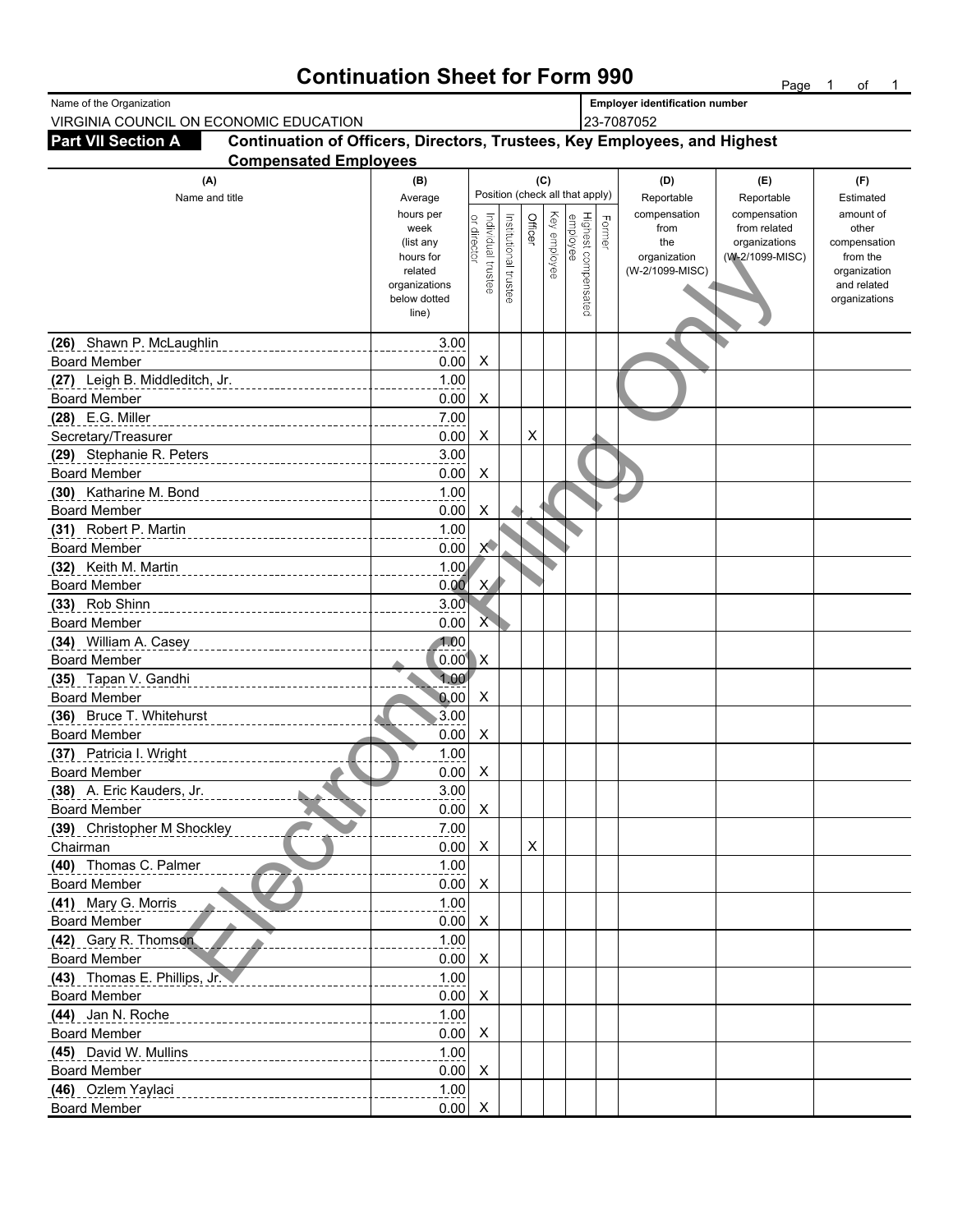| <b>SCHEDULE A</b> |  |                      |
|-------------------|--|----------------------|
|                   |  | (Form 990 or 990-EZ) |

### **Public Charity Status and Public Support**<br>to if the graanization is a section 501(c)(3) graanization or a section 4947(a)(1) nonexempt charitable trust.

**Complete if the organization is a section 501(c)(3) organization or a section 4947(a)(1) nonexempt charitable trust. 2020**

**Attach to Form 990 or Form 990-FZ. Open to Public** 

|              |            | Department of the Treasury<br>Internal Revenue Service                                                                                                                                                                                                                                                                                                                                                                                                                           |                                               |                                                                                      | ► Go to www.irs.gov/Form990 for instructions and the latest information.                                                                                                                                                                                                                                                                                                                           |                                       |                          |                                       | pen to r<br>uvı<br><b>Inspection</b> |
|--------------|------------|----------------------------------------------------------------------------------------------------------------------------------------------------------------------------------------------------------------------------------------------------------------------------------------------------------------------------------------------------------------------------------------------------------------------------------------------------------------------------------|-----------------------------------------------|--------------------------------------------------------------------------------------|----------------------------------------------------------------------------------------------------------------------------------------------------------------------------------------------------------------------------------------------------------------------------------------------------------------------------------------------------------------------------------------------------|---------------------------------------|--------------------------|---------------------------------------|--------------------------------------|
|              |            | Name of the organization                                                                                                                                                                                                                                                                                                                                                                                                                                                         |                                               |                                                                                      |                                                                                                                                                                                                                                                                                                                                                                                                    |                                       |                          | <b>Employer identification number</b> |                                      |
|              |            |                                                                                                                                                                                                                                                                                                                                                                                                                                                                                  | VIRGINIA COUNCIL ON ECONOMIC EDUCATION        |                                                                                      |                                                                                                                                                                                                                                                                                                                                                                                                    |                                       |                          |                                       | 23-7087052                           |
|              | Part I     |                                                                                                                                                                                                                                                                                                                                                                                                                                                                                  |                                               |                                                                                      | Reason for Public Charity Status. (All organizations must complete this part.) See instructions.                                                                                                                                                                                                                                                                                                   |                                       |                          |                                       |                                      |
| 1            |            |                                                                                                                                                                                                                                                                                                                                                                                                                                                                                  |                                               |                                                                                      | The organization is not a private foundation because it is: (For lines 1 through 12, check only one box.)<br>A church, convention of churches, or association of churches described in section 170(b)(1)(A)(i).                                                                                                                                                                                    |                                       |                          |                                       |                                      |
| $\mathbf{2}$ |            |                                                                                                                                                                                                                                                                                                                                                                                                                                                                                  |                                               |                                                                                      |                                                                                                                                                                                                                                                                                                                                                                                                    |                                       |                          |                                       |                                      |
|              |            |                                                                                                                                                                                                                                                                                                                                                                                                                                                                                  |                                               |                                                                                      | A school described in section 170(b)(1)(A)(ii). (Attach Schedule E (Form 990 or 990-EZ).)                                                                                                                                                                                                                                                                                                          |                                       |                          |                                       |                                      |
| 3            |            |                                                                                                                                                                                                                                                                                                                                                                                                                                                                                  |                                               |                                                                                      | A hospital or a cooperative hospital service organization described in section $170(b)(1)(A)(iii)$ .                                                                                                                                                                                                                                                                                               |                                       |                          |                                       |                                      |
|              |            |                                                                                                                                                                                                                                                                                                                                                                                                                                                                                  | hospital's name, city, and state:             |                                                                                      | A medical research organization operated in conjunction with a hospital described in section 170(b)(1)(A)(iii). Enter the                                                                                                                                                                                                                                                                          |                                       |                          |                                       |                                      |
| 5            |            |                                                                                                                                                                                                                                                                                                                                                                                                                                                                                  | section 170(b)(1)(A)(iv). (Complete Part II.) |                                                                                      | An organization operated for the benefit of a college or university owned or operated by a governmental unit described in                                                                                                                                                                                                                                                                          |                                       |                          |                                       |                                      |
| 6            |            |                                                                                                                                                                                                                                                                                                                                                                                                                                                                                  |                                               |                                                                                      | A federal, state, or local government or governmental unit described in section 170(b)(1)(A)(v).                                                                                                                                                                                                                                                                                                   |                                       |                          |                                       |                                      |
|              | $7 \mid X$ |                                                                                                                                                                                                                                                                                                                                                                                                                                                                                  |                                               | described in section 170(b)(1)(A)(vi). (Complete Part II.)                           | An organization that normally receives a substantial part of its support from a governmental unit or from the general public                                                                                                                                                                                                                                                                       |                                       |                          |                                       |                                      |
| 8            |            |                                                                                                                                                                                                                                                                                                                                                                                                                                                                                  |                                               |                                                                                      | A community trust described in section 170(b)(1)(A)(vi). (Complete Part II.)                                                                                                                                                                                                                                                                                                                       |                                       |                          |                                       |                                      |
| 9            |            | university:                                                                                                                                                                                                                                                                                                                                                                                                                                                                      |                                               |                                                                                      | An agricultural research organization described in section 170(b)(1)(A)(ix) operated in conjunction with a land-grant college<br>or university or a non-land-grant college of agriculture (see instructions). Enter the name, city, and state of the college or                                                                                                                                    |                                       |                          |                                       |                                      |
| 10           |            | An organization that normally receives: (1) more than 33 1/3% of its support from contributions, membership fees, and gross<br>receipts from activities related to its exempt functions—subject to certain exceptions, and (2) no more than 33 1/3% of its<br>support from gross investment income and unrelated business taxable income (less section 511 tax) from businesses<br>acquired by the organization after June 30, 1975. See section 509(a)(2). (Complete Part III.) |                                               |                                                                                      |                                                                                                                                                                                                                                                                                                                                                                                                    |                                       |                          |                                       |                                      |
| 11           |            |                                                                                                                                                                                                                                                                                                                                                                                                                                                                                  |                                               |                                                                                      | An organization organized and operated exclusively to test for public safety. See section 509(a)(4).                                                                                                                                                                                                                                                                                               |                                       |                          |                                       |                                      |
| $12 \,$      |            |                                                                                                                                                                                                                                                                                                                                                                                                                                                                                  |                                               |                                                                                      | An organization organized and operated exclusively for the benefit of, to perform the functions of, or to carry out the purposes<br>of one or more publicly supported organizations described in section 509(a)(1) or section 509(a)(2). See section 509(a)(3).<br>Check the box in lines 12a through 12d that describes the type of supporting organization and complete lines 12e, 12f, and 12g. |                                       |                          |                                       |                                      |
| a            |            |                                                                                                                                                                                                                                                                                                                                                                                                                                                                                  |                                               | organization. You must complete Part IV, Sections A and B.                           | Type I. A supporting organization operated, supervised, or controlled by its supported organization(s), typically by giving<br>the supported organization(s) the power to regularly appoint or elect a majority of the directors or trustees of the supporting                                                                                                                                     |                                       |                          |                                       |                                      |
| b            |            |                                                                                                                                                                                                                                                                                                                                                                                                                                                                                  |                                               | organization(s). You must complete Part IV, Sections A and C.                        | Type II. A supporting organization supervised or controlled in connection with its supported organization(s), by having<br>control or management of the supporting organization vested in the same persons that control or manage the supported                                                                                                                                                    |                                       |                          |                                       |                                      |
| c            |            |                                                                                                                                                                                                                                                                                                                                                                                                                                                                                  |                                               |                                                                                      | Type III functionally integrated. A supporting organization operated in connection with, and functionally integrated with,<br>its supported organization(s) (see instructions). You must complete Part IV, Sections A, D, and E.                                                                                                                                                                   |                                       |                          |                                       |                                      |
| d            |            |                                                                                                                                                                                                                                                                                                                                                                                                                                                                                  |                                               |                                                                                      | Type III non-functionally integrated. A supporting organization operated in connection with its supported organization(s)<br>that is not functionally integrated. The organization generally must satisfy a distribution requirement and an attentiveness<br>requirement (see instructions). You must complete Part IV, Sections A and D, and Part V.                                              |                                       |                          |                                       |                                      |
| е            |            |                                                                                                                                                                                                                                                                                                                                                                                                                                                                                  |                                               |                                                                                      | Check this box if the organization received a written determination from the IRS that it is a Type I, Type II, Type III                                                                                                                                                                                                                                                                            |                                       |                          |                                       |                                      |
|              |            |                                                                                                                                                                                                                                                                                                                                                                                                                                                                                  |                                               |                                                                                      | functionally integrated, or Type III non-functionally integrated supporting organization.                                                                                                                                                                                                                                                                                                          |                                       |                          |                                       |                                      |
| f            |            |                                                                                                                                                                                                                                                                                                                                                                                                                                                                                  |                                               |                                                                                      |                                                                                                                                                                                                                                                                                                                                                                                                    |                                       |                          |                                       | $\overline{0}$                       |
|              |            | (i) Name of supported organization                                                                                                                                                                                                                                                                                                                                                                                                                                               |                                               | Provide the following information about the supported organization(s).<br>$(ii)$ EIN | (iii) Type of organization                                                                                                                                                                                                                                                                                                                                                                         |                                       | (iv) Is the organization | (v) Amount of monetary                | (vi) Amount of                       |
|              |            |                                                                                                                                                                                                                                                                                                                                                                                                                                                                                  |                                               |                                                                                      | (described on lines 1-10<br>above (see instructions))                                                                                                                                                                                                                                                                                                                                              | listed in your governing<br>document? |                          | support (see<br>instructions)         | other support (see<br>instructions)  |
|              |            |                                                                                                                                                                                                                                                                                                                                                                                                                                                                                  |                                               |                                                                                      |                                                                                                                                                                                                                                                                                                                                                                                                    | Yes                                   | No                       |                                       |                                      |
| (A)          |            |                                                                                                                                                                                                                                                                                                                                                                                                                                                                                  |                                               |                                                                                      |                                                                                                                                                                                                                                                                                                                                                                                                    |                                       |                          |                                       |                                      |
|              |            |                                                                                                                                                                                                                                                                                                                                                                                                                                                                                  |                                               |                                                                                      |                                                                                                                                                                                                                                                                                                                                                                                                    |                                       |                          |                                       |                                      |
| (B)          |            |                                                                                                                                                                                                                                                                                                                                                                                                                                                                                  |                                               |                                                                                      |                                                                                                                                                                                                                                                                                                                                                                                                    |                                       |                          |                                       |                                      |
| (C)          |            |                                                                                                                                                                                                                                                                                                                                                                                                                                                                                  |                                               |                                                                                      |                                                                                                                                                                                                                                                                                                                                                                                                    |                                       |                          |                                       |                                      |
| (D)          |            |                                                                                                                                                                                                                                                                                                                                                                                                                                                                                  |                                               |                                                                                      |                                                                                                                                                                                                                                                                                                                                                                                                    |                                       |                          |                                       |                                      |
| (E)          |            |                                                                                                                                                                                                                                                                                                                                                                                                                                                                                  |                                               |                                                                                      |                                                                                                                                                                                                                                                                                                                                                                                                    |                                       |                          |                                       |                                      |

**Total** 0 0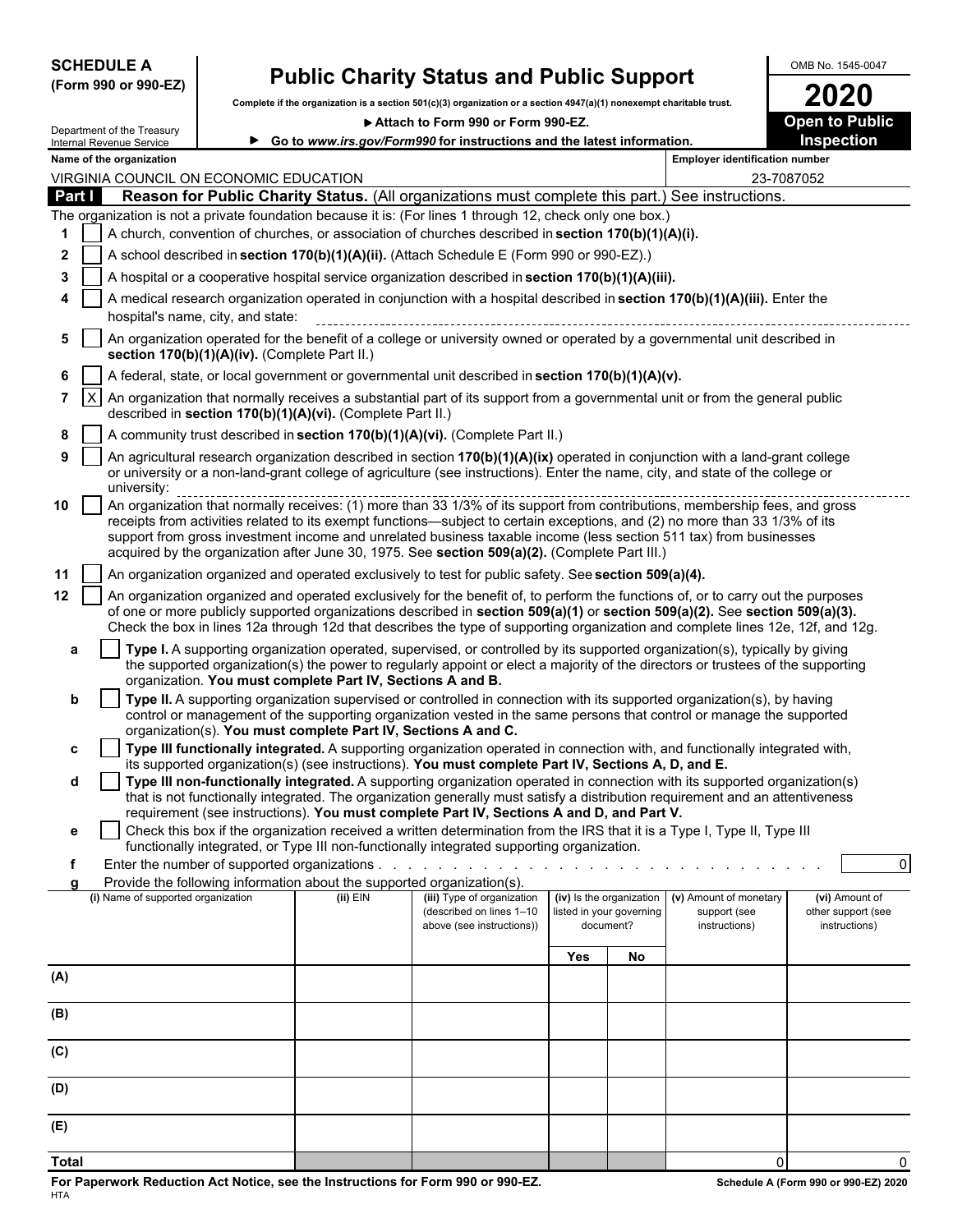|              | (Complete only if you checked the box on line 5, 7, or 8 of Part I or if the organization failed to qualify under<br>Part III. If the organization fails to qualify under the tests listed below, please complete Part III.)                                                                                                                                                             |           |          |            |            |          |              |
|--------------|------------------------------------------------------------------------------------------------------------------------------------------------------------------------------------------------------------------------------------------------------------------------------------------------------------------------------------------------------------------------------------------|-----------|----------|------------|------------|----------|--------------|
|              | <b>Section A. Public Support</b>                                                                                                                                                                                                                                                                                                                                                         |           |          |            |            |          |              |
|              | Calendar year (or fiscal year beginning in)<br>▶                                                                                                                                                                                                                                                                                                                                         | (a) 2016  | (b) 2017 | $(c)$ 2018 | $(d)$ 2019 | (e) 2020 | (f) Total    |
| 1            | Gifts, grants, contributions, and<br>membership fees received. (Do not<br>include any "unusual grants.")                                                                                                                                                                                                                                                                                 | 1,252,769 | 946,567  | 1,049,330  | 986,594    | 871,644  | 5,106,904    |
| $\mathbf{2}$ | Tax revenues levied for the<br>organization's benefit and either paid<br>to or expended on its behalf                                                                                                                                                                                                                                                                                    |           |          |            |            |          | 0            |
| 3            | The value of services or facilities<br>furnished by a governmental unit to the<br>organization without charge                                                                                                                                                                                                                                                                            |           |          |            |            |          | 0            |
| 4<br>5       | Total. Add lines 1 through 3<br>The portion of total contributions by<br>each person (other than a<br>governmental unit or publicly<br>supported organization) included on<br>line 1 that exceeds 2% of the amount<br>shown on line 11, column $(f)$ . $\ldots$ .                                                                                                                        | 1,252,769 | 946,567  | 1,049,330  | 986,594    | 871,644  | 5,106,904    |
| 6            | Public support. Subtract line 5 from line 4                                                                                                                                                                                                                                                                                                                                              |           |          |            |            |          | 5,106,904    |
|              | <b>Section B. Total Support</b>                                                                                                                                                                                                                                                                                                                                                          |           |          |            |            |          |              |
|              | Calendar year (or fiscal year beginning in)<br>▶                                                                                                                                                                                                                                                                                                                                         | (a) 2016  | (b) 2017 | $(c)$ 2018 | $(d)$ 2019 | (e) 2020 | (f) Total    |
| 7            | Amounts from line 4.                                                                                                                                                                                                                                                                                                                                                                     | 1,252,769 | 946,567  | 1,049,330  | 986,594    | 871,644  | 5,106,904    |
| 8            | Gross income from interest, dividends,<br>payments received on securities loans,<br>rents, royalties, and income from                                                                                                                                                                                                                                                                    | 10,248    | 10,293   | 11,953     | 11,399     | 9,820    | 53,713       |
| 9            | Net income from unrelated business<br>activities, whether or not the business is<br>regularly carried on                                                                                                                                                                                                                                                                                 |           |          |            |            |          | 0            |
| 10           | Other income. Do not include gain or<br>loss from the sale of capital assets<br>(Explain in Part VI.).                                                                                                                                                                                                                                                                                   |           |          |            |            |          | 0            |
| 11           | Total support. Add lines 7 through 10.                                                                                                                                                                                                                                                                                                                                                   |           |          |            |            |          | 5,160,617    |
| 12           |                                                                                                                                                                                                                                                                                                                                                                                          |           |          |            |            | 12       |              |
| 13           | First 5 years. If the Form 990 is for the organization's first, second, third, fourth, or fifth tax year as a section 501(c)(3)                                                                                                                                                                                                                                                          |           |          |            |            |          |              |
|              | <b>Section C. Computation of Public Support Percentage</b>                                                                                                                                                                                                                                                                                                                               |           |          |            |            |          |              |
| 14           | Public support percentage for 2020 (line 6, column (f), divided by line 11, column (f)).                                                                                                                                                                                                                                                                                                 |           |          |            |            | 14       | 98.96%       |
| 15           |                                                                                                                                                                                                                                                                                                                                                                                          |           |          |            |            | 15       | 98.92%       |
|              | 16a 33 1/3% support test-2020. If the organization did not check the box on line 13, and line 14 is 33 1/3% or more, check this box                                                                                                                                                                                                                                                      |           |          |            |            |          | $\mathbf{E}$ |
|              | b 33 1/3% support test-2019. If the organization did not check a box on line 13 or 16a, and line 15 is 33 1/3% or more, check this                                                                                                                                                                                                                                                       |           |          |            |            |          |              |
|              | 17a 10%-facts-and-circumstances test—2020. If the organization did not check a box on line 13, 16a, or 16b, and line 14<br>10% or more, and if the organization meets the facts-and-circumstances test, check this box and stop here. Explain in<br>Part VI how the organization meets the facts-and-circumstances test. The organization qualifies as a publicly supported              |           |          |            |            |          |              |
|              | <b>b</b> 10%-facts-and-circumstances test-2019. If the organization did not check a box on line 13, 16a, 16b, or 17a, and line<br>15 is 10% or more, and if the organization meets the facts-and-circumstances test, check this box and stop here. Explain<br>in Part VI how the organization meets the facts-and-circumstances test. The organization qualifies as a publicly supported |           |          |            |            |          |              |
| 18           | Private foundation. If the organization did not check a box on line 13, 16a, 16b, 17a, or 17b, check this box and see                                                                                                                                                                                                                                                                    |           |          |            |            |          |              |

Schedule A (Form 990 or 990-EZ) 2020 VIRGINIA COUNCIL ON ECONOMIC EDUCATION 23-7087052 Page 2<br> **Part II** Support Schedule for Organizations Described in Sections 170(b)(1)(A)(iv) and 170(b)(1)(A)(vi) **Part II Support Schedule for Organizations Described in Sections 170(b)(1)(A)(iv) and 170(b)(1)(A)(vi)**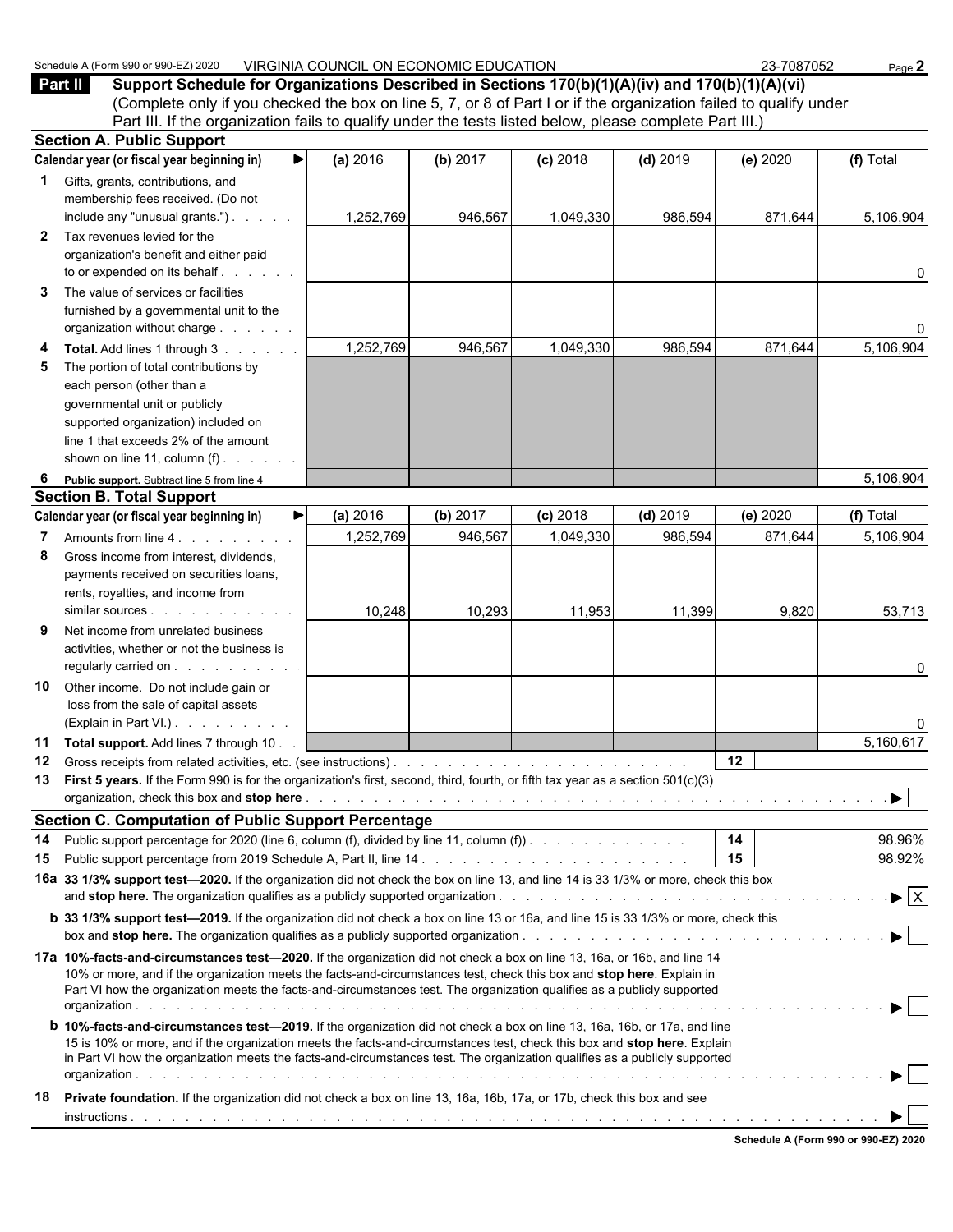| <sub>1</sub> 2020<br>Schedule<br>$.3500$ or $90^{\circ}$ .<br>$\alpha$ age<br>(Form<br>$\cdots$ | <b>J ECONOMIC</b><br>FDUCATION<br><b>VIRGINIA</b><br>COUNCIL<br>. NC<br>UIL | $-708705$<br>$\sim$<br>uu,<br>uJ.<br>. | Page |
|-------------------------------------------------------------------------------------------------|-----------------------------------------------------------------------------|----------------------------------------|------|
|                                                                                                 |                                                                             |                                        |      |

**Part III Support Schedule for Organizations Described in Section 509(a)(2)** (Complete only if you checked the box on line 10 of Part I or if the organization failed to qualify under Part II. If the organization fails to qualify under the tests listed below, please complete Part II.) **Section A. Public Support**

|              | OCULUII A. FUDIIU OUPPUIL                                                                                                                  |          |                      |            |              |          |           |
|--------------|--------------------------------------------------------------------------------------------------------------------------------------------|----------|----------------------|------------|--------------|----------|-----------|
|              | Calendar year (or fiscal year beginning in)<br>▶                                                                                           | (a) 2016 | (b) 2017             | $(c)$ 2018 | $(d)$ 2019   | (e) 2020 | (f) Total |
| $\mathbf{1}$ | Gifts, grants, contributions, and membership fees                                                                                          |          |                      |            |              |          |           |
|              | received. (Do not include any "unusual grants.")                                                                                           |          |                      |            |              |          | 0         |
| $\mathbf{2}$ | Gross receipts from admissions, merchandise                                                                                                |          |                      |            |              |          |           |
|              | sold or services performed, or facilities<br>furnished in any activity that is related to the                                              |          |                      |            |              |          |           |
|              | organization's tax-exempt purpose.                                                                                                         |          |                      |            |              |          | 0         |
| 3            | Gross receipts from activities that are not an                                                                                             |          |                      |            |              |          |           |
|              | unrelated trade or business under section 513.                                                                                             |          |                      |            |              |          | 0         |
| 4            | Tax revenues levied for the                                                                                                                |          |                      |            |              |          |           |
|              | organization's benefit and either paid to                                                                                                  |          |                      |            |              |          |           |
|              |                                                                                                                                            |          |                      |            |              |          | 0         |
| 5            | The value of services or facilities                                                                                                        |          |                      |            |              |          |           |
|              | furnished by a governmental unit to the                                                                                                    |          |                      |            |              |          |           |
|              | organization without charge                                                                                                                |          |                      |            |              |          | 0         |
| 6            | <b>Total.</b> Add lines 1 through 5.                                                                                                       |          | $\Omega$<br>$\Omega$ | O          | $\Omega$     | 0        | $\Omega$  |
|              | 7a Amounts included on lines 1, 2, and 3                                                                                                   |          |                      |            |              |          |           |
|              | received from disqualified persons                                                                                                         |          |                      |            |              |          | 0         |
|              | <b>b</b> Amounts included on lines 2 and 3                                                                                                 |          |                      |            |              |          |           |
|              | received from other than disqualified                                                                                                      |          |                      |            |              |          |           |
|              | persons that exceed the greater of \$5,000                                                                                                 |          |                      |            |              |          |           |
|              | or 1% of the amount on line 13 for the year                                                                                                |          |                      |            |              |          | 0         |
|              |                                                                                                                                            |          | $\Omega$<br>$\Omega$ | $\Omega$   | $\mathbf{0}$ | 0        | 0         |
| 8            | Public support (Subtract line 7c from                                                                                                      |          |                      |            |              |          |           |
|              | $line 6$ .).                                                                                                                               |          |                      |            |              |          | O         |
|              | <b>Section B. Total Support</b>                                                                                                            |          |                      |            |              |          |           |
|              | Calendar year (or fiscal year beginning in)<br>▶                                                                                           | (a) 2016 | (b) 2017             | $(c)$ 2018 | $(d)$ 2019   | (e) 2020 | (f) Total |
| 9            | Amounts from line 6.                                                                                                                       |          | $\Omega$<br>$\Omega$ | $\Omega$   | $\mathbf 0$  | 0        | 0         |
|              | <b>10a</b> Gross income from interest, dividends,                                                                                          |          |                      |            |              |          |           |
|              | payments received on securities loans, rents,                                                                                              |          |                      |            |              |          |           |
|              |                                                                                                                                            |          |                      |            |              |          | 0         |
|              | royalties, and income from similar sources.<br><b>b</b> Unrelated business taxable income (less                                            |          |                      |            |              |          |           |
|              | section 511 taxes) from businesses                                                                                                         |          |                      |            |              |          |           |
|              | acquired after June 30, 1975                                                                                                               |          |                      |            |              |          | 0         |
|              | c Add lines 10a and 10b                                                                                                                    |          | $\Omega$<br>$\Omega$ | $\Omega$   | $\mathbf{0}$ | $\Omega$ | $\Omega$  |
|              | Net income from unrelated business                                                                                                         |          |                      |            |              |          |           |
| 11           |                                                                                                                                            |          |                      |            |              |          |           |
|              | activities not included in line 10b, whether<br>or not the business is regularly carried on.                                               |          |                      |            |              |          | 0         |
|              |                                                                                                                                            |          |                      |            |              |          |           |
|              | 12 Other income. Do not include gain or                                                                                                    |          |                      |            |              |          |           |
|              | loss from the sale of capital assets                                                                                                       |          |                      |            |              |          |           |
|              | (Explain in Part VI.)                                                                                                                      |          |                      |            |              |          | 0         |
|              | 13 Total support. (Add lines 9, 10c, 11,                                                                                                   | ∩        |                      |            |              |          |           |
|              | and $12.$ ). $\ldots$ $\ldots$ $\ldots$ $\ldots$ $\ldots$                                                                                  |          | n                    |            | 0            | 0        | 0         |
|              | 14 First 5 years. If the Form 990 is for the organization's first, second, third, fourth, or fifth tax year as a section 501(c)(3)         |          |                      |            |              |          |           |
|              |                                                                                                                                            |          |                      |            |              |          |           |
|              | <b>Section C. Computation of Public Support Percentage</b>                                                                                 |          |                      |            |              |          |           |
|              | 15 Public support percentage for 2020 (line 8, column (f), divided by line 13, column (f))                                                 |          |                      |            |              | 15       | 0.00%     |
|              |                                                                                                                                            |          |                      |            |              | 16       | 0.00%     |
|              | Section D. Computation of Investment Income Percentage                                                                                     |          |                      |            |              |          |           |
| 17           | Investment income percentage for 2020 (line 10c, column (f), divided by line 13, column (f)). $\ldots$                                     |          |                      |            |              | 17       | 0.00%     |
| 18           |                                                                                                                                            |          |                      |            |              | 18       | 0.00%     |
|              | 19a 33 1/3% support tests—2020. If the organization did not check the box on line 14, and line 15 is more than 33 1/3%, and line 17 is     |          |                      |            |              |          |           |
|              | not more than 33 1/3%, check this box and stop here. The organization qualifies as a publicly supported organization                       |          |                      |            |              |          |           |
|              | <b>b</b> 33 1/3% support tests—2019. If the organization did not check a box on line 14 or line 19a, and line 16 is more than 33 1/3%, and |          |                      |            |              |          |           |
|              | line 18 is not more than 33 1/3%, check this box and stop here. The organization qualifies as a publicly supported organization            |          |                      |            |              |          |           |
|              |                                                                                                                                            |          |                      |            |              |          |           |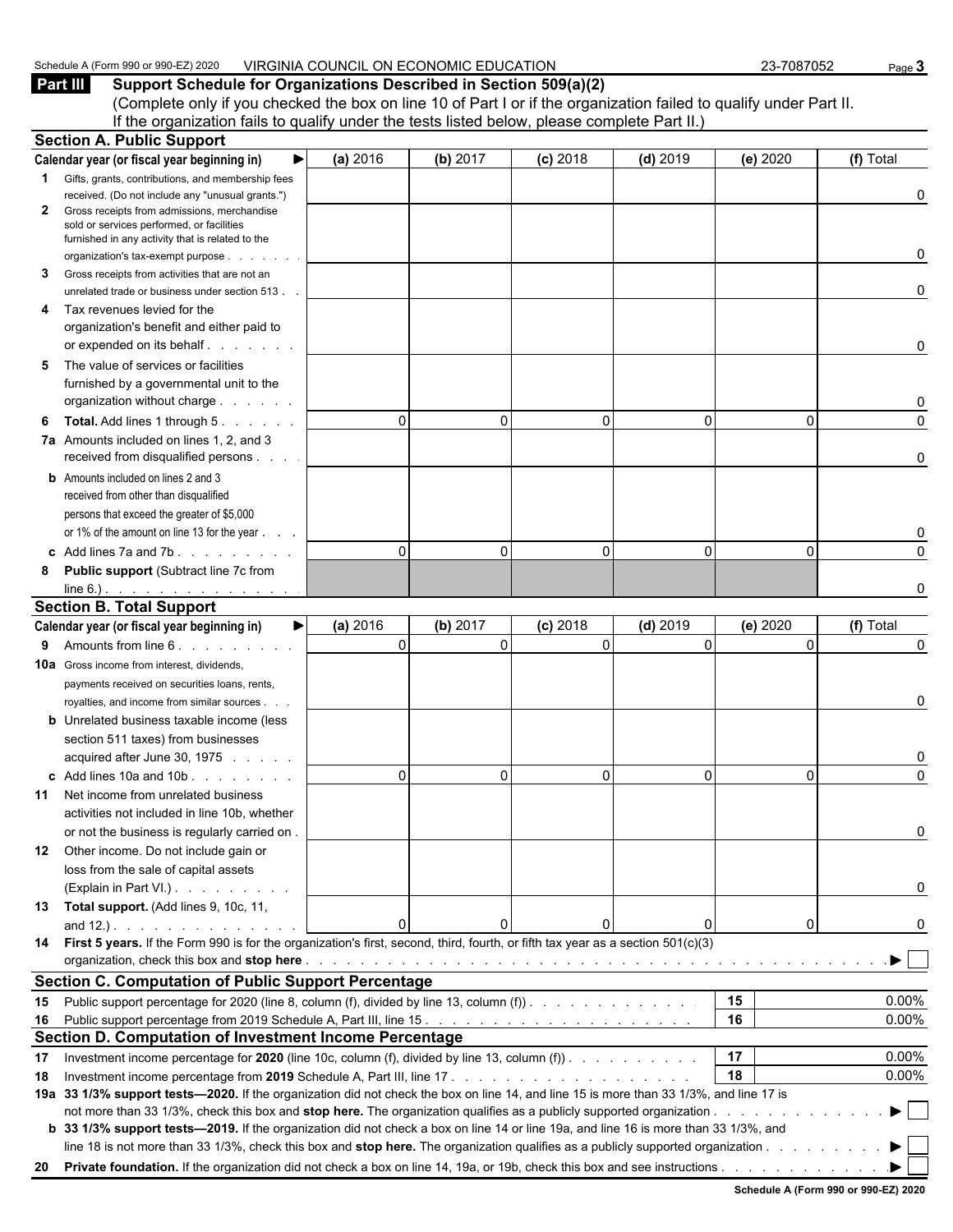#### **Part IV Supporting Organizations**

(Complete only if you checked a box in line 12 on Part I. If you checked box 12a, Part I, complete Sections A and B. If you checked box 12b, Part I, complete Sections A and C. If you checked box 12c, Part I, complete Sections A, D, and E. If you checked box 12d, Part I, complete Sections A and D, and complete Part V.)

#### **Section A. All Supporting Organizations**

- **1** Are all of the organization's supported organizations listed by name in the organization's governing documents? *If "No," describe in Part VI how the supported organizations are designated. If designated by class or purpose, describe the designation. If historic and continuing relationship, explain.* **1**
- **2** Did the organization have any supported organization that does not have an IRS determination of status under section 509(a)(1) or (2)? *If "Yes," explain in Part VI how the organization determined that the supported organization was described in section 509(a)(1) or (2).*
- **3a** Did the organization have a supported organization described in section 501(c)(4), (5), or (6)? *If "Yes," answer*  $lines$  3b and 3c below.
- **b** Did the organization confirm that each supported organization qualified under section 501(c)(4), (5), or (6) and satisfied the public support tests under section 509(a)(2)? *If "Yes," describe in Part VI when and how the organization made the determination.* **3b**
- **c** Did the organization ensure that all support to such organizations was used exclusively for section 170(c)(2) (B) purposes? *If* "*Yes,*" *explain in Part VI what controls the organization put in place to ensure such use.* **3c**
- **4a** Was any supported organization not organized in the United States ("foreign supported organization")? *If "Yes," and if you checked box 12a or 12b in Part I, answer lines 4b and 4c below.* **4a**
- **b** Did the organization have ultimate control and discretion in deciding whether to make grants to the foreign supported organization? *If* "*Yes,*" *describe in Part VI how the organization had such control and discretion despite being controlled or supervised by or in connection with its supported organizations.* **4b**
- **c** Did the organization support any foreign supported organization that does not have an IRS determination under sections 501(c)(3) and 509(a)(1) or (2)? *If* "*Yes,*" *explain in Part VI what controls the organization used to ensure that all support to the foreign supported organization was used exclusively for section 170(c)(2)(B) purposes.* **4c**
- **5a** Did the organization add, substitute, or remove any supported organizations during the tax year? *If* "*Yes,*" *answer lines 5b and 5c below (if applicable). Also, provide detail in Part VI, including (i) the names and EIN numbers of the supported organizations added, substituted, or removed; (ii) the reasons for each such action; (iii) the authority under the organization's organizing document authorizing such action; and (iv) how the action was accomplished (such as by amendment to the organizing document).* **5a**
- **b Type I or Type II only.** Was any added or substituted supported organization part of a class already designated in the organization's organizing document? **5b**
- **c Substitutions only.** Was the substitution the result of an event beyond the organization's control? **5c**
- **6** Did the organization provide support (whether in the form of grants or the provision of services or facilities) to anyone other than (i) its supported organizations, (ii) individuals that are part of the charitable class benefited by one or more of its supported organizations, or (iii) other supporting organizations that also support or benefit one or more of the filing organization's supported organizations? *If "Yes," provide detail in Part VI.* **6**
- **7** Did the organization provide a grant, loan, compensation, or other similar payment to a substantial contributor (as defined in section 4958(c)(3)(C)), a family member of a substantial contributor, or a 35% controlled entity with regard to a substantial contribut*or? If "Yes," complete Part I of Schedule L (Form 990 or 990-EZ).* **7**
- **8** Did the organization make a loan to a disqualified person (as defined in section 4958) not described in line 7? *If "Yes," complete Part I of Schedule L (Form 990 or 990-EZ).* **8**
- **9a** Was the organization controlled directly or indirectly at any time during the tax year by one or more disqualified persons, as defined in section 4946 (other than foundation managers and organizations described in section 509(a)(1) or (2))? If "Yes," provide detail in Part VI.
- **b** Did one or more disqualified persons (as defined in line 9a) hold a controlling interest in any entity in which the supporting organization had an interest? *If* "*Yes,*" *provide detail in Part VI.* **9b**
- **c** Did a disqualified person (as defined in line 9a) have an ownership interest in, or derive any personal benefit from, assets in which the supporting organization also had an interest? *If* "*Yes,*" *provide detail in Part VI.* **9c**
- **10a** Was the organization subject to the excess business holdings rules of section 4943 because of section 4943(f) (regarding certain Type II supporting organizations, and all Type III non-functionally integrated supporting organizations)? If "Yes," answer line 10b below.
	- **b** Did the organization have any excess business holdings in the tax year? *(Use Schedule C, Form 4720, to determine whether the organization had excess business holdings.)*

|           | Yes | <u>No</u> |
|-----------|-----|-----------|
|           |     |           |
| 1         |     |           |
|           |     |           |
| <u>2</u>  |     |           |
|           |     |           |
| <u>3a</u> |     |           |
|           |     |           |
| <u>3b</u> |     |           |
|           |     |           |
| <u>3c</u> |     |           |
|           |     |           |
| <u>4a</u> |     |           |
|           |     |           |
| 4b        |     |           |
|           |     |           |
| 4c        |     |           |
|           |     |           |
| <u>5a</u> |     |           |
| <u>5b</u> |     |           |
| <u>5c</u> |     |           |
|           |     |           |
| 6         |     |           |
|           |     |           |
| ľ<br>l    |     |           |
| 8         |     |           |
|           |     |           |
| Jа        |     |           |
| J         |     |           |
|           |     |           |
|           |     |           |
| ) (       |     |           |
| 0a        |     |           |
|           |     |           |
| Oł        |     |           |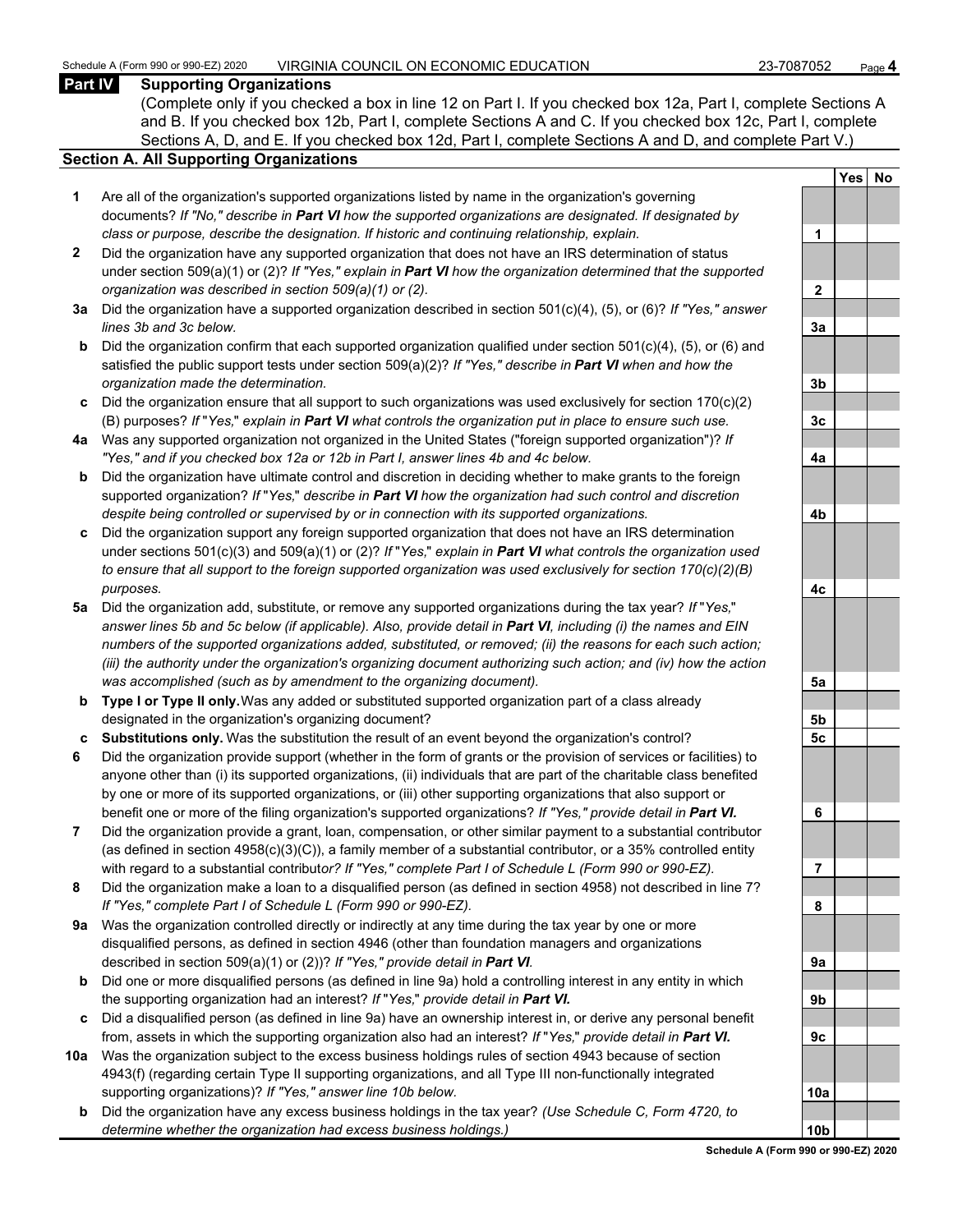#### Schedule A (Form 990 or 990-EZ) 2020 VIRGINIA COUNCIL ON ECONOMIC EDUCATION 23-7087052 Page **5**

|         | <u>VII \OII \II \ OOOI \OIL OI \ LOOI \OIVIIO LDOO/ \ I IOI \</u>                                                          | 2010 I DUZ      |            | raye v |
|---------|----------------------------------------------------------------------------------------------------------------------------|-----------------|------------|--------|
| Part IV | <b>Supporting Organizations (continued)</b>                                                                                |                 |            |        |
|         |                                                                                                                            |                 | Yes   No   |        |
| 11      | Has the organization accepted a gift or contribution from any of the following persons?                                    |                 |            |        |
| а       | A person who directly or indirectly controls, either alone or together with persons described in lines 11b and             |                 |            |        |
|         | 11c below, the governing body of a supported organization?                                                                 | 11a             |            |        |
| b       | A family member of a person described in line 11a above?                                                                   | 11 <sub>b</sub> |            |        |
| c.      | A 35% controlled entity of a person described in line 11a or 11b above? If "Yes" to line 11a, 11b, or 11c, provide         |                 |            |        |
|         | detail in <b>Part VI.</b>                                                                                                  | 11c             |            |        |
|         | <b>Section B. Type I Supporting Organizations</b>                                                                          |                 |            |        |
|         |                                                                                                                            |                 | <b>Yes</b> | No     |
|         | Did the governing body, members of the governing body, officers acting in their official capacity, or membership of one or |                 |            |        |

- more supported organizations have the power to regularly appoint or elect at least a majority of the organization's officers, directors, or trustees at all times during the tax year? *If "No," describe in Part VI how the supported organization(s) effectively operated, supervised, or controlled the organization's activities. If the organization had more than one supported organization, describe how the powers to appoint and/or remove officers, directors, or trustees were allocated among the supported organizations and what conditions or restrictions, if any, applied to such powers during the tax year.* **1**
- **2** Did the organization operate for the benefit of any supported organization other than the supported organization(s) that operated, supervised, or controlled the supporting organization? *If* "*Yes,*" *explain in Part VI how providing such benefit carried out the purposes of the supported organization(s) that operated, supervised, or controlled the supporting organization.* **2**

#### **Section C. Type II Supporting Organizations**

| Were a majority of the organization's directors or trustees during the tax year also a majority of the directors     |  |
|----------------------------------------------------------------------------------------------------------------------|--|
| or trustees of each of the organization's supported organization(s)? If "No," describe in <b>Part VI</b> how control |  |
| or management of the supporting organization was vested in the same persons that controlled or managed               |  |
| the supported organization(s).                                                                                       |  |

#### **Section D. All Type III Supporting Organizations**

|                |                                                                                                                        |   | <b>Yes</b> | No. |
|----------------|------------------------------------------------------------------------------------------------------------------------|---|------------|-----|
| 1              | Did the organization provide to each of its supported organizations, by the last day of the fifth month of the         |   |            |     |
|                | organization's tax year, (i) a written notice describing the type and amount of support provided during the prior tax  |   |            |     |
|                | year, (ii) a copy of the Form 990 that was most recently filed as of the date of notification, and (iii) copies of the |   |            |     |
|                | organization's governing documents in effect on the date of notification, to the extent not previously provided?       |   |            |     |
| $\overline{2}$ | Were any of the organization's officers, directors, or trustees either (i) appointed or elected by the supported       |   |            |     |
|                | organization(s) or (ii) serving on the governing body of a supported organization? If "No," explain in Part VI how     |   |            |     |
|                | the organization maintained a close and continuous working relationship with the supported organization(s).            |   |            |     |
| 3              | By reason of the relationship described in line 2, above, did the organization's supported organizations have          |   |            |     |
|                | a significant voice in the organization's investment policies and in directing the use of the organization's           |   |            |     |
|                | income or assets at all times during the tax year? If "Yes," describe in Part VI the role the organization's           |   |            |     |
|                | supported organizations played in this regard.                                                                         | 3 |            |     |

#### **Section E. Type III Functionally Integrated Supporting Organizations**

- **1** *Check the box next to the method that the organization used to satisfy the Integral Part Test during the year (see instructions).*
- **a** The organization satisfied the Activities Test. *Complete line 2 below.*
- **b** The organization is the parent of each of its supported organizations. *Complete line 3 below.*
- **c** The organization supported a governmental entity. *Describe in Part VI how you supported a governmental entity (see instructions).*
- **2** Activities Test. *Answer lines 2a and 2b below.* **Yes No**
- **a** Did substantially all of the organization's activities during the tax year directly further the exempt purposes of the supported organization(s) to which the organization was responsive? *If* "*Yes,*" *then in Part VI identify those supported organizations and explain how these activities directly furthered their exempt purposes, how the organization was responsive to those supported organizations, and how the organization determined that these activities constituted substantially all of its activities.* **2a**
- **b** Did the activities described in line 2a, above, constitute activities that, but for the organization's involvement, one or more of the organization's supported organization(s) would have been engaged in? *If "Yes," explain in Part VI the reasons for the organization's position that its supported organization(s) would have engaged in these activities but for the organization's involvement.* **2b**
- **3** Parent of Supported Organizations. *Answer lines 3a and 3b below.*
- **a** Did the organization have the power to regularly appoint or elect a majority of the officers, directors, or trustees of each of the supported organizations? *If "Yes" or "No," provide details in Part VI.* **3a**
- **b** Did the organization exercise a substantial degree of direction over the policies, programs, and activities of each of its supported organizations? *If* "*Yes,*" *describe in Part VI the role played by the organization in this regard.* **3b**

**Yes No**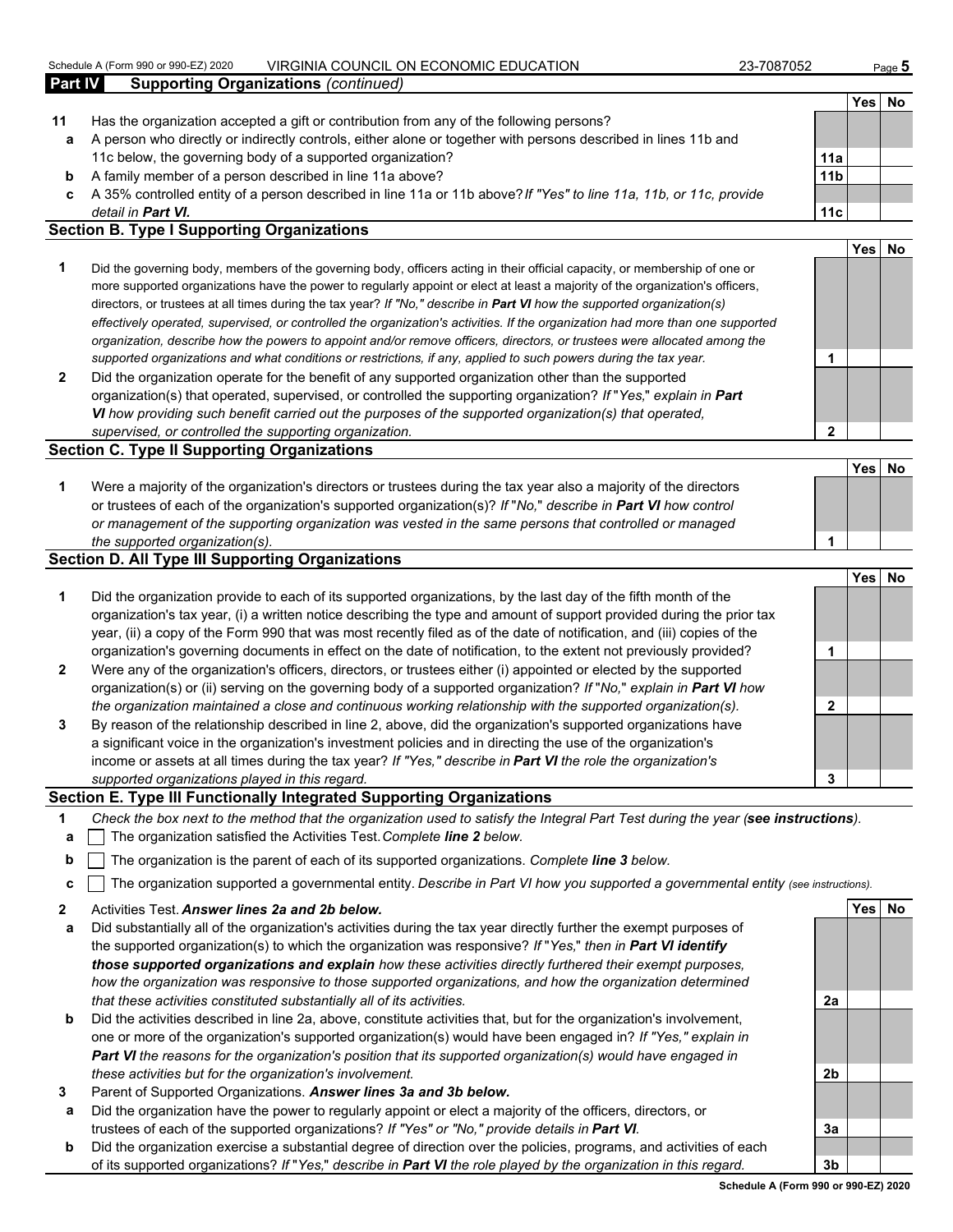Schedule A (Form 990 or 990-EZ) 2020 VIRGINIA COUNCIL ON ECONOMIC EDUCATION 23-7087052 Page 6 **Part V Type III Non-Functionally Integrated 509(a)(3) Supporting Organizations 1** Check here if the organization satisfied the Integral Part Test as a qualifying trust on Nov. 20, 1970 *(explain in Part VI)*. **See instructions.** All other Type III non-functionally integrated supporting organizations must complete Sections A through E. **Section A - Adjusted Net Income** (B) Current Year (B) Current Year (B) Current Year (B) Current Year (B) Current Year (B) Current Year (B) Current Year (B) Current Year (B) Current Year (B) Current Year (B) Current Year ( (optional) **1** Net short-term capital gain **1 1 2** Recoveries of prior-year distributions **2 3** Other gross income (see instructions) **3 4** Add lines 1 through 3. **4** 0 0 **5** Depreciation and depletion **5 5 6** Portion of operating expenses paid or incurred for production or collection of gross income or for management, conservation, or maintenance of property held for production of income (see instructions) **6 7** Other expenses (see instructions) **7 8 Adjusted Net Income** (subtract lines 5, 6, and 7 from line 4). **8** 0 0 **Section B - Minimum Asset Amount Contract Amount** (A) Prior Year (B) Current Year (B) Current Year (B) Current Year (B) Current Year (B) Current Year (B) Current Year (B) Current Year (B) Current Year (B) Current Year ( (optional) **1** Aggregate fair market value of all non-exempt-use assets (see instructions for short tax year or assets held for part of year): **a** Average monthly value of securities **1a b** Average monthly cash balances **1b** Average monthly cash balances **c** Fair market value of other non-exempt-use assets **1c d Total** (add lines 1a, 1b, and 1c) **1d** 0 0 **e Discount** claimed for blockage or other factors *(explain in detail in Part VI):* **2** Acquisition indebtedness applicable to non-exempt-use assets **2 3** Subtract line 2 from line 1d. **3** 0 0 **4** Cash deemed held for exempt use. Enter 0.015 of line 3 (for greater amount, see instructions).  $\begin{vmatrix} 4 & 0 \\ 0 & 0 \end{vmatrix}$  0 0 **5** Net value of non-exempt-use assets (subtract line 4 from line 3) **5** 0 0 **6** Multiply line 5 by 0.035. **6** 0 0 **7** Recoveries of prior-year distributions **7** 0 0 **8 Minimum Asset Amount** (add line 7 to line 6) **8** 0 0 **Section C - Distributable Amount** Current Year Current Year Current Year Current Year Current Year **1** Adjusted net income for prior year (from Section A, line 8, column A) **1** 0 **2** Enter 0.85 of line 1. **2** 0 **3** Minimum asset amount for prior year (from Section B, line 8, column A) **3** 0 **4** Enter greater of line 2 or line 3. **4** 0 **5** Income tax imposed in prior year **5 6 Distributable Amount.** Subtract line 5 from line 4, unless subject to emergency temporary reduction (see instructions). **6** 0

**7** Check here if the current year is the organization's first as a non-functionally integrated Type III supporting organization (see instructions).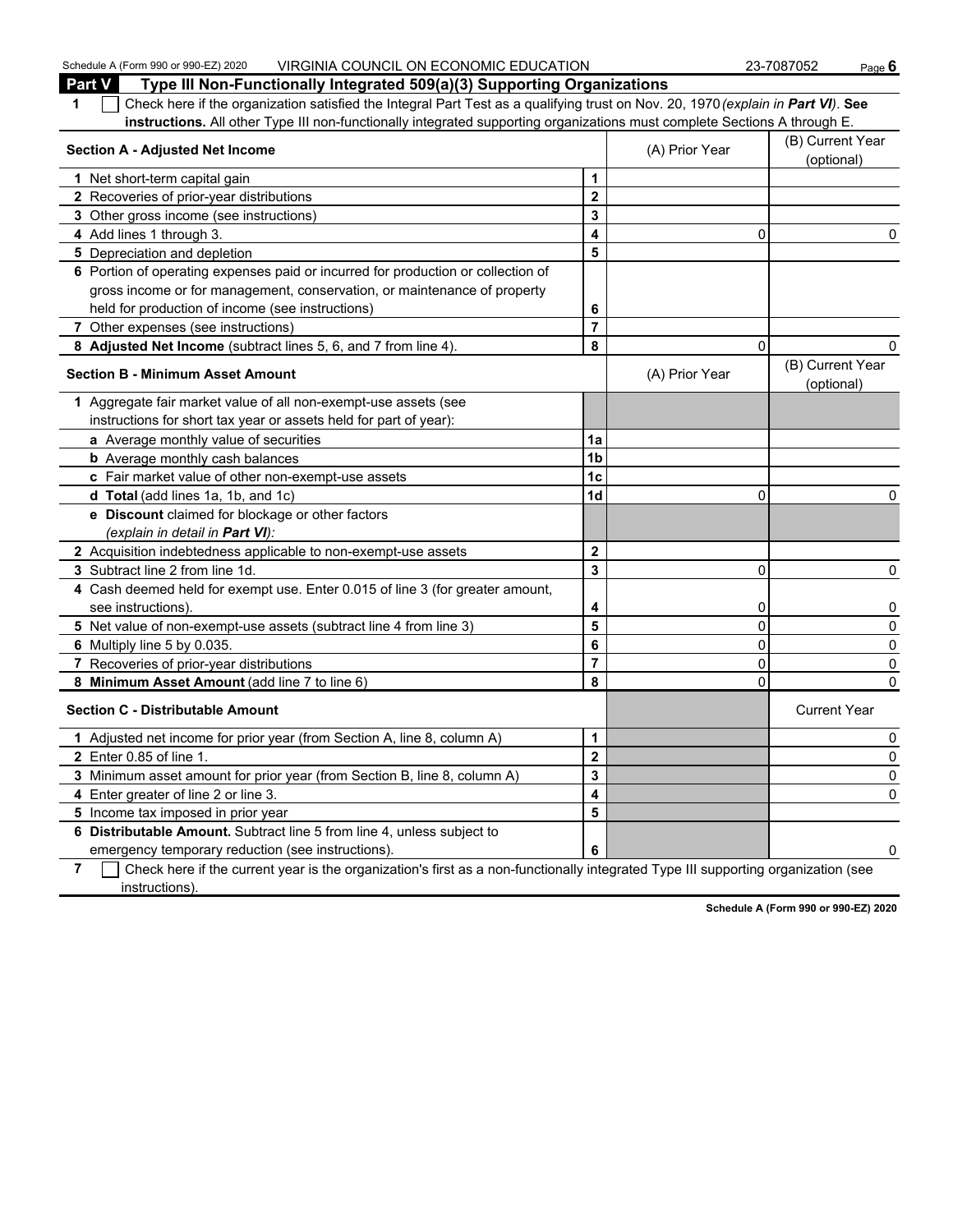| <b>Part V</b>  | Type III Non-Functionally Integrated 509(a)(3) Supporting Organizations (continued)          |          |                                             |                                               |                                                  |
|----------------|----------------------------------------------------------------------------------------------|----------|---------------------------------------------|-----------------------------------------------|--------------------------------------------------|
|                | <b>Section D - Distributions</b>                                                             |          |                                             |                                               | <b>Current Year</b>                              |
| 1              | Amounts paid to supported organizations to accomplish exempt purposes                        |          |                                             |                                               |                                                  |
|                | 2 Amounts paid to perform activity that directly furthers exempt purposes of supported       |          |                                             |                                               |                                                  |
|                | organizations, in excess of income from activity                                             |          |                                             |                                               |                                                  |
|                | 3 Administrative expenses paid to accomplish exempt purposes of supported organizations      |          |                                             |                                               |                                                  |
|                | 4 Amounts paid to acquire exempt-use assets                                                  |          |                                             |                                               |                                                  |
|                | 5 Qualified set-aside amounts (prior IRS approval required—provide details in Part VI)       |          |                                             |                                               |                                                  |
| 6              | Other distributions (describe in Part VI). See instructions.                                 |          |                                             |                                               |                                                  |
|                | 7 Total annual distributions. Add lines 1 through 6.                                         |          |                                             |                                               |                                                  |
|                | 8 Distributions to attentive supported organizations to which the organization is responsive |          |                                             |                                               |                                                  |
|                | (provide details in Part VI). See instructions.                                              |          |                                             |                                               |                                                  |
| 9              | Distributable amount for 2020 from Section C, line 6                                         |          |                                             |                                               |                                                  |
| 10             | Line 8 amount divided by line 9 amount                                                       |          |                                             |                                               | 0.000                                            |
|                | <b>Section E - Distribution Allocations (see instructions)</b>                               |          | $\sf ^{(l)}$<br><b>Excess Distributions</b> | (ii)<br><b>Underdistributions</b><br>Pre-2020 | (iii)<br><b>Distributable</b><br>Amount for 2020 |
| $\mathbf 1$    | Distributable amount for 2020 from Section C, line 6                                         |          |                                             |                                               |                                                  |
| $\mathbf{2}$   | Underdistributions, if any, for years prior to 2020                                          |          |                                             |                                               |                                                  |
|                | (reasonable cause required-explain in Part VI). See                                          |          |                                             |                                               |                                                  |
|                | instructions.                                                                                |          |                                             |                                               |                                                  |
| 3.             | Excess distributions carryover, if any, to 2020                                              |          |                                             |                                               |                                                  |
| a              | From 2015. $\ldots$                                                                          | 0        |                                             |                                               |                                                  |
|                | <b>b</b> From 2016. $\frac{1}{1}$                                                            | 0        |                                             |                                               |                                                  |
|                | <b>c</b> From 2017.                                                                          | 0        |                                             |                                               |                                                  |
|                | d From 2018.                                                                                 | 0        |                                             |                                               |                                                  |
|                | <b>e</b> From 2019.                                                                          | ΩI       |                                             |                                               |                                                  |
|                | f Total of lines 3a through 3e                                                               |          | 0                                           |                                               |                                                  |
|                | g Applied to underdistributions of prior years                                               |          |                                             | n                                             |                                                  |
|                | h Applied to 2020 distributable amount                                                       |          |                                             |                                               |                                                  |
| Ť.             | Carryover from 2015 not applied (see instructions)                                           |          |                                             |                                               |                                                  |
|                | Remainder. Subtract lines 3g, 3h, and 3i from line 3f.                                       |          | $\Omega$                                    |                                               |                                                  |
| 4              | Distributions for 2020 from                                                                  |          |                                             |                                               |                                                  |
|                | Section D, line 7:<br>\$                                                                     | 0        |                                             |                                               |                                                  |
|                | a Applied to underdistributions of prior years                                               |          |                                             | 0                                             |                                                  |
|                | <b>b</b> Applied to 2020 distributable amount                                                |          |                                             |                                               |                                                  |
|                | <b>c</b> Remainder. Subtract lines 4a and 4b from line 4.                                    |          | U.                                          |                                               |                                                  |
| 5              | Remaining underdistributions for years prior to 2020, if                                     |          |                                             |                                               |                                                  |
|                | any. Subtract lines 3g and 4a from line 2. For result                                        |          |                                             |                                               |                                                  |
|                | greater than zero, explain in Part VI. See instructions.                                     |          |                                             | 0                                             |                                                  |
| 6              | Remaining underdistributions for 2020. Subtract lines 3h                                     |          |                                             |                                               |                                                  |
|                | and 4b from line 1. For result greater than zero, explain                                    |          |                                             |                                               |                                                  |
|                | in Part VI. See instructions.                                                                |          |                                             |                                               |                                                  |
| $\overline{7}$ | Excess distributions carryover to 2021. Add lines 3j                                         |          |                                             |                                               |                                                  |
|                | and 4c.                                                                                      |          | 0                                           |                                               |                                                  |
| 8              | Breakdown of line 7:                                                                         |          |                                             |                                               |                                                  |
| a              | Excess from $2016. \ldots$ .                                                                 | 0        |                                             |                                               |                                                  |
| b              | Excess from $2017$ .                                                                         | $\Omega$ |                                             |                                               |                                                  |
|                | <b>c</b> Excess from $2018.$                                                                 | $\Omega$ |                                             |                                               |                                                  |
| d              | Excess from $2019. \ldots$ .                                                                 | 0        |                                             |                                               |                                                  |
|                | e Excess from 2020.                                                                          | 0        |                                             |                                               |                                                  |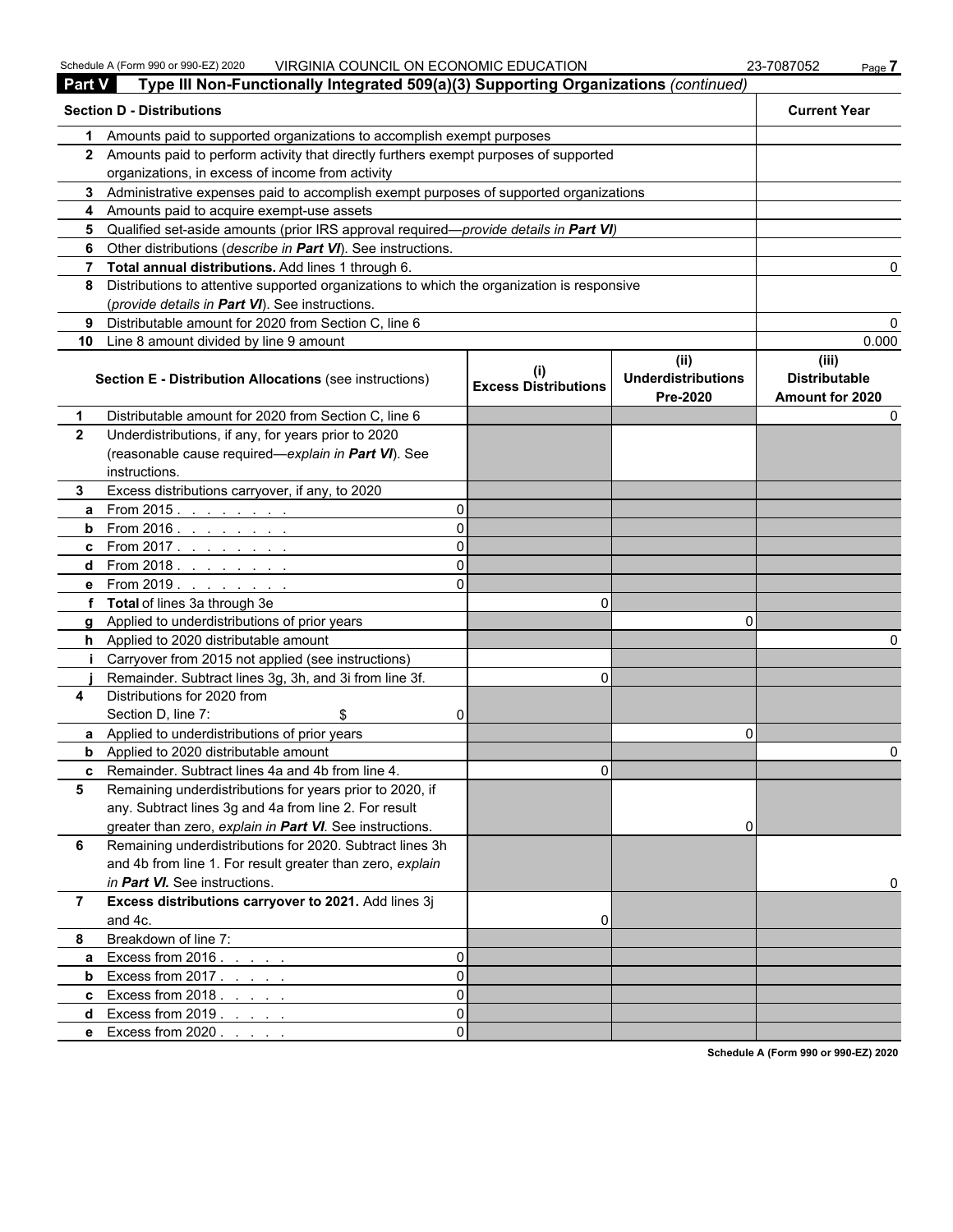|         | Schedule A (Form 990 or 990-EZ) 2020<br>VIRGINIA COUNCIL ON ECONOMIC EDUCATION                                                                                                                                                                                                                                                                                                                                                                                                                                                                                                              | 23-7087052 | Page 8 |
|---------|---------------------------------------------------------------------------------------------------------------------------------------------------------------------------------------------------------------------------------------------------------------------------------------------------------------------------------------------------------------------------------------------------------------------------------------------------------------------------------------------------------------------------------------------------------------------------------------------|------------|--------|
| Part VI | Supplemental Information. Provide the explanations required by Part II, line 10; Part II, line 17a or 17b; Part<br>III, line 12; Part IV, Section A, lines 1, 2, 3b, 3c, 4b, 4c, 5a, 6, 9a, 9b, 9c, 11a, 11b, and 11c; Part IV, Section<br>B, lines 1 and 2; Part IV, Section C, line 1; Part IV, Section D, lines 2 and 3; Part IV, Section E, lines 1c, 2a, 2b,<br>3a, and 3b; Part V, line 1; Part V, Section B, line 1e; Part V, Section D, lines 5, 6, and 8; and Part V, Section E,<br>lines 2, 5, and 6. Also complete this part for any additional information. (See instructions.) |            |        |
|         |                                                                                                                                                                                                                                                                                                                                                                                                                                                                                                                                                                                             |            |        |
|         |                                                                                                                                                                                                                                                                                                                                                                                                                                                                                                                                                                                             |            |        |
|         |                                                                                                                                                                                                                                                                                                                                                                                                                                                                                                                                                                                             |            |        |
|         |                                                                                                                                                                                                                                                                                                                                                                                                                                                                                                                                                                                             |            |        |
|         |                                                                                                                                                                                                                                                                                                                                                                                                                                                                                                                                                                                             |            |        |
|         |                                                                                                                                                                                                                                                                                                                                                                                                                                                                                                                                                                                             |            |        |
|         |                                                                                                                                                                                                                                                                                                                                                                                                                                                                                                                                                                                             |            |        |
|         |                                                                                                                                                                                                                                                                                                                                                                                                                                                                                                                                                                                             |            |        |
|         |                                                                                                                                                                                                                                                                                                                                                                                                                                                                                                                                                                                             |            |        |
|         |                                                                                                                                                                                                                                                                                                                                                                                                                                                                                                                                                                                             |            |        |
|         |                                                                                                                                                                                                                                                                                                                                                                                                                                                                                                                                                                                             |            |        |
|         |                                                                                                                                                                                                                                                                                                                                                                                                                                                                                                                                                                                             |            |        |
|         |                                                                                                                                                                                                                                                                                                                                                                                                                                                                                                                                                                                             |            |        |
|         |                                                                                                                                                                                                                                                                                                                                                                                                                                                                                                                                                                                             |            |        |
|         |                                                                                                                                                                                                                                                                                                                                                                                                                                                                                                                                                                                             |            |        |
|         |                                                                                                                                                                                                                                                                                                                                                                                                                                                                                                                                                                                             |            |        |
|         |                                                                                                                                                                                                                                                                                                                                                                                                                                                                                                                                                                                             |            |        |
|         |                                                                                                                                                                                                                                                                                                                                                                                                                                                                                                                                                                                             |            |        |
|         |                                                                                                                                                                                                                                                                                                                                                                                                                                                                                                                                                                                             |            |        |
|         |                                                                                                                                                                                                                                                                                                                                                                                                                                                                                                                                                                                             |            |        |
|         |                                                                                                                                                                                                                                                                                                                                                                                                                                                                                                                                                                                             |            |        |
|         |                                                                                                                                                                                                                                                                                                                                                                                                                                                                                                                                                                                             |            |        |
|         |                                                                                                                                                                                                                                                                                                                                                                                                                                                                                                                                                                                             |            |        |
|         |                                                                                                                                                                                                                                                                                                                                                                                                                                                                                                                                                                                             |            |        |
|         |                                                                                                                                                                                                                                                                                                                                                                                                                                                                                                                                                                                             |            |        |
|         |                                                                                                                                                                                                                                                                                                                                                                                                                                                                                                                                                                                             |            |        |
|         |                                                                                                                                                                                                                                                                                                                                                                                                                                                                                                                                                                                             |            |        |
|         |                                                                                                                                                                                                                                                                                                                                                                                                                                                                                                                                                                                             |            |        |
|         |                                                                                                                                                                                                                                                                                                                                                                                                                                                                                                                                                                                             |            |        |
|         |                                                                                                                                                                                                                                                                                                                                                                                                                                                                                                                                                                                             |            |        |
|         |                                                                                                                                                                                                                                                                                                                                                                                                                                                                                                                                                                                             |            |        |
|         |                                                                                                                                                                                                                                                                                                                                                                                                                                                                                                                                                                                             |            |        |
|         |                                                                                                                                                                                                                                                                                                                                                                                                                                                                                                                                                                                             |            |        |
|         |                                                                                                                                                                                                                                                                                                                                                                                                                                                                                                                                                                                             |            |        |
|         |                                                                                                                                                                                                                                                                                                                                                                                                                                                                                                                                                                                             |            |        |
|         |                                                                                                                                                                                                                                                                                                                                                                                                                                                                                                                                                                                             |            |        |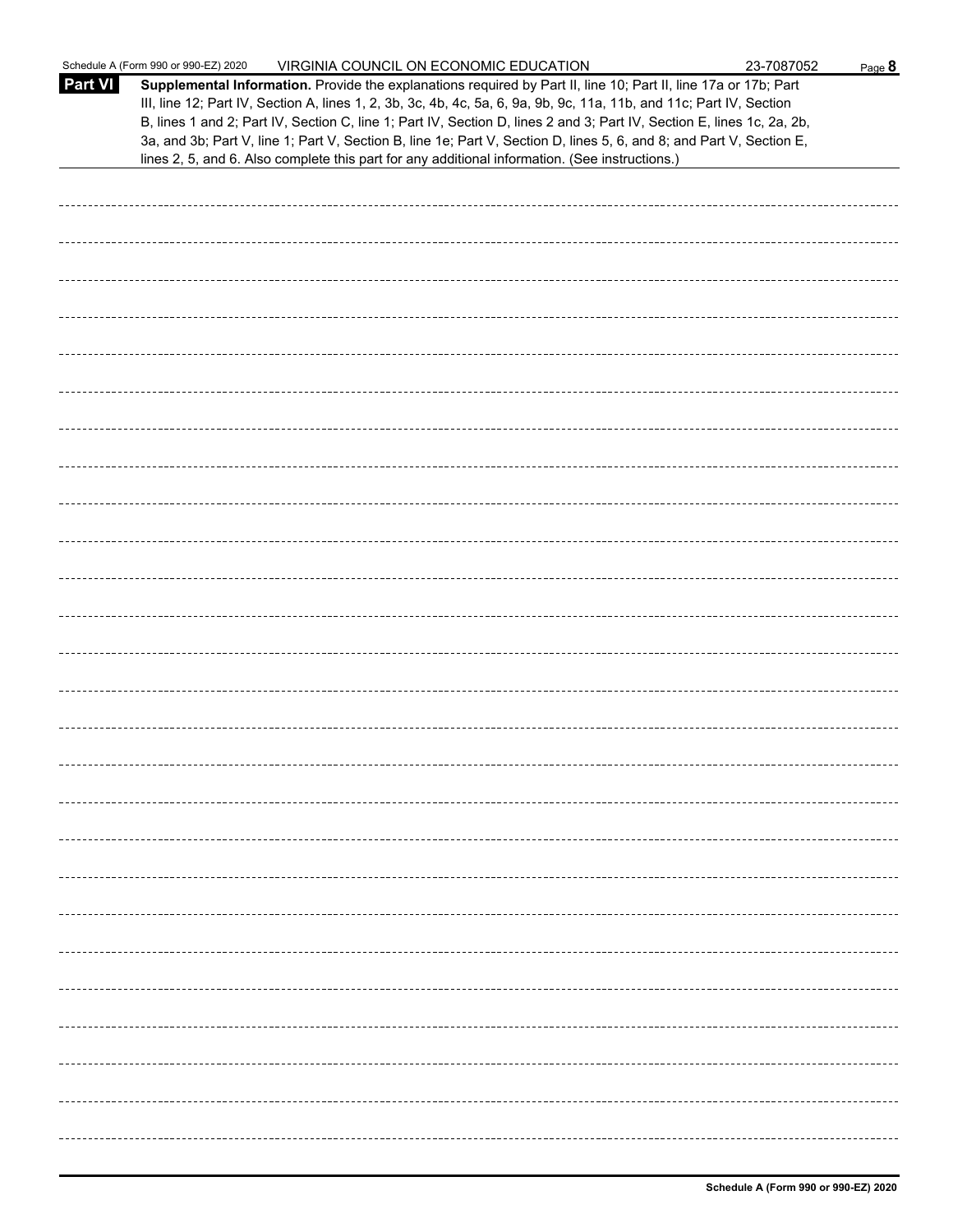| <b>SCHEDULE D</b> |  |
|-------------------|--|
| (Form 990)        |  |

Department of the Treasury

# **Supplemental Financial Statements**<br> **Supplemental Financial Statements**<br> **Part IV** line 6.7.8 0.940 and the distribution of the condition of the condition of the condition of the condition of the condition of the conditio

**Complete if the organization answered "Yes" on Form 990, 2020 Part IV, line 6, 7, 8, 9, 10, 11a, 11b, 11c, 11d, 11e, 11f, 12a, or 12b. Attach to Form 990.**

| <b>Open to Public</b> |  |
|-----------------------|--|
| <b>Inspection</b>     |  |

|              | Internal Revenue Service           |                                                                        | Go to www.irs.gov/Form990 for instructions and the latest information.                                                                    |                                                    | Inspection                      |           |
|--------------|------------------------------------|------------------------------------------------------------------------|-------------------------------------------------------------------------------------------------------------------------------------------|----------------------------------------------------|---------------------------------|-----------|
|              | Name of the organization           |                                                                        |                                                                                                                                           | <b>Employer identification number</b>              |                                 |           |
|              |                                    | VIRGINIA COUNCIL ON ECONOMIC EDUCATION                                 |                                                                                                                                           | 23-7087052                                         |                                 |           |
|              |                                    |                                                                        | Part   Organizations Maintaining Donor Advised Funds or Other Similar Funds or Accounts.                                                  |                                                    |                                 |           |
|              |                                    |                                                                        | Complete if the organization answered "Yes" on Form 990, Part IV, line 6.                                                                 |                                                    |                                 |           |
|              |                                    |                                                                        | (a) Donor advised funds                                                                                                                   | (b) Funds and other accounts                       |                                 |           |
|              |                                    | Total number at end of year                                            |                                                                                                                                           |                                                    |                                 |           |
| $\mathbf{2}$ |                                    | Aggregate value of contributions to (during year).                     |                                                                                                                                           |                                                    |                                 |           |
| 3            |                                    | Aggregate value of grants from (during year)                           |                                                                                                                                           |                                                    |                                 |           |
| 4            |                                    | Aggregate value at end of year                                         |                                                                                                                                           |                                                    |                                 |           |
| 5            |                                    |                                                                        | Did the organization inform all donors and donor advisors in writing that the assets held in donor advised                                |                                                    |                                 |           |
|              |                                    |                                                                        | funds are the organization's property, subject to the organization's exclusive legal control?                                             |                                                    | <b>Yes</b>                      | <b>No</b> |
| 6            |                                    |                                                                        | Did the organization inform all grantees, donors, and donor advisors in writing that grant funds can be used                              |                                                    |                                 |           |
|              |                                    |                                                                        | only for charitable purposes and not for the benefit of the donor or donor advisor, or for any other purpose                              |                                                    |                                 |           |
|              |                                    |                                                                        |                                                                                                                                           |                                                    | Yes                             | No        |
|              |                                    | Part II Conservation Easements.                                        |                                                                                                                                           |                                                    |                                 |           |
|              |                                    |                                                                        | Complete if the organization answered "Yes" on Form 990, Part IV, line 7.                                                                 |                                                    |                                 |           |
|              |                                    |                                                                        | Purpose(s) of conservation easements held by the organization (check all that apply).                                                     |                                                    |                                 |           |
|              |                                    |                                                                        | Preservation of land for public use (for example, recreation or education)                                                                | Preservation of a historically important land area |                                 |           |
|              |                                    |                                                                        |                                                                                                                                           |                                                    |                                 |           |
|              |                                    | Protection of natural habitat                                          |                                                                                                                                           | Preservation of a certified historic structure     |                                 |           |
|              |                                    | Preservation of open space                                             |                                                                                                                                           |                                                    |                                 |           |
| $\mathbf{2}$ |                                    |                                                                        | Complete lines 2a through 2d if the organization held a qualified conservation contribution in the form of a conservation                 |                                                    |                                 |           |
|              |                                    | easement on the last day of the tax year.                              |                                                                                                                                           |                                                    | Held at the End of the Tax Year |           |
| а            |                                    |                                                                        |                                                                                                                                           | 2a                                                 |                                 |           |
| b            |                                    |                                                                        |                                                                                                                                           | 2 <sub>b</sub>                                     |                                 |           |
|              |                                    |                                                                        | Number of conservation easements on a certified historic structure included in (a)                                                        | 2c                                                 |                                 |           |
|              |                                    |                                                                        | Number of conservation easements included in (c) acquired after 7/25/06, and not on a                                                     |                                                    |                                 |           |
|              |                                    |                                                                        |                                                                                                                                           | 2d                                                 |                                 |           |
| 3            |                                    |                                                                        | Number of conservation easements modified, transferred, released, extinguished, or terminated by the organization during                  |                                                    |                                 |           |
|              | the tax year $\blacktriangleright$ |                                                                        |                                                                                                                                           |                                                    |                                 |           |
| 4            |                                    |                                                                        | Number of states where property subject to conservation easement is located                                                               |                                                    |                                 |           |
| 5            |                                    |                                                                        | Does the organization have a written policy regarding the periodic monitoring, inspection, handling of                                    |                                                    |                                 |           |
|              |                                    |                                                                        |                                                                                                                                           |                                                    | <b>Yes</b>                      | <b>No</b> |
| 6            |                                    |                                                                        | Staff and volunteer hours devoted to monitoring, inspecting, handling of violations, and enforcing conservation easements during the year |                                                    |                                 |           |
|              |                                    |                                                                        |                                                                                                                                           |                                                    |                                 |           |
| 7            |                                    |                                                                        | Amount of expenses incurred in monitoring, inspecting, handling of violations, and enforcing conservation easements during the year       |                                                    |                                 |           |
|              |                                    |                                                                        |                                                                                                                                           |                                                    |                                 |           |
| 8            |                                    |                                                                        | Does each conservation easement reported on line 2(d) above satisfy the requirements of section 170(h)(4)(B)(i)                           |                                                    |                                 |           |
|              |                                    |                                                                        |                                                                                                                                           |                                                    | $\Box$ Yes $\Box$               | No        |
| 9            |                                    |                                                                        | In Part XIII, describe how the organization reports conservation easements in its revenue and expense statement and                       |                                                    |                                 |           |
|              |                                    |                                                                        | balance sheet, and include, if applicable, the text of the footnote to the organization's financial statements that describes the         |                                                    |                                 |           |
|              |                                    | organization's accounting for conservation easements.                  |                                                                                                                                           |                                                    |                                 |           |
|              |                                    |                                                                        | Part III Organizations Maintaining Collections of Art, Historical Treasures, or Other Similar Assets.                                     |                                                    |                                 |           |
|              |                                    |                                                                        | Complete if the organization answered "Yes" on Form 990, Part IV, line 8.                                                                 |                                                    |                                 |           |
| 1a           |                                    |                                                                        | If the organization elected, as permitted under FASB ASC 958, not to report in its revenue statement and balance sheet                    |                                                    |                                 |           |
|              |                                    |                                                                        | works of art, historical treasures, or other similar assets held for public exhibition, education, or research in furtherance of          |                                                    |                                 |           |
|              |                                    |                                                                        | public service, provide in Part XIII the text of the footnote to its financial statements that describes these items.                     |                                                    |                                 |           |
|              |                                    |                                                                        | <b>b</b> If the organization elected, as permitted under FASB ASC 958, to report in its revenue statement and balance sheet               |                                                    |                                 |           |
|              |                                    |                                                                        | works of art, historical treasures, or other similar assets held for public exhibition, education, or research in furtherance of          |                                                    |                                 |           |
|              |                                    | public service, provide the following amounts relating to these items: |                                                                                                                                           |                                                    |                                 |           |
|              |                                    |                                                                        |                                                                                                                                           |                                                    |                                 |           |
|              |                                    |                                                                        |                                                                                                                                           |                                                    | $\triangleright$ \$             |           |
| $\mathbf{2}$ |                                    |                                                                        | If the organization received or held works of art, historical treasures, or other similar assets for financial gain, provide the          |                                                    |                                 |           |
|              |                                    |                                                                        | following amounts required to be reported under FASB ASC 958 relating to these items:                                                     |                                                    |                                 |           |
|              |                                    |                                                                        |                                                                                                                                           |                                                    |                                 |           |
|              |                                    |                                                                        |                                                                                                                                           |                                                    |                                 |           |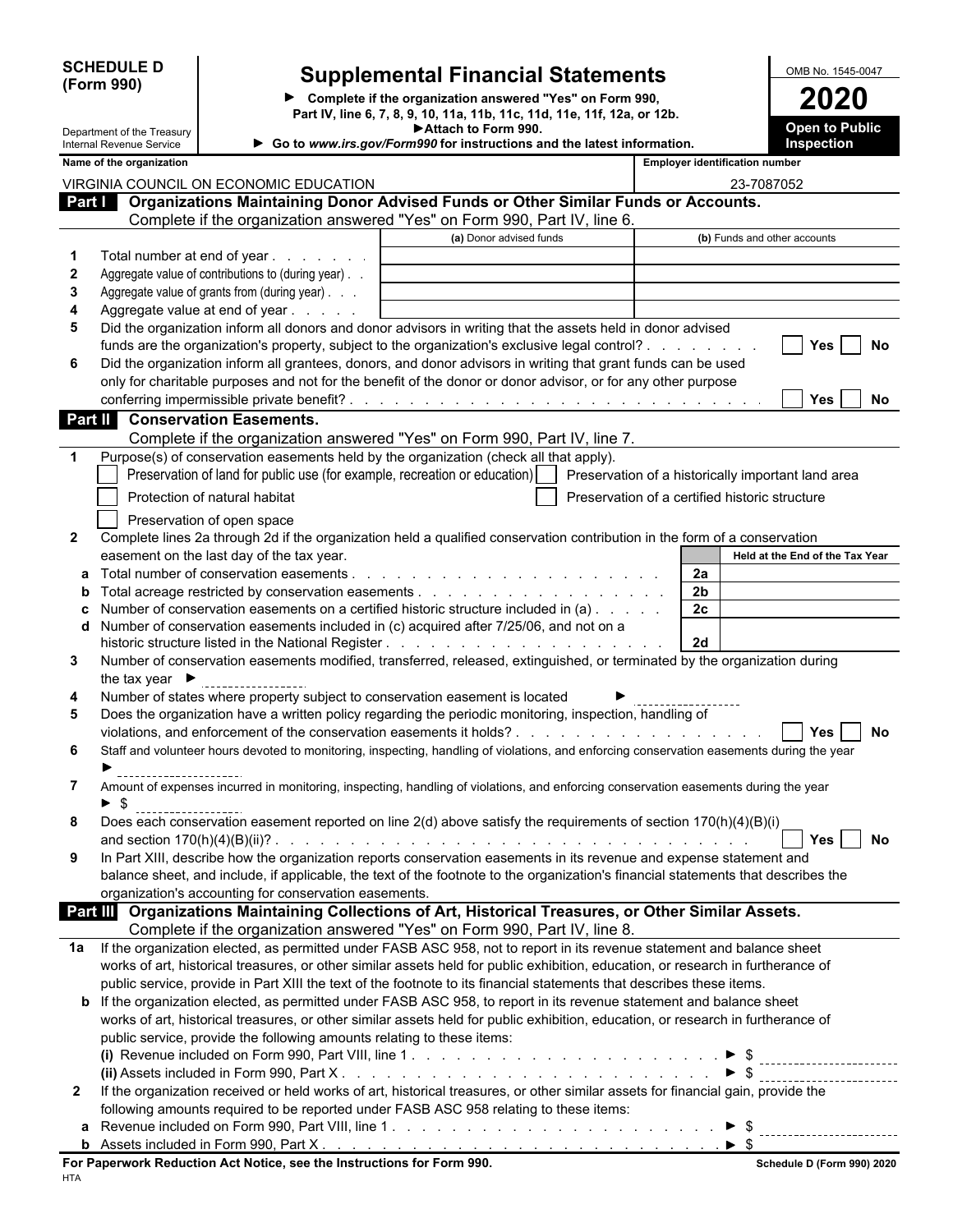|                | Schedule D (Form 990) 2020<br>VIRGINIA COUNCIL ON ECONOMIC EDUCATION                                                                                                                                                         |                         |                |                         |                      | 23-7087052           |                     | Page $2$ |
|----------------|------------------------------------------------------------------------------------------------------------------------------------------------------------------------------------------------------------------------------|-------------------------|----------------|-------------------------|----------------------|----------------------|---------------------|----------|
|                | Part III Organizations Maintaining Collections of Art, Historical Treasures, or Other Similar Assets (continued)                                                                                                             |                         |                |                         |                      |                      |                     |          |
| 3              | Using the organization's acquisition, accession, and other records, check any of the following that make significant use of its                                                                                              |                         |                |                         |                      |                      |                     |          |
|                | collection items (check all that apply):                                                                                                                                                                                     |                         |                |                         |                      |                      |                     |          |
| а              | Public exhibition<br>Loan or exchange program                                                                                                                                                                                |                         |                |                         |                      |                      |                     |          |
| b              | Scholarly research                                                                                                                                                                                                           |                         | Other<br>е     |                         |                      |                      |                     |          |
| c              | Preservation for future generations                                                                                                                                                                                          |                         |                |                         |                      |                      |                     |          |
| 4              | Provide a description of the organization's collections and explain how they further the organization's exempt purpose in Part<br>XIII.                                                                                      |                         |                |                         |                      |                      |                     |          |
| 5              | During the year, did the organization solicit or receive donations of art, historical treasures, or other similar<br>assets to be sold to raise funds rather than to be maintained as part of the organization's collection? |                         |                |                         |                      |                      | Yes $ $             | No       |
|                | Part IV Escrow and Custodial Arrangements.                                                                                                                                                                                   |                         |                |                         |                      |                      |                     |          |
|                | Complete if the organization answered "Yes" on Form 990, Part IV, line 9, or reported an amount on Form<br>990, Part X, line 21                                                                                              |                         |                |                         |                      |                      |                     |          |
| 1a             | Is the organization an agent, trustee, custodian or other intermediary for contributions or other assets not                                                                                                                 |                         |                |                         |                      |                      |                     |          |
|                |                                                                                                                                                                                                                              |                         |                |                         |                      |                      | <b>Yes</b>          | No       |
| b              | If "Yes," explain the arrangement in Part XIII and complete the following table:                                                                                                                                             |                         |                |                         |                      |                      |                     |          |
|                |                                                                                                                                                                                                                              |                         |                |                         |                      |                      | Amount              |          |
| c              |                                                                                                                                                                                                                              |                         |                |                         | 1с                   |                      |                     | 0        |
|                |                                                                                                                                                                                                                              |                         |                |                         | 1 <sub>d</sub><br>1e |                      |                     |          |
|                |                                                                                                                                                                                                                              |                         |                |                         | 1f                   |                      |                     |          |
|                |                                                                                                                                                                                                                              |                         |                |                         |                      |                      |                     |          |
| 2a             | Did the organization include an amount on Form 990, Part X, line 21, for escrow or custodial account liability?                                                                                                              |                         |                |                         |                      |                      | Yes $ X $           | No       |
| b              | If "Yes," explain the arrangement in Part XIII. Check here if the explanation has been provided on Part XIII.                                                                                                                |                         |                |                         |                      |                      |                     |          |
| Part V         | <b>Endowment Funds.</b>                                                                                                                                                                                                      |                         |                |                         |                      |                      |                     |          |
|                | Complete if the organization answered "Yes" on Form 990, Part IV, line 10.                                                                                                                                                   |                         |                |                         |                      |                      |                     |          |
|                |                                                                                                                                                                                                                              | (a) Current year        | (b) Prior year | (c) Two years back      |                      | (d) Three years back | (e) Four years back |          |
| 1a             | Beginning of year balance                                                                                                                                                                                                    | 582,527                 | 628,902        | 584,459                 |                      | 511,673              |                     | 86,798   |
|                | Contributions                                                                                                                                                                                                                | 5,880                   | 10,361         |                         | 24,093               | 47,817               |                     | 398,558  |
| c              | Net investment earnings, gains,                                                                                                                                                                                              |                         |                |                         |                      |                      |                     |          |
|                | and losses                                                                                                                                                                                                                   | 189,413                 | $-56,736$      |                         | 20,350               | 41,601               |                     | 38,329   |
|                | Grants or scholarships                                                                                                                                                                                                       |                         |                |                         |                      |                      |                     |          |
| е              | Other expenditures for facilities                                                                                                                                                                                            |                         |                |                         |                      | 16,632               |                     | 12,012   |
|                | and programs<br>Administrative expenses                                                                                                                                                                                      |                         |                |                         |                      |                      |                     |          |
| a              | End of year balance                                                                                                                                                                                                          | 777,820                 | 582,527        |                         | 628,902              | 584,459              |                     | 511.673  |
| $\mathbf{2}$   | Provide the estimated percentage of the current year end balance (line 1g, column (a)) held as:                                                                                                                              |                         |                |                         |                      |                      |                     |          |
| а              | Board designated or quasi-endowment ▶ 469 469                                                                                                                                                                                |                         |                |                         |                      |                      |                     |          |
| b              | Permanent endowment<br>▶                                                                                                                                                                                                     | 100%                    |                |                         |                      |                      |                     |          |
| c              | Term endowment ▶                                                                                                                                                                                                             | $\%$                    |                |                         |                      |                      |                     |          |
|                | The percentages on lines 2a, 2b, and 2c should equal 100%.                                                                                                                                                                   |                         |                |                         |                      |                      |                     |          |
| За             | Are there endowment funds not in the possession of the organization that are held and administered for the                                                                                                                   |                         |                |                         |                      |                      |                     |          |
|                | organization by:                                                                                                                                                                                                             |                         |                |                         |                      |                      | <b>Yes</b>          | No       |
|                | (i)                                                                                                                                                                                                                          |                         |                |                         |                      |                      | $\times$<br>3a(i)   |          |
|                | (ii)                                                                                                                                                                                                                         |                         |                |                         |                      |                      | 3a(ii)              | X        |
| b              | If "Yes" on line 3a(ii), are the related organizations listed as required on Schedule R?                                                                                                                                     |                         |                |                         |                      |                      | 3 <sub>b</sub>      | X        |
| 4              | Describe in Part XIII the intended uses of the organization's endowment funds.                                                                                                                                               |                         |                |                         |                      |                      |                     |          |
| <b>Part VI</b> | Land, Buildings, and Equipment.<br>Complete if the organization answered "Yes" on Form 990, Part IV, line 11a. See Form 990, Part X, line 10.                                                                                |                         |                |                         |                      |                      |                     |          |
|                | Description of property                                                                                                                                                                                                      | (a) Cost or other basis |                | (b) Cost or other basis |                      | (c) Accumulated      | (d) Book value      |          |
|                |                                                                                                                                                                                                                              | (investment)            |                | (other)                 |                      | depreciation         |                     |          |
| 1a             | $Land.$                                                                                                                                                                                                                      |                         | $\mathbf{0}$   | $\overline{0}$          |                      |                      |                     | 0        |
| b              | Buildings                                                                                                                                                                                                                    |                         | $\mathbf{0}$   | $\Omega$                |                      | 0                    |                     | $\Omega$ |
| С              | Leasehold improvements                                                                                                                                                                                                       |                         | $\Omega$       | $\Omega$                |                      | 0                    |                     | $\Omega$ |
| d              | Equipment.                                                                                                                                                                                                                   |                         | $\Omega$       | 16,547                  |                      | 14,519               |                     | 2,028    |
| е              | Other $\ldots$ $\ldots$ $\ldots$ $\ldots$ $\ldots$ $\ldots$                                                                                                                                                                  |                         | $\Omega$       | 3,384                   |                      | 3,384                |                     |          |
|                | Total. Add lines 1a through 1e. (Column (d) must equal Form 990, Part X, column (B), line 10c.)                                                                                                                              |                         |                |                         |                      | ▶                    |                     | 2,028    |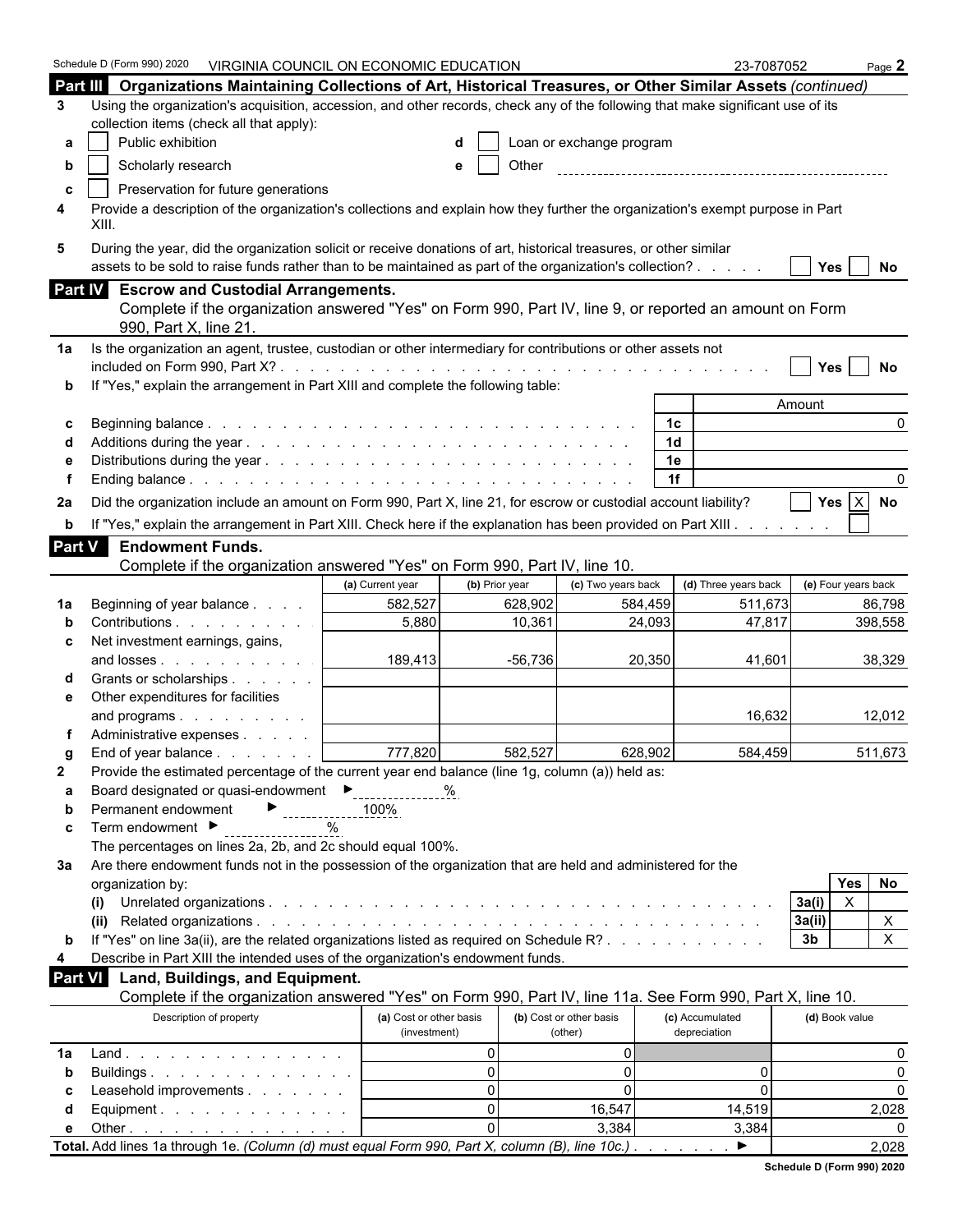**Part VII Investments—Other Securities.**

| Complete if the organization answered "Yes" on Form 990, Part IV, line 11b. See Form 990, Part X, line 12. |                              |                                                              |                |
|------------------------------------------------------------------------------------------------------------|------------------------------|--------------------------------------------------------------|----------------|
| (a) Description of security or category<br>(including name of security)                                    | (b) Book value               | (c) Method of valuation:<br>Cost or end-of-year market value |                |
| (1) Financial derivatives                                                                                  | $\mathbf{0}$                 |                                                              |                |
| (2) Closely held equity interests                                                                          | $\mathbf 0$                  |                                                              |                |
| $(3)$ Other                                                                                                |                              |                                                              |                |
|                                                                                                            |                              |                                                              |                |
|                                                                                                            |                              |                                                              |                |
|                                                                                                            |                              |                                                              |                |
|                                                                                                            |                              |                                                              |                |
| (E)                                                                                                        |                              |                                                              |                |
| (F)                                                                                                        |                              |                                                              |                |
| (G)                                                                                                        |                              |                                                              |                |
| (H)                                                                                                        |                              |                                                              |                |
| Total. (Column (b) must equal Form 990, Part X, col. (B) line 12.). ▶                                      | 0                            |                                                              |                |
| Part VIII Investments-Program Related.                                                                     |                              |                                                              |                |
| Complete if the organization answered "Yes" on Form 990, Part IV, line 11c. See Form 990, Part X, line 13. |                              |                                                              |                |
|                                                                                                            |                              | (c) Method of valuation:                                     |                |
| (a) Description of investment                                                                              | (b) Book value               | Cost or end-of-year market value                             |                |
| (1)                                                                                                        |                              |                                                              |                |
| (2)                                                                                                        |                              |                                                              |                |
| (3)                                                                                                        |                              |                                                              |                |
| (4)                                                                                                        |                              |                                                              |                |
| (5)                                                                                                        |                              |                                                              |                |
| (6)                                                                                                        |                              |                                                              |                |
| (7)                                                                                                        |                              |                                                              |                |
| (8)                                                                                                        |                              |                                                              |                |
| (9)                                                                                                        |                              |                                                              |                |
| Total. (Column (b) must equal Form 990, Part X, col. (B) line 13.). $\blacktriangleright$                  | $\mathbf 0$                  |                                                              |                |
| <b>Part IX Other Assets.</b>                                                                               |                              |                                                              |                |
| Complete if the organization answered "Yes" on Form 990, Part IV, line 11d. See Form 990, Part X, line 15. |                              |                                                              |                |
| (a) Description                                                                                            |                              |                                                              | (b) Book value |
| (1) Investment Funds Held at The Community Foundation                                                      |                              |                                                              | 777,820        |
|                                                                                                            |                              |                                                              |                |
| (2)                                                                                                        |                              |                                                              |                |
| (3)                                                                                                        |                              |                                                              |                |
| (4)                                                                                                        |                              |                                                              |                |
| (5)                                                                                                        |                              |                                                              |                |
| (6)                                                                                                        |                              |                                                              |                |
| (7)                                                                                                        |                              |                                                              |                |
| (8)                                                                                                        |                              |                                                              |                |
| (9)                                                                                                        |                              |                                                              |                |
| Total. (Column (b) must equal Form 990, Part X, col. (B) line 15.)                                         |                              | ▶                                                            | 777,820        |
| <b>Other Liabilities.</b><br><b>Part X</b>                                                                 |                              |                                                              |                |
| Complete if the organization answered "Yes" on Form 990, Part IV, line 11e or 11f. See Form 990, Part X,   |                              |                                                              |                |
| line 25.                                                                                                   |                              |                                                              |                |
| 1.                                                                                                         | (a) Description of liability |                                                              | (b) Book value |
| (1) Federal income taxes                                                                                   |                              |                                                              | 0              |
| (2)                                                                                                        |                              |                                                              |                |
| (3)                                                                                                        |                              |                                                              |                |
| (4)                                                                                                        |                              |                                                              |                |
| (5)                                                                                                        |                              |                                                              |                |
| (6)                                                                                                        |                              |                                                              |                |
| (7)                                                                                                        |                              |                                                              |                |
| (8)                                                                                                        |                              |                                                              |                |
| (9)                                                                                                        |                              |                                                              |                |
|                                                                                                            |                              |                                                              |                |

**Total.** *(Column (b) must equal Form 990, Part X, col. (B) line 25.) . . . . . . . . . . . . . . . . . . . . . . . . . . . . . . . . . . . . . . . . . . . . .* 0

**2.** Liability for uncertain tax positions. In Part XIII, provide the text of the footnote to the organization's financial statements that reports the organization's liability for uncertain tax positions under FASB ASC 740. Check here if the text of the footnote has been provided in Part XIII . .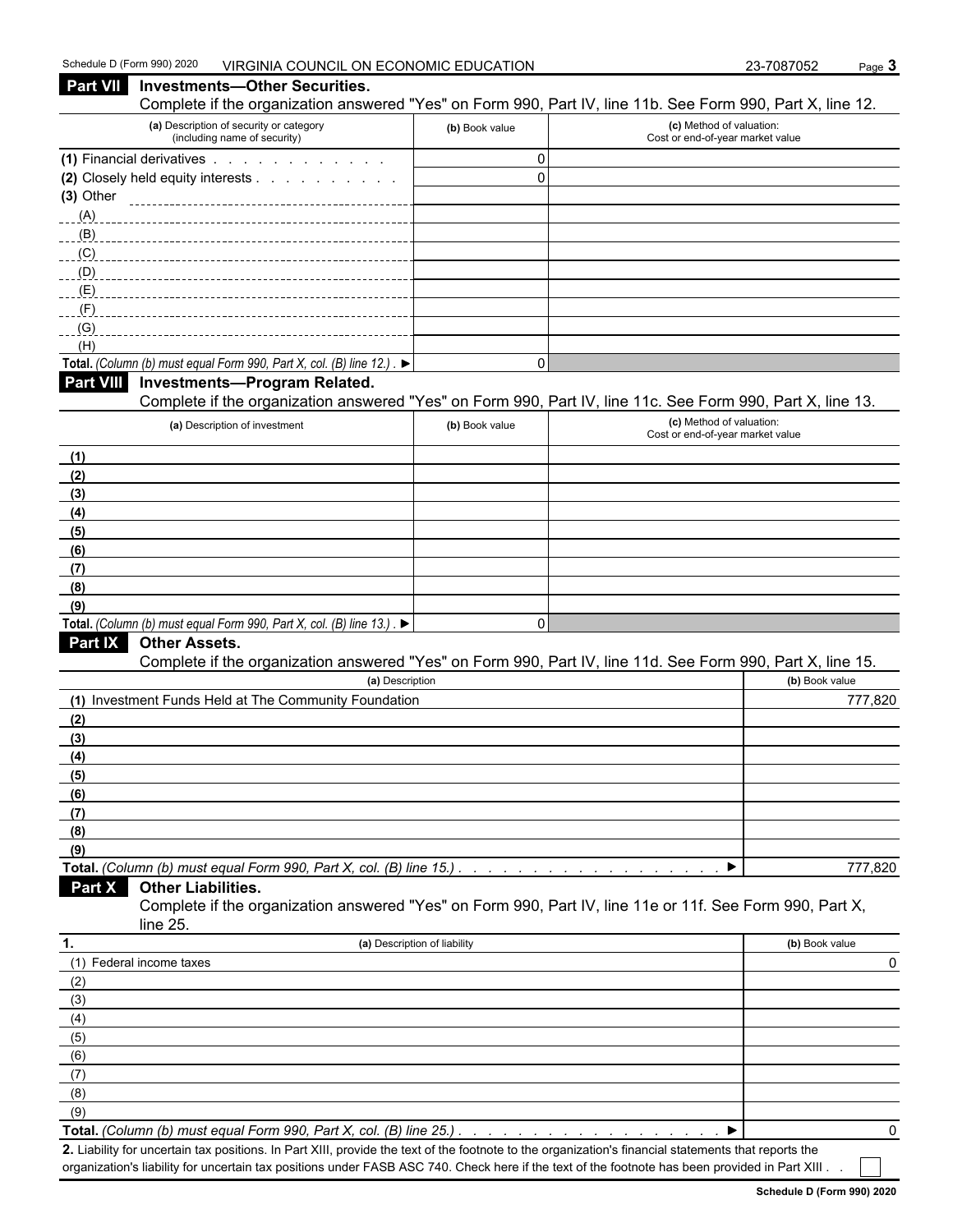|              | Schedule D (Form 990) 2020 VIRGINIA COUNCIL ON ECONOMIC EDUCATION                                                                                     | 23-7087052           | Page 4    |
|--------------|-------------------------------------------------------------------------------------------------------------------------------------------------------|----------------------|-----------|
|              | <b>Part XI</b><br>Reconciliation of Revenue per Audited Financial Statements With Revenue per Return.                                                 |                      |           |
|              | Complete if the organization answered "Yes" on Form 990, Part IV, line 12a.                                                                           |                      |           |
| $\mathbf 1$  | Total revenue, gains, and other support per audited financial statements                                                                              | $\mathbf{1}$         | 1,209,744 |
| 2            | Amounts included on line 1 but not on Form 990, Part VIII, line 12:                                                                                   |                      |           |
| a            | Net unrealized gains (losses) on investments<br>2a<br>101,211                                                                                         |                      |           |
| b            | 2 <sub>b</sub><br>15,000                                                                                                                              |                      |           |
| c            | 2c                                                                                                                                                    |                      |           |
| d            | 2d<br>189,412                                                                                                                                         |                      |           |
| е            |                                                                                                                                                       | 2e                   | 305,623   |
| 3            | Amounts included on Form 990, Part VIII, line 12, but not on line 1:                                                                                  | $\mathbf{3}$         | 904,121   |
| 4<br>a       | Investment expenses not included on Form 990, Part VIII, line 7b<br>4a<br>5,492                                                                       |                      |           |
| b            | 4 <sub>b</sub>                                                                                                                                        |                      |           |
| c            |                                                                                                                                                       | 4c                   | 5,492     |
| 5            | Total revenue. Add lines 3 and 4c. (This must equal Form 990, Part I, line 12.)                                                                       | $5\phantom{.0}$      | 909,613   |
|              | Reconciliation of Expenses per Audited Financial Statements With Expenses per Return.<br>Part XII                                                     |                      |           |
|              | Complete if the organization answered "Yes" on Form 990, Part IV, line 12a.                                                                           |                      |           |
| $\mathbf 1$  |                                                                                                                                                       | $\blacktriangleleft$ | 850,659   |
| $\mathbf{2}$ | Amounts included on line 1 but not on Form 990, Part IX, line 25:                                                                                     |                      |           |
| a            | 2a<br>15,000                                                                                                                                          |                      |           |
| b            | 2 <sub>b</sub>                                                                                                                                        |                      |           |
| c            | 2c                                                                                                                                                    |                      |           |
| d            | 2d                                                                                                                                                    |                      |           |
| е            |                                                                                                                                                       | 2e                   | 15,000    |
| 3            |                                                                                                                                                       | 3                    | 835,659   |
| 4<br>a       | Amounts included on Form 990, Part IX, line 25, but not on line 1:<br>Investment expenses not included on Form 990, Part VIII, line 7b<br>4a<br>5,492 |                      |           |
| b            | 4 <sub>b</sub>                                                                                                                                        |                      |           |
| C.           |                                                                                                                                                       | 4c                   | 5,492     |
| 5            | Total expenses. Add lines 3 and 4c. (This must equal Form 990, Part I, line 18.)                                                                      | 5                    | 841,151   |
|              | Part XIII Supplemental Information.                                                                                                                   |                      |           |
|              | Provide the descriptions required for Part II, lines 3, 5, and 9; Part III, lines 1a and 4; Part IV, lines 1b and 2b; Part V, line 4; Part X, line    |                      |           |
|              | 2; Part XI, lines 2d and 4b; and Part XII, lines 2d and 4b. Also complete this part to provide any additional information.                            |                      |           |
|              | Part XI Line 2d The other difference in revenue is the \$189,412 gain in the value of the                                                             |                      |           |
|              |                                                                                                                                                       |                      |           |
|              | <b>Endowment Account.</b>                                                                                                                             |                      |           |
|              |                                                                                                                                                       |                      |           |
|              |                                                                                                                                                       |                      |           |
|              |                                                                                                                                                       |                      |           |
|              |                                                                                                                                                       |                      |           |
|              |                                                                                                                                                       |                      |           |
|              |                                                                                                                                                       |                      |           |
|              |                                                                                                                                                       |                      |           |
|              |                                                                                                                                                       |                      |           |
|              |                                                                                                                                                       |                      |           |
|              |                                                                                                                                                       |                      |           |
|              |                                                                                                                                                       |                      |           |
|              |                                                                                                                                                       |                      |           |
|              |                                                                                                                                                       |                      |           |
|              |                                                                                                                                                       |                      |           |
|              |                                                                                                                                                       |                      |           |
|              |                                                                                                                                                       |                      |           |
|              |                                                                                                                                                       |                      |           |
|              |                                                                                                                                                       |                      |           |
|              |                                                                                                                                                       |                      |           |
|              |                                                                                                                                                       |                      |           |
|              |                                                                                                                                                       |                      |           |
|              |                                                                                                                                                       |                      |           |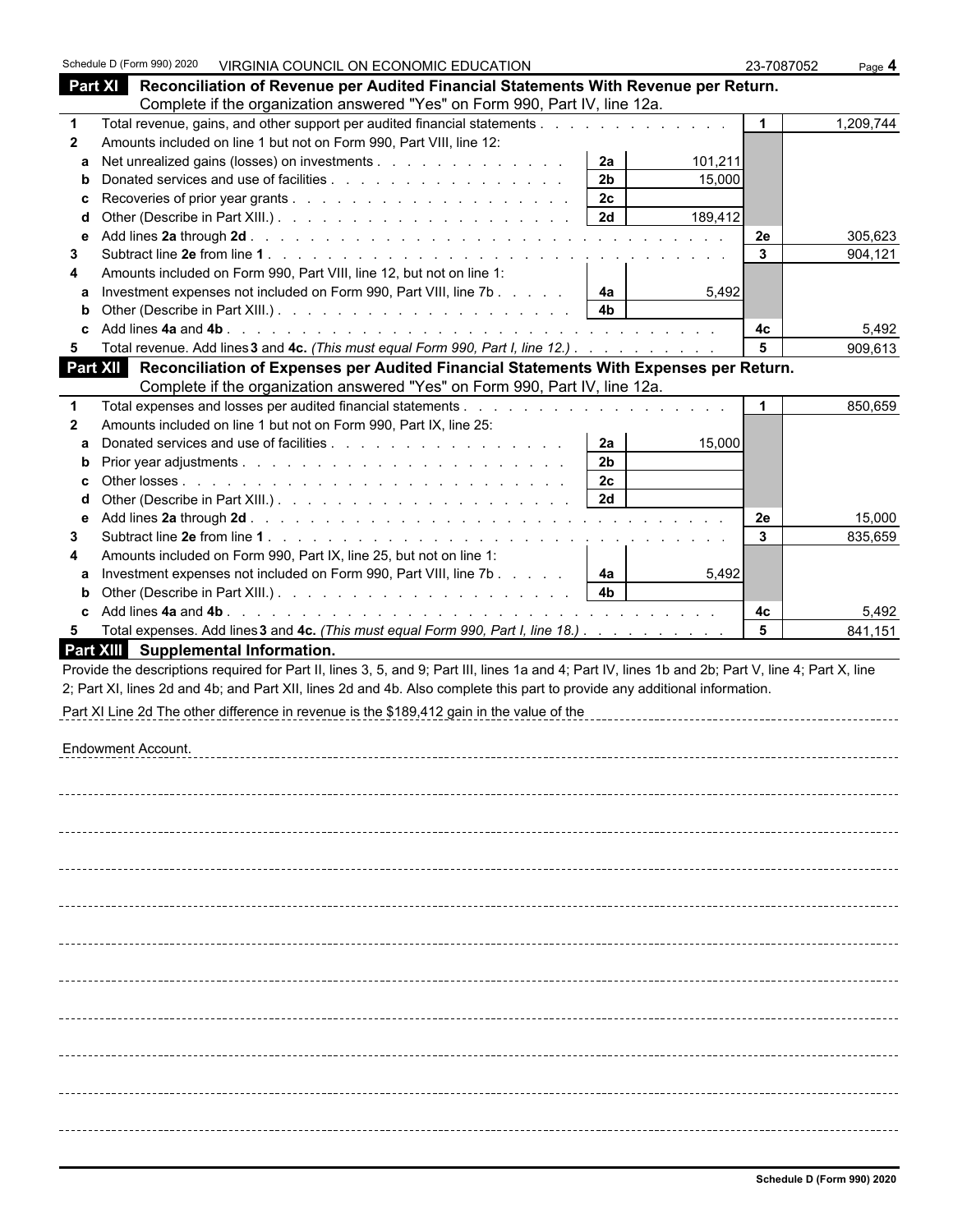|  | 3-7087052 |  |
|--|-----------|--|
|  |           |  |

| 2020<br>Schedule<br>990)<br>. D (Form<br>____ | ON ECONOMIC<br>COUNCIL<br><b>EDUCATION</b><br>√IR∩<br>GINIA، | -7087052<br>פר<br>∵−ت_ | Page |
|-----------------------------------------------|--------------------------------------------------------------|------------------------|------|
|-----------------------------------------------|--------------------------------------------------------------|------------------------|------|

| Part XIII Supplemental Information (continued) |
|------------------------------------------------|
|                                                |
|                                                |
|                                                |
|                                                |
|                                                |
|                                                |
|                                                |
|                                                |
|                                                |
|                                                |
|                                                |
|                                                |
|                                                |
|                                                |
|                                                |
|                                                |
|                                                |
|                                                |
|                                                |
|                                                |
|                                                |
|                                                |
|                                                |
|                                                |
|                                                |
|                                                |
|                                                |
|                                                |
|                                                |
|                                                |
|                                                |
|                                                |
|                                                |
|                                                |
|                                                |
|                                                |
|                                                |
|                                                |
|                                                |
|                                                |
|                                                |
|                                                |
|                                                |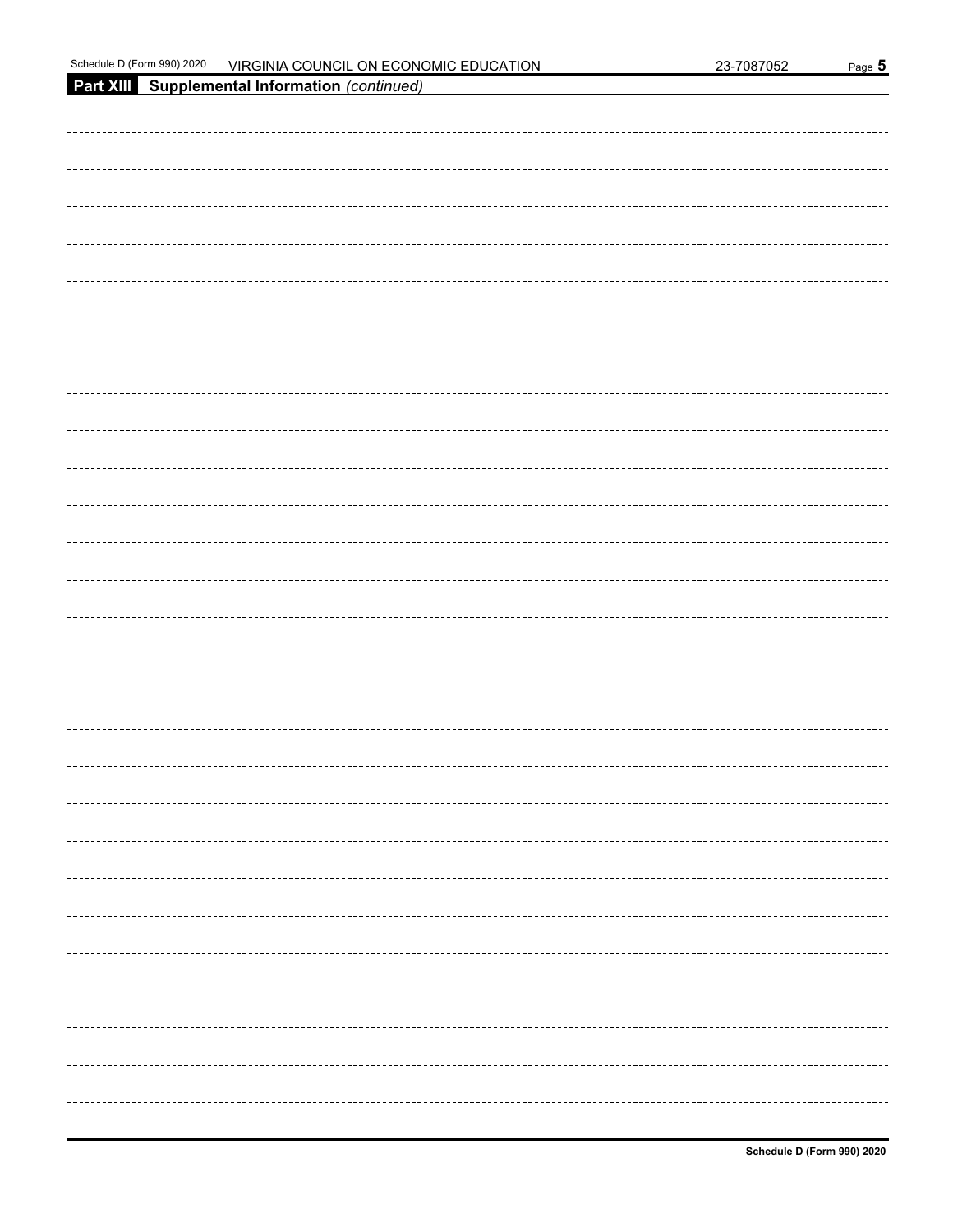### **SCHEDULE O Supplemental Information to Form 990 or 990-EZ** OMB No. 1545-0047

**(Form 990 or 990-EZ) Complete to provide information for responses to specific questions on Form 990 or 990-EZ or to provide any additional information. 2020**

| Department of the Treasury                           | Attach to Form 990 or 990-EZ.<br>Go to www.irs.gov/Form990 for the latest information.         | <b>Open to Public</b><br><b>Inspection</b> |
|------------------------------------------------------|------------------------------------------------------------------------------------------------|--------------------------------------------|
| Internal Revenue Service<br>Name of the organization |                                                                                                | <b>Employer identification number</b>      |
|                                                      | VIRGINIA COUNCIL ON ECONOMIC EDUCATION                                                         | 23-7087052                                 |
|                                                      | Form 990, Part III, Line 4d: Program Service Expenses: 28,136, Grants and allocations: 0,      |                                            |
|                                                      | Revenue: 32,000 The Governor"s Challenge in Economics and Personal Finance - This is a         |                                            |
|                                                      | statewide competition for high school students held in conjunction with the Governor's Office. |                                            |
|                                                      | An online competition is initially held in three divisions - Personal Finance, Economics and   |                                            |
|                                                      | Advanced Economics. In FY21 more than 1,500 students participated in the Governor's Challenge  |                                            |
| statewide.                                           |                                                                                                |                                            |
|                                                      | Form 990, Part III, Line 4d: Program Service Expenses: 217,927, Grants and allocations: 0,     |                                            |
|                                                      | Revenue: 61,508 Additional programs include serving as a resource for teachers and local       |                                            |
|                                                      | school divisions in the area of economic and financial education as well as providing other    |                                            |
|                                                      | programs which can assist teachers in teaching these concepts to students (e.g. Reading Makes  |                                            |
|                                                      | Cents and Virginia Reads One Book) . VCEE also provides Economic Educator Awards acknowledging |                                            |
|                                                      | outstanding teachers, creative lessons written by them, and providing mini-grants to support   |                                            |
|                                                      | their efforts in the classroom to promote economic and financial literacy.                     |                                            |
|                                                      | Form 990, Part VI, Section B, Line 11b: Prior to the filing of the Form 990, the President     |                                            |
|                                                      | sends an electronic copy to all board members for their review.                                |                                            |
|                                                      | Form 990, Part VI, Section B, Line 12c: Board members are asked to submit their conflict of    |                                            |
|                                                      | interest disclosure forms annually. The forms are reviewed and monitored by the President and  |                                            |
|                                                      | Governance Committee chair in accordance with the policy.                                      |                                            |
|                                                      | Form 990, Part VI, Section B, Line 15a: On an annual basis the executive committee, acting on  |                                            |
|                                                      | behalf of the Board of Directors, reviews the performance and compensation of the President.   |                                            |
|                                                      | Form 990, Part VI, Section C, Line 19: All governing documents, conflict of interest policy    |                                            |
|                                                      | statements and financial statements are made available to the public upon request.             |                                            |
|                                                      | Form 990, Part IX, Line 11g: Of the \$110,033 in other fees for services, \$58,033 was paid to |                                            |
|                                                      | consultants to teach workshops on economic education and to create teh curriculum in the       |                                            |
|                                                      | revised online economics and personal finance course and \$52,000 was paid to a communications |                                            |
|                                                      | consultant. Forms 1099-NEC were issued to any individuals that were paid \$600 or more during  |                                            |